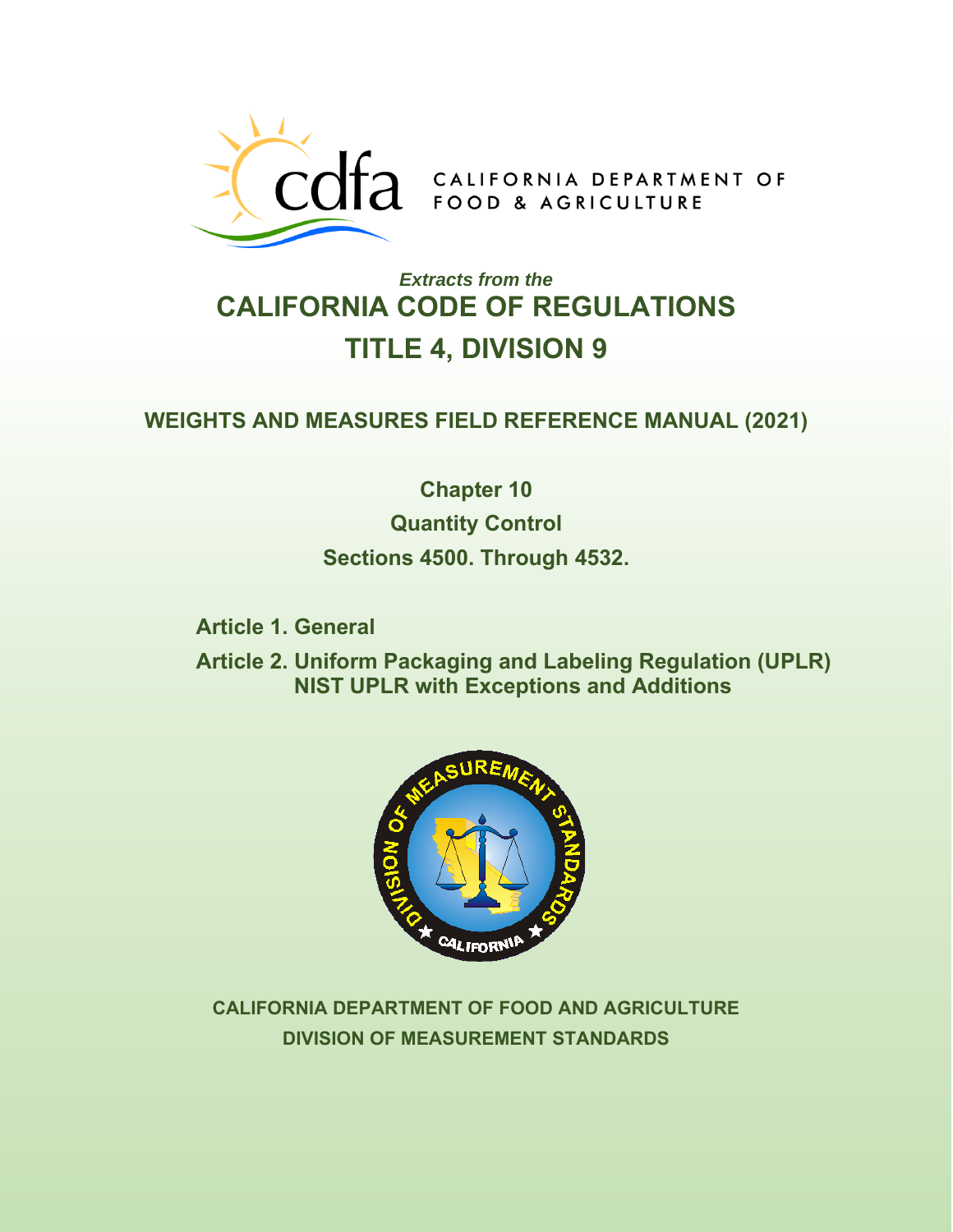# **DISCLAIMER**

This document represents the Division of Measurement Standards' field manual for enforcing regulations pertaining to weights and measures in California. This field manual is not to be considered as the official Code of Regulations, as published by Barclays Law Publishers.

To find the latest online version of the California Code of Regulations (CCR) Title 4, Division 9, visit the California Office of Administration Law at:

**[Http://ccr.oal.ca.gov/linkedslice/default.asp?SP=CCR-1000&Action=Welcome](http://ccr.oal.ca.gov/linkedslice/default.asp?SP=CCR-1000&Action=Welcome)**

The CCR may also be accessed at **<http://oal.ca.gov/>** by selecting the link Titled "California Code of Regulations" under the list of "Sponsored Links" in the left column on the OAL Home page.

For information concerning the contents of this document, please contact the Division of Measurement Standards by e-mail at **[dms@cdfa.ca.gov](mailto:dms@cdfa.ca.gov)**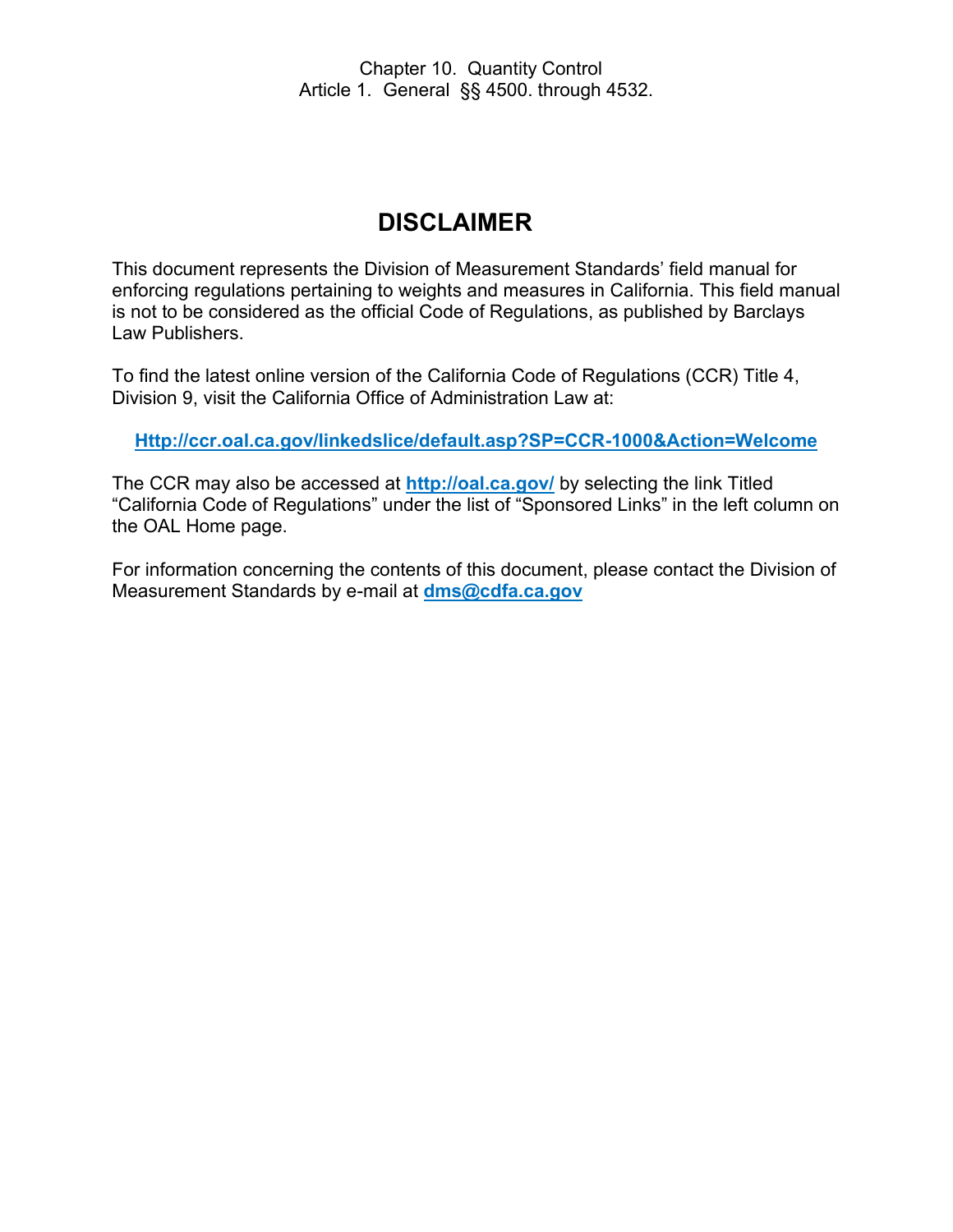# **Chapter 10 - Quantity Control**

# **Table of Contents**

| <b>SECTION</b>                                                                                                             |                                                                             | <b>PAGE</b> |
|----------------------------------------------------------------------------------------------------------------------------|-----------------------------------------------------------------------------|-------------|
|                                                                                                                            |                                                                             |             |
|                                                                                                                            | §4503. GRAVIMETRIC TESTING OF FLUID PRODUCTS AND PRODUCTS SOLD BY COUNT.  1 |             |
|                                                                                                                            |                                                                             |             |
|                                                                                                                            |                                                                             |             |
|                                                                                                                            |                                                                             |             |
|                                                                                                                            |                                                                             |             |
| <b>SECTION 1.</b>                                                                                                          |                                                                             |             |
| <b>SECTION 2.</b>                                                                                                          |                                                                             |             |
| 2.1.<br>2.2.<br>2.3.<br>2.4.<br>2.5.<br>2.6.<br>2.7.<br>2.8.<br>2.9.<br>2.10.<br>2.11.<br>2.12.<br>2.13.<br>2.14.<br>2.15. | NON-CONSUMER PACKAGE: PACKAGE OF NON-CONSUMER COMMODITY 5                   |             |
|                                                                                                                            | SECTION 3. DECLARATION OF IDENTITY: CONSUMER PACKAGE                        | <b>R</b>    |
| 31                                                                                                                         |                                                                             |             |
| <b>SECTION 4.</b>                                                                                                          | DECLARATION OF IDENTITY: NON-CONSUMER PACKAGE  8                            |             |
| <b>SECTION 5.</b><br><b>PACKAGES</b>                                                                                       | <b>DECLARATION OF RESPONSIBILITY: CONSUMER AND NON-CONSUMER</b><br>9        |             |
| <b>SECTION 6.</b>                                                                                                          |                                                                             |             |
| 6.1.<br>6.2.                                                                                                               |                                                                             |             |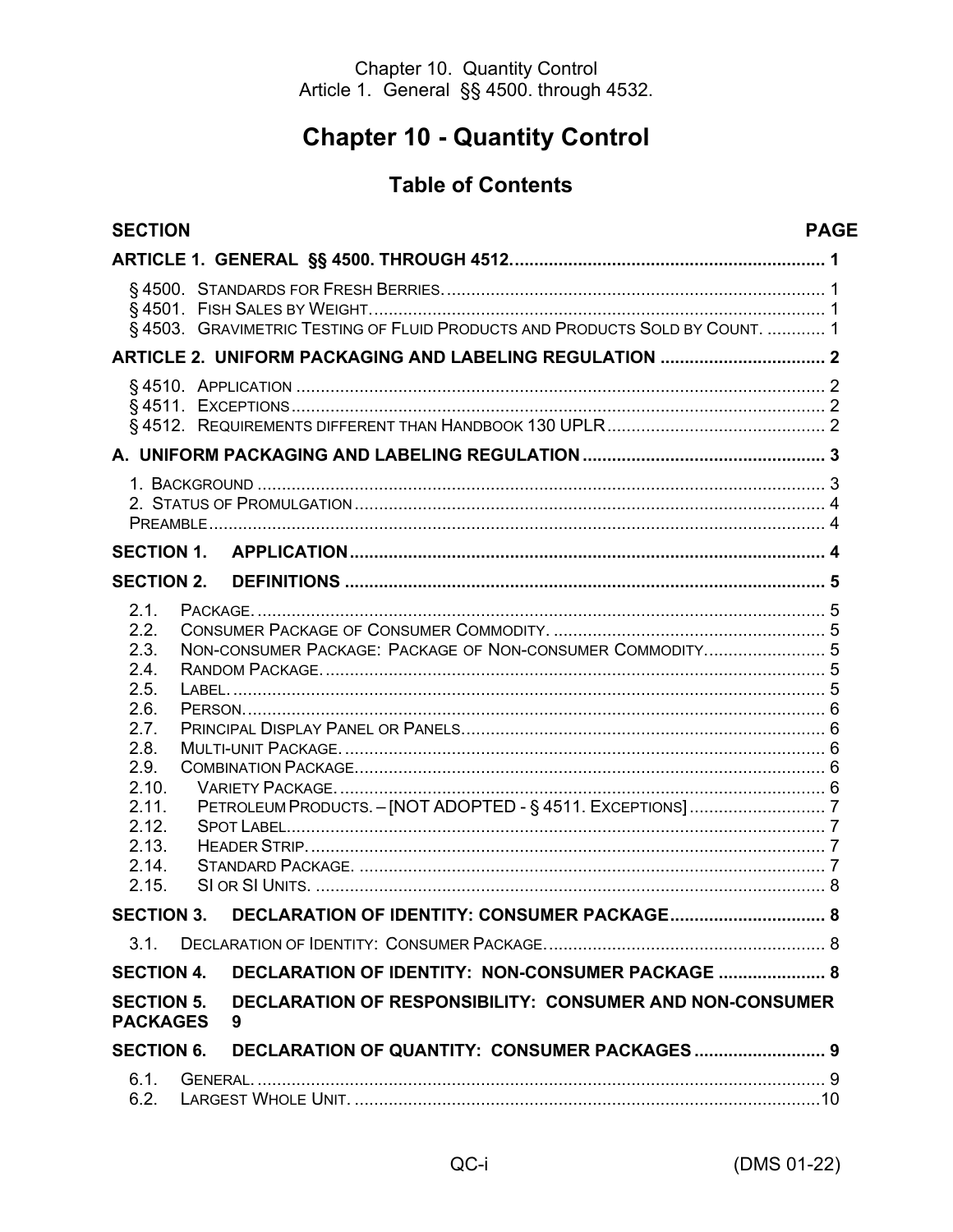| 6.3.              |                                                                              |  |
|-------------------|------------------------------------------------------------------------------|--|
| 6.4.<br>6.5.      |                                                                              |  |
|                   |                                                                              |  |
| 6.6.              |                                                                              |  |
| 6.7.<br>6.8.      |                                                                              |  |
| 6.9.              |                                                                              |  |
| 6.10.             |                                                                              |  |
| 6.11.             |                                                                              |  |
| 6.12.             |                                                                              |  |
| 6.13.             |                                                                              |  |
| 6.14.             |                                                                              |  |
| 6.15.             |                                                                              |  |
| 6.16.             |                                                                              |  |
| <b>SECTION 7.</b> | DECLARATION OF QUANTITY: NON-CONSUMER PACKAGES 21                            |  |
| 7.1.              |                                                                              |  |
| 7.2.              |                                                                              |  |
| 7.3.              |                                                                              |  |
| 7.4.              |                                                                              |  |
| 7.5.              |                                                                              |  |
| 7.6.              | CHARACTER OF DECLARATION: AVERAGE. - [NOT ADOPTED - CCR § 4511.              |  |
|                   |                                                                              |  |
| <b>SECTION 8.</b> | PROMINENCE AND PLACEMENT: CONSUMER PACKAGES 23                               |  |
|                   |                                                                              |  |
| 8.1.              |                                                                              |  |
| 8.2.              | CALCULATION OF AREA OF PRINCIPAL DISPLAY PANEL FOR PURPOSES OF TYPE SIZE. 24 |  |
| <b>SECTION 9.</b> | PROMINENCE AND PLACEMENT: NON-CONSUMER PACKAGES 27                           |  |
| 9.1.              |                                                                              |  |
|                   | SECTION 10. REQUIREMENTS: SPECIFIC CONSUMER COMMODITIES, NON-                |  |
|                   |                                                                              |  |
| 10.1.             |                                                                              |  |
| 10.2.             |                                                                              |  |
| 10.3.             | AEROSOLS AND OTHER PRE-PRESSURIZED CONTAINERS DISPENSING PRODUCT UNDER       |  |
|                   |                                                                              |  |
| 10.4.             |                                                                              |  |
| 10.5.             |                                                                              |  |
| 10.6.             |                                                                              |  |
| 10.7.             |                                                                              |  |
| 10.8.             | MEASUREMENT OF CONTAINER-TYPE COMMODITIES, HOW EXPRESSED. 30                 |  |
| 10.9.             |                                                                              |  |
| 10.10.            |                                                                              |  |
|                   |                                                                              |  |
| 11.1.             |                                                                              |  |
| 11.2.             |                                                                              |  |
| 11.3.<br>11.4.    |                                                                              |  |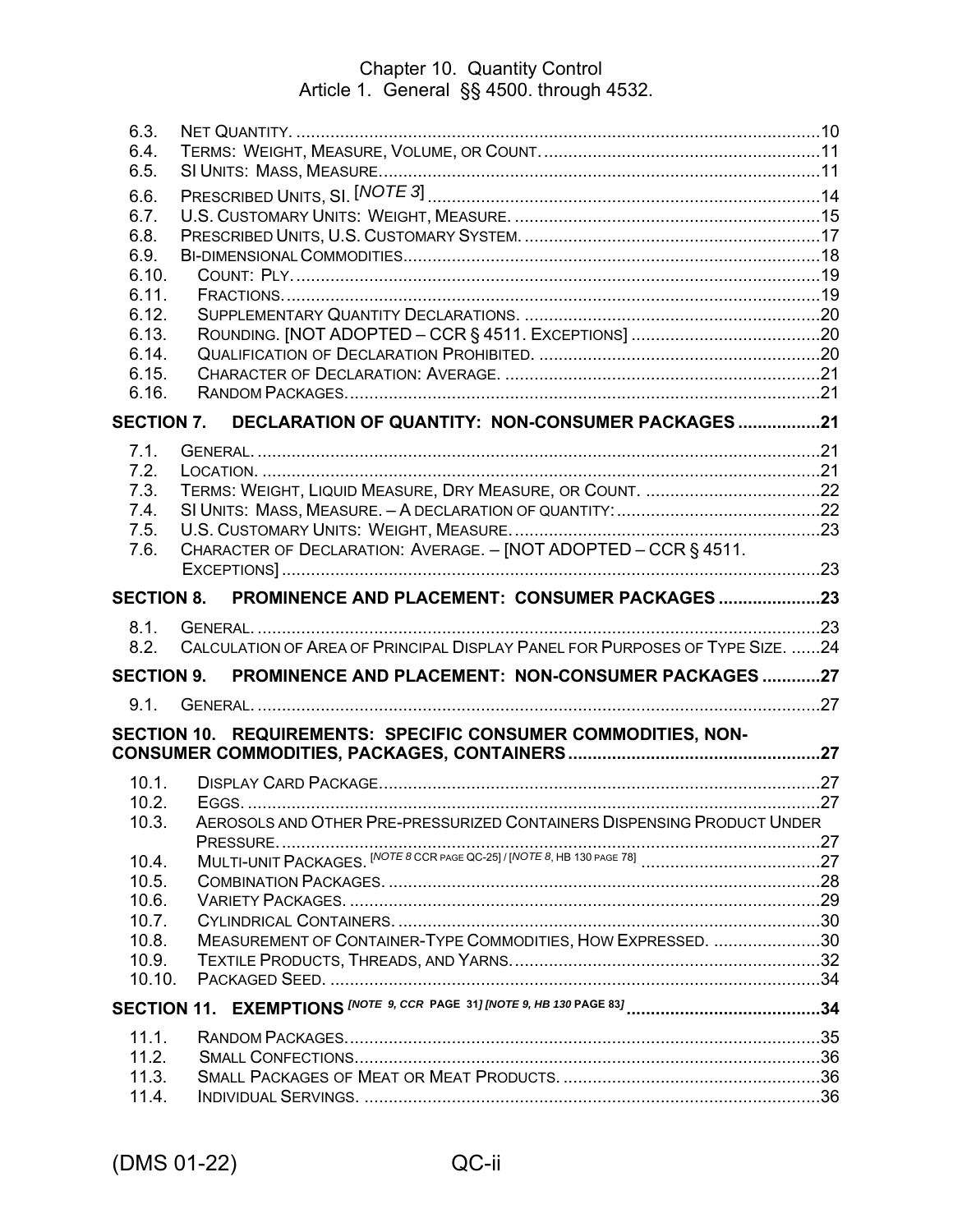| 11.5.            |                                                                           |  |
|------------------|---------------------------------------------------------------------------|--|
| 11.6.            |                                                                           |  |
| 11.7.            | PACKAGED COMMODITIES WITH LABELING REQUIREMENTS SPECIFIED IN FEDERAL LAWS |  |
| 11.8.            |                                                                           |  |
| 11.9.            | FLUID DAIRY PRODUCTS, ICE CREAM, AND SIMILAR FROZEN DESSERTS37            |  |
| 11.10.           | SINGLE STRENGTH AND LESS THAN SINGLE-STRENGTH FRUIT JUICE BEVERAGES,      |  |
|                  |                                                                           |  |
| 11.11.           |                                                                           |  |
| 11.12.           |                                                                           |  |
| 11.13.           |                                                                           |  |
| 11.14.           |                                                                           |  |
| 11.15.           |                                                                           |  |
| 11.16.           |                                                                           |  |
| 11.17.           |                                                                           |  |
| 11.18.           |                                                                           |  |
| 11.19.           |                                                                           |  |
| 11.20.           |                                                                           |  |
| 11.21.           |                                                                           |  |
| 11.22.           | CAMERA FILM, VIDEO RECORDING TAPE, AUDIO RECORDING TAPE, AND OTHER IMAGE  |  |
|                  | AND AUDIO RECORDING MEDIA INTENDED FOR RETAIL SALE AND CONSUMER USE39     |  |
| 11.23.           |                                                                           |  |
| 11.24.           |                                                                           |  |
| 11.25.           | PILLOWS, CUSHIONS, COMFORTERS, MATTRESS PADS, SLEEPING BAGS, AND SIMILAR  |  |
|                  |                                                                           |  |
| 11.26.           |                                                                           |  |
| 11.27.           |                                                                           |  |
| 11.28.           |                                                                           |  |
| 11.29.<br>11.30. |                                                                           |  |
| 11.31.           |                                                                           |  |
| 11.32.           |                                                                           |  |
| 11.33.           | U.S. CUSTOMARY UNITS, EXEMPTIONS - CONSUMER COMMODITIES. 43               |  |
| 11.34.           |                                                                           |  |
|                  |                                                                           |  |
|                  | SECTION 12. VARIATIONS TO BE ALLOWED [NOT ADOPTED - CCR § 4511.           |  |
|                  |                                                                           |  |
|                  | SECTION 13. RETAIL SALE PRICE REPRESENTATIONS [NOT ADOPTED – CCR § 4511.  |  |
|                  |                                                                           |  |
|                  | SECTION 14. REVOCATION OF CONFLICTING REGULATIONS [ NOT ADOPTED – CCR §   |  |
|                  | 4511. EXCEPTIONS] [NOT ADOPTED - CCR § 4511. EXCEPTIONS] ……………………………….43  |  |
|                  |                                                                           |  |
|                  | SECTION 15. EFFECTIVE DATE [NOT ADOPTED - CCR § 4511. EXCEPTIONS] CCR §   |  |
|                  |                                                                           |  |
|                  |                                                                           |  |
|                  |                                                                           |  |
|                  |                                                                           |  |
|                  |                                                                           |  |
|                  | UPLR APPENDIX A: SI/U.S. CUSTOMARY CONVERSION FACTORS ** 46               |  |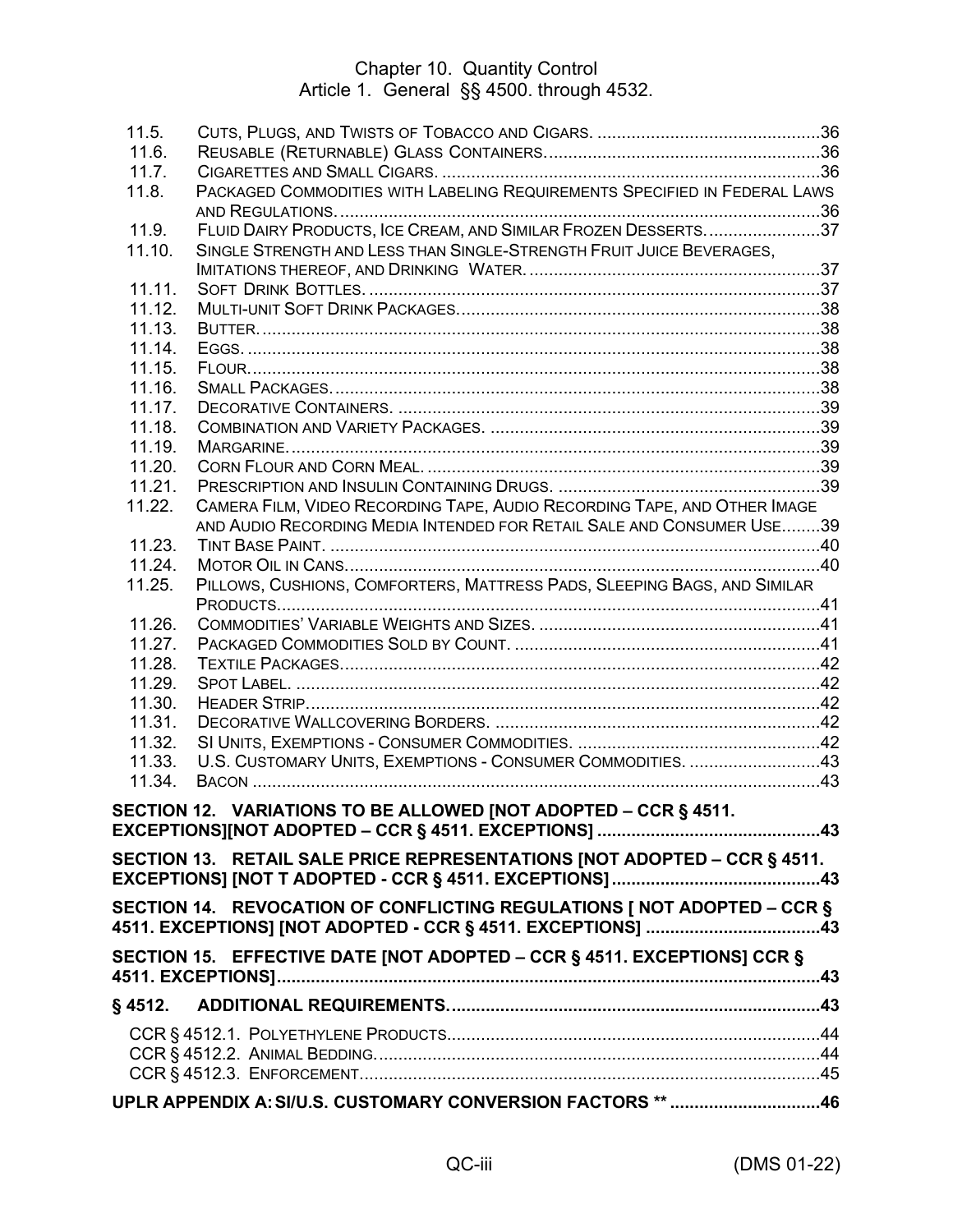| UPLR APPENDIX B: CONVERTING U.S. CUSTOMARY UNITS TO SI UNITS FOR                                                                    |  |
|-------------------------------------------------------------------------------------------------------------------------------------|--|
| APPENDIX C: REFERENCE INFORMATION FOR PACKAGED COMMODITIES WITH<br>LABELING REQUIREMENTS SPECIFIED IN FEDERAL LAW AND REGULATION 51 |  |
|                                                                                                                                     |  |
|                                                                                                                                     |  |
|                                                                                                                                     |  |
|                                                                                                                                     |  |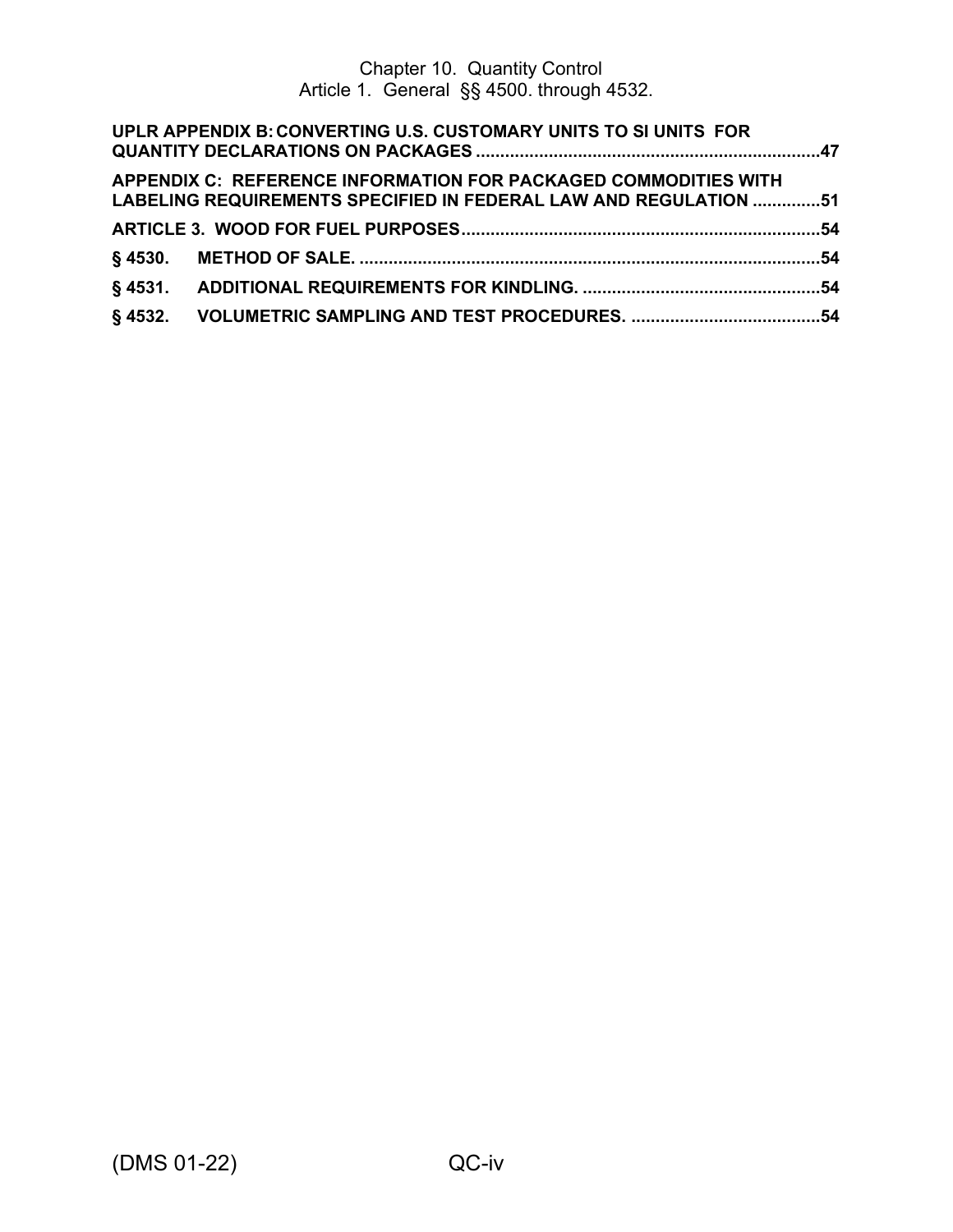# **Chapter 10. Quantity Control**

## **Article 1. General §§ 4500. through 4512.**

#### <span id="page-6-1"></span><span id="page-6-0"></span>**§ 4500. Standards for Fresh Berries.**

Fresh berries shall be sold by net weight; or by volume in measure containers in specified capacities as follows:

- (a) Strawberries -Dry pint (33.6 cubic inches; net weight 12 oz.), or dry quart (67.2 cubic inches; net weight 1 lb. 6 oz.).
- (b) All other berries -Dry pint (33.6 cubic inches; net weight 12 oz.), or half dry pint (16.8 cubic inches; net weight 8 oz.). Half dry pints, dry pints, and dry quarts, when sold by volume, shall not be deemed to be packages for labeling purposes.

Berry containers (boxes, baskets or packaging in any manner), whether opened or covered shall not have a false bottom or be constructed as to facilitate deception or fraud.

Note: Authority cited: Sections 12027 and 12107.1, Business and Professions Code. Reference: Sections 12107.1 and 12601, Business and Professions Code.

#### <span id="page-6-2"></span>**§ 4501. Fish Sales by Weight.**

The provisions of Section 12024.5, Chapter 1, Division 5 of the California Business and Professions Code shall apply to the sale or advertisement for sale of fin fish and crustaceans, when sold for human consumption, and when not alive.

Note: Authority cited: Sections 12027 and 12609, Business and Professions Code. Reference: Sections 12024.5 and 12024.8, Business and Professions Code.

**§ 4502. Wood for Fuel Purposes. (REPEALED 4-01-2020)** See [NIST Handbook 133:](https://www.nist.gov/pml/weights-and-measures/handbook-133-2020-current-version) Checking the Net Contents of Packaged Goods - Current Edition

#### <span id="page-6-3"></span>**§ 4503. Gravimetric Testing of Fluid Products and Products Sold by Count.**

Products sold by fluid measure or by count may be tested gravimetrically, by weights and measures officials, using procedures established by the Director. These procedures shall incorporate a statistical sampling plan established by Title 4, Chapter 8, Subchapter 2, Article 5, Sections 2930 through 2933.3.20 inclusive.

Note: Authority cited: Sections 12027, 12608 and 12609, Business and Professions Code. Reference: Sections 12608 and 12609, Business and Professions Code.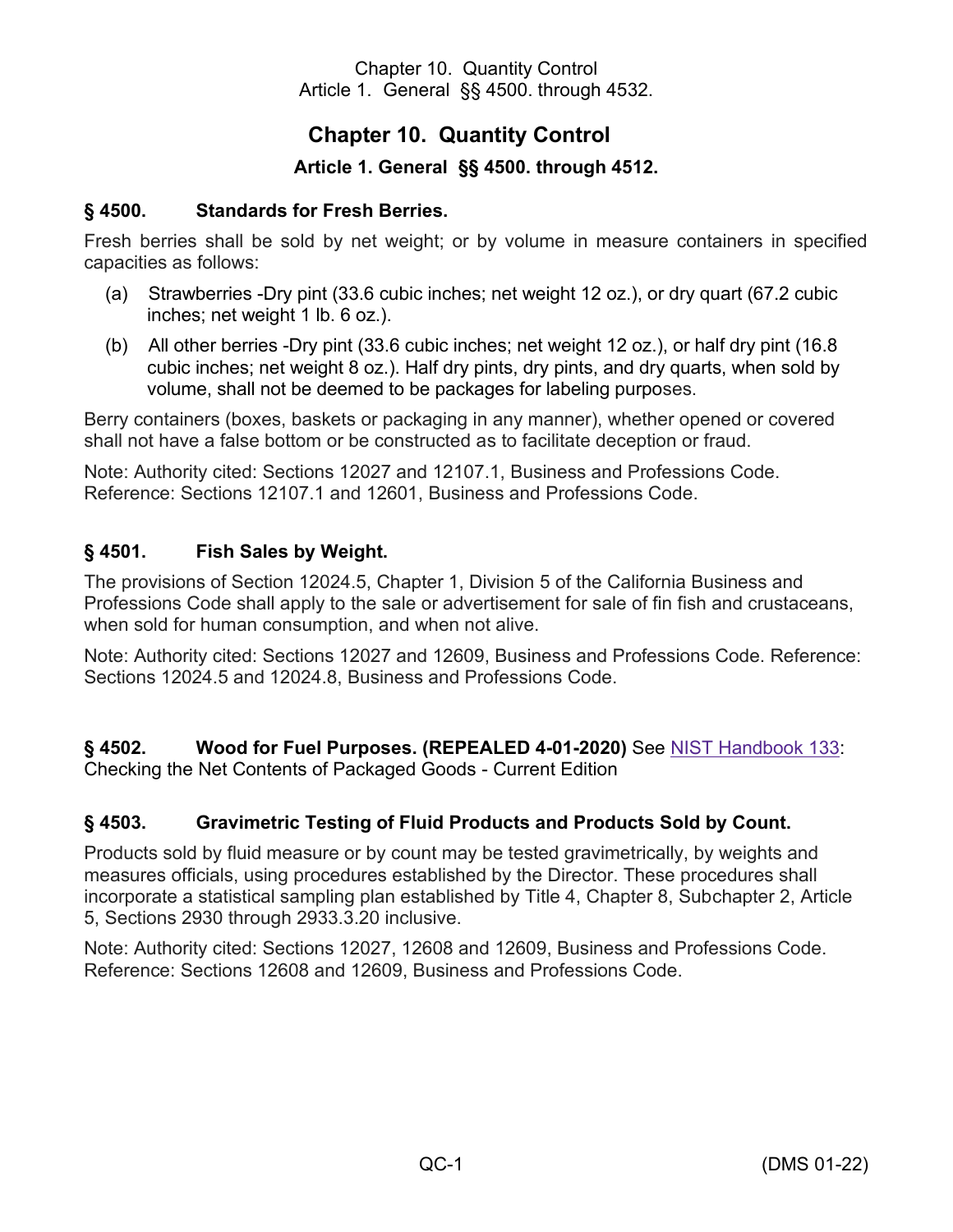# **Article 2. Uniform Packaging and Labeling Regulation**

## <span id="page-7-1"></span><span id="page-7-0"></span>**§ 4510. Application**

The packaging and labeling regulations as set forth in the most recent publication of the National Institute of Standards and Technology's Handbook 130, Uniform Laws and Regulations are herein adopted by reference as the packaging and labeling requirements for packaged commodities with the following exceptions and additional requirements.

Note: Authority cited: Sections 12027 and 12609, Business and Professions Code. Reference: Sections 12601 and 12609, Business and Professions Code.

## <span id="page-7-2"></span>**§ 4511. Exceptions**

The following sections in the Uniform Packaging and Labeling Regulation in the National Institute of Standards and Technology Handbook 130 are not adopted or incorporated by reference.

- (a) Section 2.11. Petroleum Products.
- (b) Section 6.13. Character of Declaration: Average.
- (c) Section 7.6. Character of Declaration: Average.
- (d) Section 12. Variation to be Allowed.
- (e) Section 13. Retail Sale Price Representations.
- (f) Section 14. Revocation of Conflicting Regulations.
- (g) Section 15. Effective Date.

*(Editor's Note: The requirements that are not adopted from Handbook 130 UPLR are annotated* [NOT ADOPTED] CCR § 4511. Exceptions].)

Note: Authority cited: Sections 12027 and 12609, Business and Professions Code. Reference: Sections 12601 and 12609, Business and Professions Code.

# <span id="page-7-3"></span>**§ 4512. Requirements different than Handbook 130 UPLR**

The following requirements apply in addition to those contained within the Uniform Packaging and Labeling Regulation in the National Institute of Standards and Technology Handbook 130.

# **§ 4512.1. Polyethylene Products.**

# **§ 4512.2. Animal Bedding.**

#### **§ 4512.3. Enforcement.**

*(Editor's Note: The requirements that are different than Handbook 130 UPLR are printed in shaded, bordered, and numbered in the 4512 series to differentiate them from the Handbook 130 requirements.)* 

Note: Authority cited: Sections 12027, 12603, 12609 and 12610, Business and Professions Code. Reference: Sections 12601, 12602, 12603 and 12610, Business and Professions Code.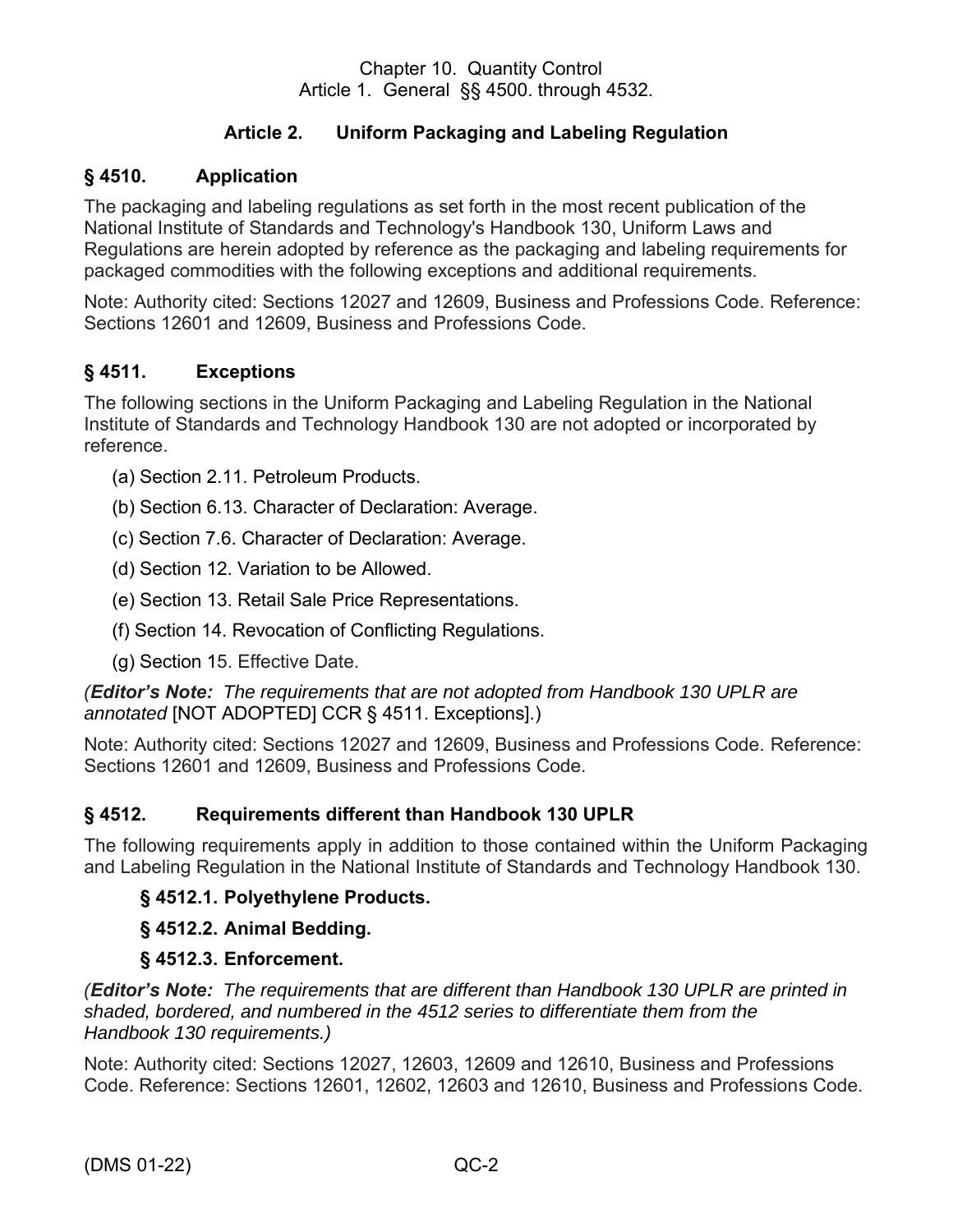## **A. Uniform Packaging and Labeling Regulation**

As adopted in NIST Handbook 130 by The National Conference on Weights and Measures\*

#### <span id="page-8-1"></span><span id="page-8-0"></span>**1. Background**

The Uniform Packaging and Labeling Regulation was first adopted during the 37th Annual Meeting of the National Conference on Weights and Measures (NCWM) in 1952. Reporting to the Conference, the Committee on Legislation stated:

The National Conference should adopt a model package regulation for the guidance of those states authorized to adopt such a regulation under provisions of their weights and measures laws. Since so much of the work of weights and measures officials in the package field concerns food products, the importance of uniformity between the Federal (FDA) regulations and any model regulations to be adopted by this Conference cannot be overemphasized.

Since its inception, the Uniform Packaging and Labeling Regulation has been continually revised to meet the complexities of an enormous expansion in the packaging industry – an expansion that, in late 1966, brought about the passage of the Fair Packaging and Labeling Act (FPLA). Recognizing the need for compatibility with the Federal Act, in 1968 the Committee on Laws and Regulations of the 53rd Annual Meeting of the National Conference amended the "Model Packaging and Labeling Regulation" (renamed in 1983) to parallel regulations adopted by federal agencies under FPLA. The process of amending and revising this Regulation is a continuing one in order to keep it current with practices in the packaging field and make it compatible with appropriate federal regulations. Amendments and additions since 1971 are noted at the end of each section.

The revision of 1978 provided for the use of the metric system (SI) on labels as well as allowing SI-only labels for those commodities not covered by federal laws or regulations. "SI" means the International System of Units as established in 1960 by the General Conference on Weights and Measures and interpreted or modified for the United States by the Secretary of Commerce. [See the "Interpretation of the International System of Units for the United States" in the "Federal Register" (Volume 73, No. 96, pages 28432 to 28433) for May 16, 2008, and 15 United States Code, Section 205a - 205l "Metric Conversion." See also NIST Special Publication 330 "The International System of Units (SI)" 2019 edition and NIST Special Publication 811 "Guide for the Use of the International System of Units (SI)" 2008 edition that are available at www.nist.gov/pml/weights-and-measures/publications/metricpublications or by contacting TheSI@nist.gov.] In 1988, Congress amended the Metric Conversion Law to declare that it is the policy of the United States to designate the International System of Units of measurement as the preferred system of weights and measures for U.S. trade and commerce. In 1992, Congress amended the federal FPLA to require the most appropriate units of the SI and the U.S. customary systems of measurement on certain consumer commodities. The 1993 amendments to NIST Handbook 130 require SI and U.S. customary units on certain consumer commodities in accordance with federal laws or regulations. Requirements for labeling in both units of measure were effective February 14, 1994, under FPLA and as specified in Section 15. Effective Date; except as specified in Section 11.32. SI Units, Exemptions for Consumer Commodities.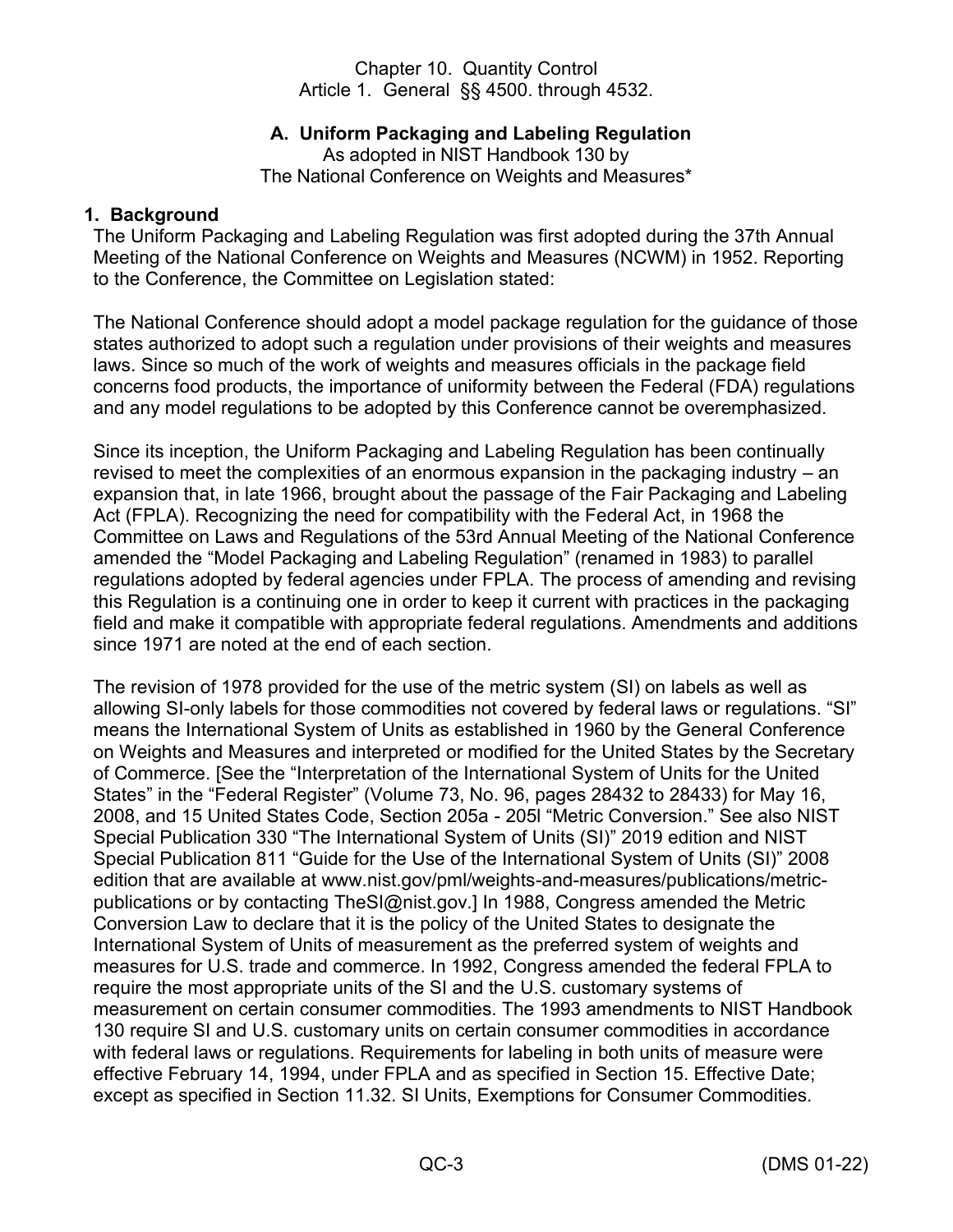In 2015, the Federal Trade Commission (FTC) conducted a periodic review of its regulations issued under the FPLA and recently published several revisions which go into effect on December 17, 2015. [See the "Rules, Regulations, Statements of General Policy or Interpretation and Exemptions Under the Fair Packaging and Labeling Act] Final

## <span id="page-9-0"></span>**2. Status of Promulgation**

The table beginning on page 10, Section II. Uniformity of Laws and Regulations of Handbook 130 shows the status of adoption of the Uniform Packaging and Labeling Regulation.

*\*The National Conference on Weights and Measures (NCWM) is supported by the National Institute of Standards and Technology (NIST) in partial implementation of its statutory responsibility for "cooperation with the states in securing uniformity in weights and measures laws and methods of inspection."*

## <span id="page-9-1"></span>**Preamble**

The purpose of this regulation is to provide accurate and adequate information on packages as to the identity and quantity of contents so that purchasers can make price and quantity comparisons.

(Added 1989)

## <span id="page-9-2"></span>**Section 1. Application**

This regulation shall apply to packages, but shall not apply to:

- (a) inner wrappings not intended to be individually sold to the customer;
- (b) shipping containers or wrapping used solely for the transportation of any commodities in bulk or in quantity to manufacturers, packers, or processors, or to wholesale or retail distributors, but in no event shall this exclusion apply to packages of consumer or non-consumer commodities as defined herein;

(Added 1971)

- (c) auxiliary containers or outer wrappings used to deliver packages of such commodities to retail customers if such containers or wrappings bear no printed matter pertaining to any particular commodity;
- (d) containers used for retail tray pack displays when the container itself is not intended to be sold (e.g., the tray that is used to display individual envelopes of seasonings, gravies, etc., and the tray itself is not intended to be sold);
- (e) open carriers and transparent wrappers or carriers for containers when the wrappers or carriers do not bear any written, printed, or graphic matter obscuring the label information required by this regulation; or
- (f) packages intended for export to foreign countries. (Amended 1994 and 1998)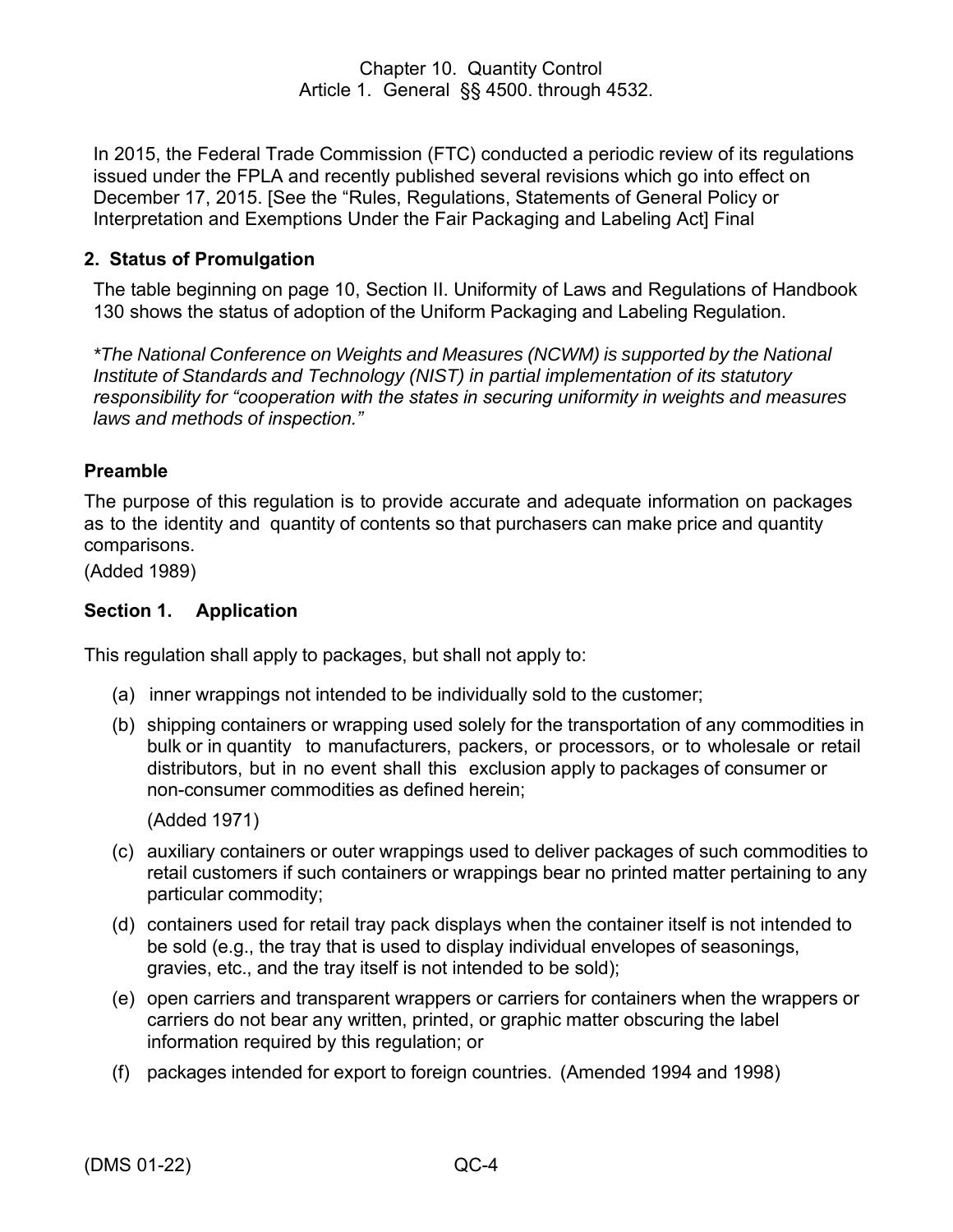# <span id="page-10-0"></span>**Section 2. Definitions**

## <span id="page-10-1"></span>**2.1. Package.**

Except as modified by Section 1. Application, the term "package," whether standard package or random package, means any commodity:

- (a) enclosed in a container or wrapped in any manner in advance of wholesale or retail sale; or
- (b) whose weight **[NOTE 1]** or measure has been determined in advance of wholesale or retail sale. An individual item or lot of any commodity on which there is marked a selling price based on an established price per unit of weight or of measure shall be considered a package or packages.

(Amended 1988 and 1991)

*NOTE 1: When used in this regulation, the term "weight" means "mass." (See paragraphs L. "Mass" and "Weight" in Section I. Introduction of NIST Handbook 130 for an explanation of these terms.)*

## <span id="page-10-2"></span>**2.2. Consumer Package of Consumer Commodity.**

A package that is customarily produced or distributed for sale through retail sales agencies or instrumentalities for consumption or use by individuals for the purposes of personal care or in the performance of services ordinarily rendered in or about the household or in connection with personal possessions.

(Amended 1988 and 1991)

#### <span id="page-10-3"></span>**2.3. Non-consumer Package: Package of Non-consumer Commodity.**

Any package other than a consumer package, and particularly a package intended solely for industrial or institutional use or for wholesale distribution.

(Amended 1988 and 1991)

#### <span id="page-10-4"></span>**2.4. Random Package.**

A package that is one of a lot, shipment, or delivery of packages of the same consumer commodity with no fixed pattern of net contents.

(Amended 1988 and 1990)

#### <span id="page-10-5"></span>**2.5. Label.**

Any written, printed, or graphic matter affixed to, applied to, attached to, blown into, formed, molded into, embossed on, or appearing upon or adjacent to a consumer commodity, or a package containing any consumer commodity, for purposes of branding, identifying, or giving any information with respect to the commodity or to the contents of the package, except that an inspector's tag or other non-promotional matter affixed to or appearing upon a consumer commodity shall not be considered a label requiring the repetition of label information required by this regulation.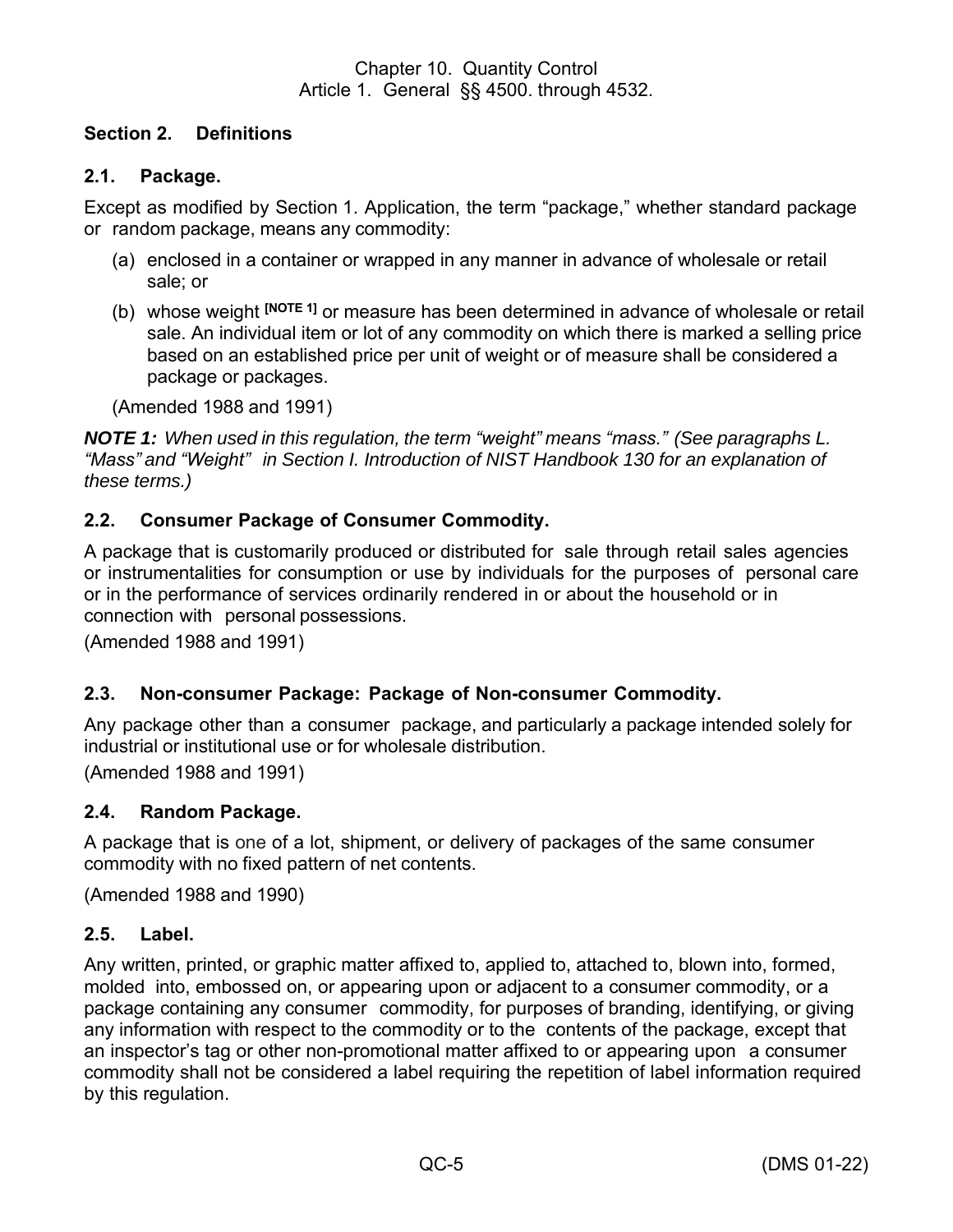(Amended 1988)

## <span id="page-11-0"></span>**2.6. Person.**

The term "person" means either singular or plural and shall include any individual, partnership, company, corporation, association, or society.

(Amended 1988)

## <span id="page-11-1"></span>**2.7. Principal Display Panel or Panels.**

That part, or those parts, of a label that is, or are, so designed as to most likely be displayed, presented, shown, or examined under normal and customary conditions of display and purchase. Wherever a principal display panel appears more than once on a package, all requirements pertaining to the "principal display panel" shall pertain to all such "principal display panels."

(Amended 1988)

#### <span id="page-11-2"></span>**2.8. Multi-unit Package.**

A package containing two or more individual packages of the same commodity, in the same quantity, intended to be sold as a multi-unit package, but where the component packages are labeled individually in full compliance with all requirements of this regulation.

(Amended 1988)

#### <span id="page-11-3"></span>**2.9. Combination Package.**

A package intended for retail sale, containing two or more individual packages or units of dissimilar commodities.

#### **Examples:**

Antiquing or housecleaning kit Sponge and cleaner Lighter fluid and flints

(Added 1989)

#### <span id="page-11-4"></span>**2.10. Variety Package.**

A package intended for retail sale, containing two or more individual packages or units of similar, but not identical, commodities. Commodities that are generically the same, but that differ in weight, measure, volume, appearance, or quality, are considered similar, but not identical.

#### **Examples:**

Two sponges of different sizes Plastic tableware, Consisting of 4 spoons, 4 knives, and 4 forks

(Added 1989)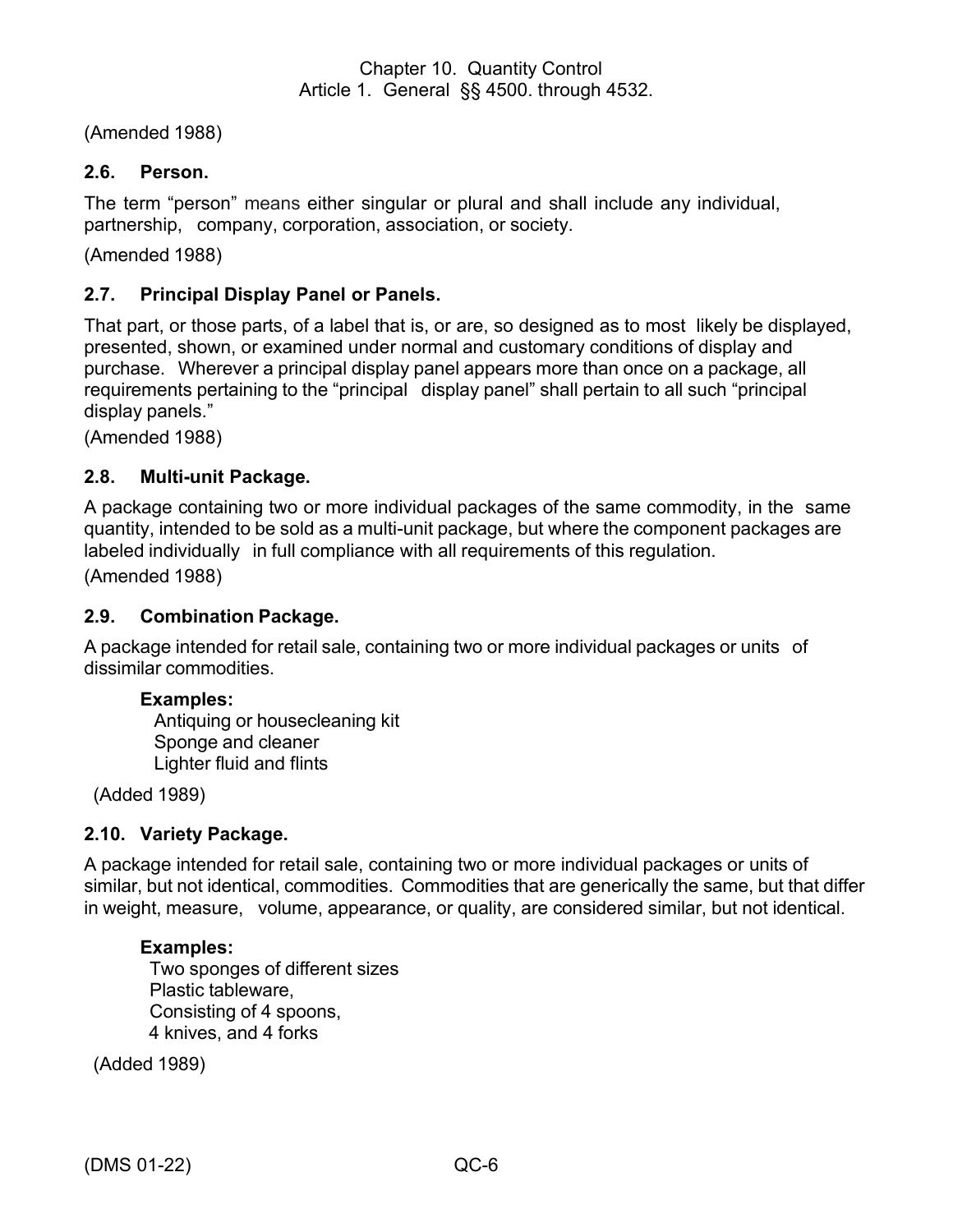# <span id="page-12-0"></span>**2.11. Petroleum Products. – [NOT ADOPTED - § 4511. Exceptions]**

#### <span id="page-12-1"></span>**2.12. Spot Label.**

A spot label is a label clearly defined by means of a border, indentation, or other means that covers only a small portion of the surface of a principal display panel of a package; the entire portion of the principal display panel outside the area of the label contains no printed or graphic matter of any kind. A spot label may contain all required labeling information (identity, responsibility, and net contents), but it must at least indicate the identity and net contents. See Section 11.29. Spot Label for net contents placement exemption for a spot abel.



**Figure 1 - Image of a Spot Label.** 

(Added 1990) (Amended 1991)

#### <span id="page-12-2"></span>**2.13. Header Strip.**

A header label or header strip is a label that is attached across the top of a transparent or opaque bag or other container that bears no other printed or graphic material. See Section 11.30. Header Strip for net contents placement exemptions.



**Figure 2 - Image of a Header Strip** 

(Added 1990)

# <span id="page-12-3"></span>**2.14. Standard Package.**

A package that is one of a lot, shipment, or delivery of packages of the same commodity with identical net contents declarations.

# **Examples:**

1 L bottles or 12 fl oz cans of carbonated soda 500 g or 5 lb bags of sugar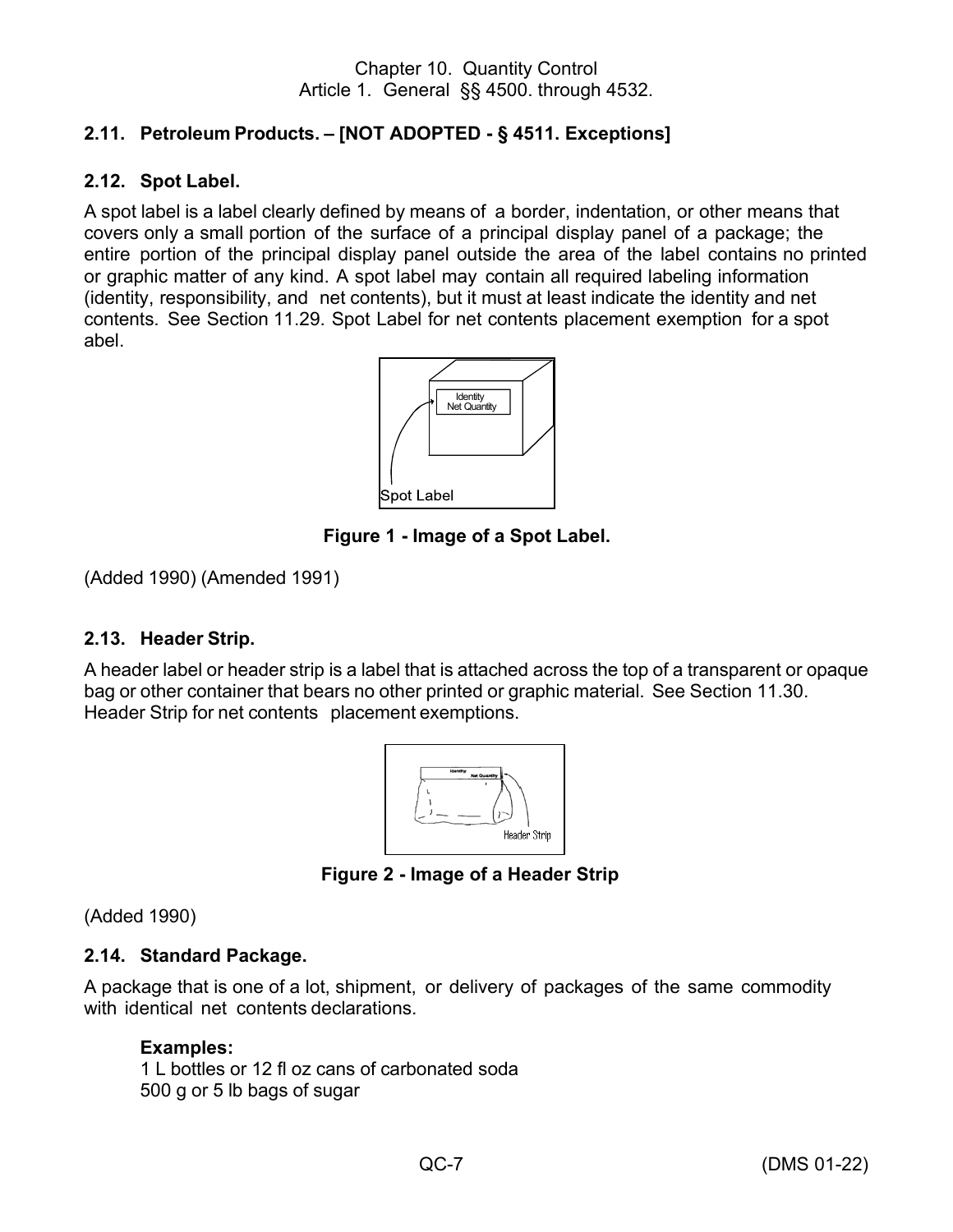100 m packages of rope

(Added 1991)

# <span id="page-13-0"></span>**2.15. SI or SI Units.**

SI or SI Units means the International System of Units as established in 1960 by the General Conference on Weights and Measures and interpreted or modified for the United States by the Secretary of Commerce. See the "Interpretation of the International System of Units for the United States" in the "Federal Register" (Volume 73, No. 96, pages 28432 to 28433) for May 16, 2008, and 15 United States Code, Section 205a – 2051 "Metric Conversion." See also NIST Special Publication 330, *The International System of Units (SI),* 2019 edition and NIST Special Publication 811, *Guide for the Use of the International System of Units (SI)*, 2008 edition that are available at **[www.nist.gov/pml/wmd/](http://www.nist.gov/pml/wmd/)** or by contacting [thesi@nist.gov.](mailto:TheSI@nist.gov) (Added 1993)

## <span id="page-13-1"></span>**Section 3. Declaration of Identity: Consumer Package**

## <span id="page-13-2"></span>**3.1. Declaration of Identity: Consumer Package.**

A separate declaration of identity [*NOTE <sup>2</sup>*] on a consumer package shall appear on the principal display panel and shall not be misleading or deceptive. The identity shall be in terms of:

- (a) the name specified in or required by any applicable federal or state law or regulation or, in the absence of this;
- (b) the common or usual name or, in the absence of this;
- (c) the generic name or other appropriate description, including a statement of function (such as "cleaning powder").

#### (Amended 1990) (Note added 1986)

*NOTE 2: Section 19.(a) of the Uniform Weights and Measures Law (and 21 CFR 101.100 (b) (3) for non-meat and non-poultry foods) specifically exempts food packages from identity statements if the commodity is a food, other than meat or poultry, that was repackaged in a retail establishment and the food is displayed to the purchaser under either of the following circumstances: "(1) its interstate labeling is clearly in view or with a counter card, sign, or other appropriate device bearing prominently and conspicuously the common or usual name of the food, or (2) the common or usual name of the food is clearly revealed by its appearance."* (Added 1986) (Amended 2001)

#### **3.1.1. Parallel Identity Declaration: Consumer Package.**

A declaration of the identity on a consumer package shall appear generally parallel to the base on which the package rests as it is designed to be displayed.

#### <span id="page-13-3"></span>**Section 4. Declaration of Identity: Non-consumer Package**

A declaration of identity [*NOTE <sup>2</sup>*on a non-consumer package shall appear on the outside of a package and shall not be misleading or deceptive. The identity shall be in terms of: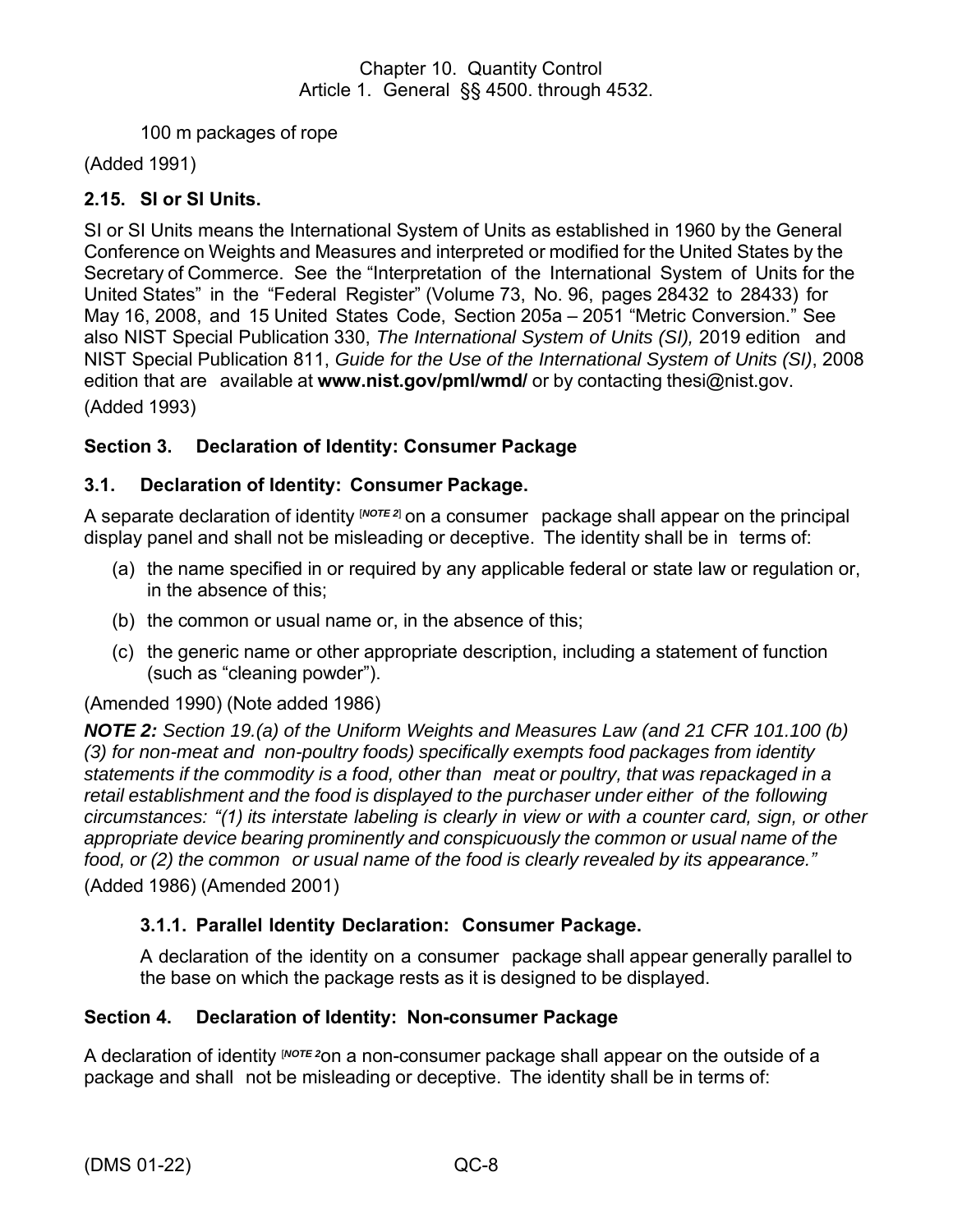- (a) the name specified in or required by any applicable federal or state law or regulation or, in the absence of this;
- (b) the common or usual name or, in the absence of this;
- (c) the generic name or other appropriate description, including a statement of function (such as "cleaning powder").

(Amended 1990) (Note added 1986)

## <span id="page-14-0"></span>**Section 5. Declaration of Responsibility: Consumer and Non-consumer Packages**

Any package kept, offered, or exposed for sale, or sold at any place other than on the premises where packed shall specify conspicuously on the label of the package the name and address of the manufacturer, packer, or distributor. The name shall be the actual corporate name, or, when not incorporated, the name under which the business is conducted. The address shall include street address, city, state (or country if outside the United States), and ZIP Code (or the mailing code, if any, used in countries other than the United States); however, the street address may be omitted if it is listed in any readily accessible, well-known, widely published, and publicly available resource, including but not limited to a print directory, electronic database, or Web site.

(Amendment effective December 17, 2015)

If a person manufactures, packs, or distributes a commodity at a place other than his principal place of business, the label may state the principal place of business in lieu of the actual place where the commodity was manufactured or packed or is to be distributed, unless such statement would be misleading. Where the commodity is not manufactured by the person whose name appears on the label, the name shall be qualified by a phrase that reveals the connection such person has with such commodity, such as "Manufactured for and packed by \_\_\_\_\_\_\_\_\_\_\_," "Distributed by \_\_\_\_\_\_\_\_\_\_\_," or any other wording of similar import that expresses the facts. (Amended 2016)

# <span id="page-14-1"></span>**Section 6. Declaration of Quantity: Consumer Packages**

#### <span id="page-14-2"></span>**6.1. General.**

The International System of Units (SI)<sup>[NOTE 3]</sup> known as the metric system and the U.S. customary system of weights and measures are recognized as proper systems to be used in the declaration of quantity. Effective February 14, 1994, appropriate units of both systems shall be presented in a declaration of quantity except as specified in Section 11.32. SI Units, Exemptions for Consumer Commodities and Section 11.33 U.S. Customary Units, Exemptions - Consumer Commodities.

(Amended 1985, 1990, 1993, and 1999)

*NOTE 3: Packages subject to this Section and/or the Federal Fair Packaging and Labeling Act shall be labeled in units of the International System of Units (SI) and the U.S. customary system of measure effective February 14, 1994, [except for seed (see Section 10.10. Packaged Seed) and camera film and recording tape (see Section 11.22. Camera Film, Video Recording*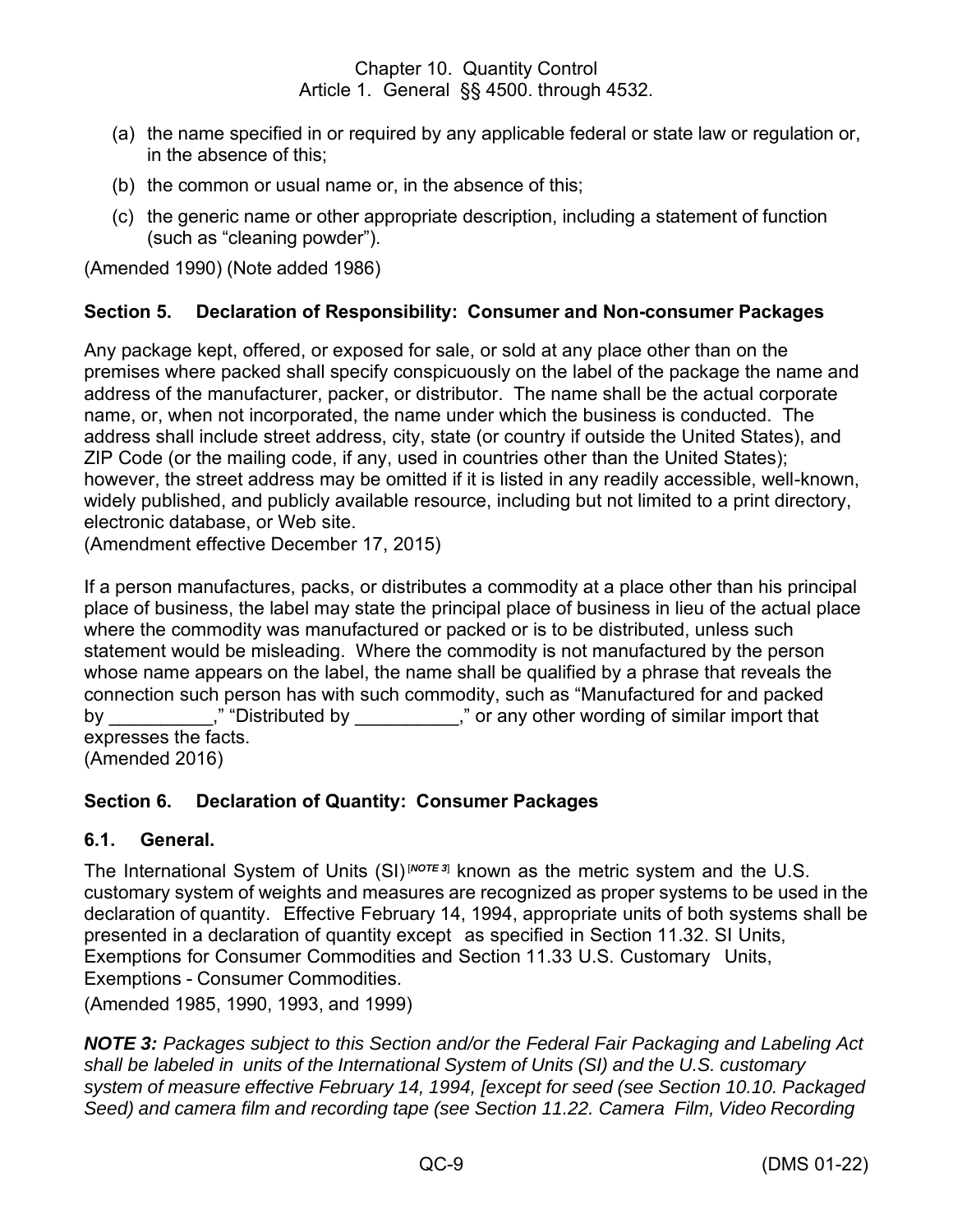*Tape, Audio Recording Tape and Other Image and Audio Recording Media Intended for Retail Sale and Consumer Use), and as specified in Section 11.32. SI Units, Exemptions - Consumer Commodities]. SI units may appear first.*

(Added 1982) (Amended 1990 and 1993)

# <span id="page-15-0"></span>**6.2. Largest Whole Unit.**

Where this regulation requires that the quantity declaration be in terms of the largest whole unit, the declaration shall, with respect to a particular package, be in terms of the largest whole unit of weight or measure with any remainder expressed (following the requirements of Section 6.5.2. (a) Fractions and Section 6.11. Fractions):

**(a) SI Units.** – in decimal fractions of such largest whole unit.

# **(b) U.S. Customary Units.**

- (1) in common or decimal fractions of such largest whole unit; or
- (2) in the next smaller whole unit or units with any further remainder in terms of common or decimal fractions of the smallest unit present in the quantity declaration.

# <span id="page-15-1"></span>**6.3. Net Quantity.**

A declaration of net quantity of the commodity in the package, exclusive of wrappers and any other material packed with such commodity (except as noted in Section 10.3. Aerosols and Other Pre-pressurized Containers Dispensing Product Under Pressure), shall appear on the principal display panel of a consumer package and, unless otherwise specified in this regulation (see Sections 6.6. Prescribed Units, SI, through 6.9. Bi-dimensional Commodities), shall be in terms of the largest whole unit.

#### **6.3.1. Use of "Net Mass" or "Net Weight."**

A quantity declaration may stand alone [e.g., "200 g (7 oz)" or "1 lb (453 g)"] or may include the term "net mass" or "net weight" either preceding or following the declaration. The term "net" by itself may be used on food labels. However, the quantity of contents shall always declare the net quantity of contents even when such terms are not used. (Amended 1993)

#### **6.3.2. Lines of Print or Type.**

Use of "Net Contents." – When stating the net quantity of contents in terms of fluid measure or numerical count, a quantity declaration may stand alone [e.g., "177 mL (6 fl oz)"] or may include the term "net" or "net contents" either preceding or following the declaration.

(Amended 2019)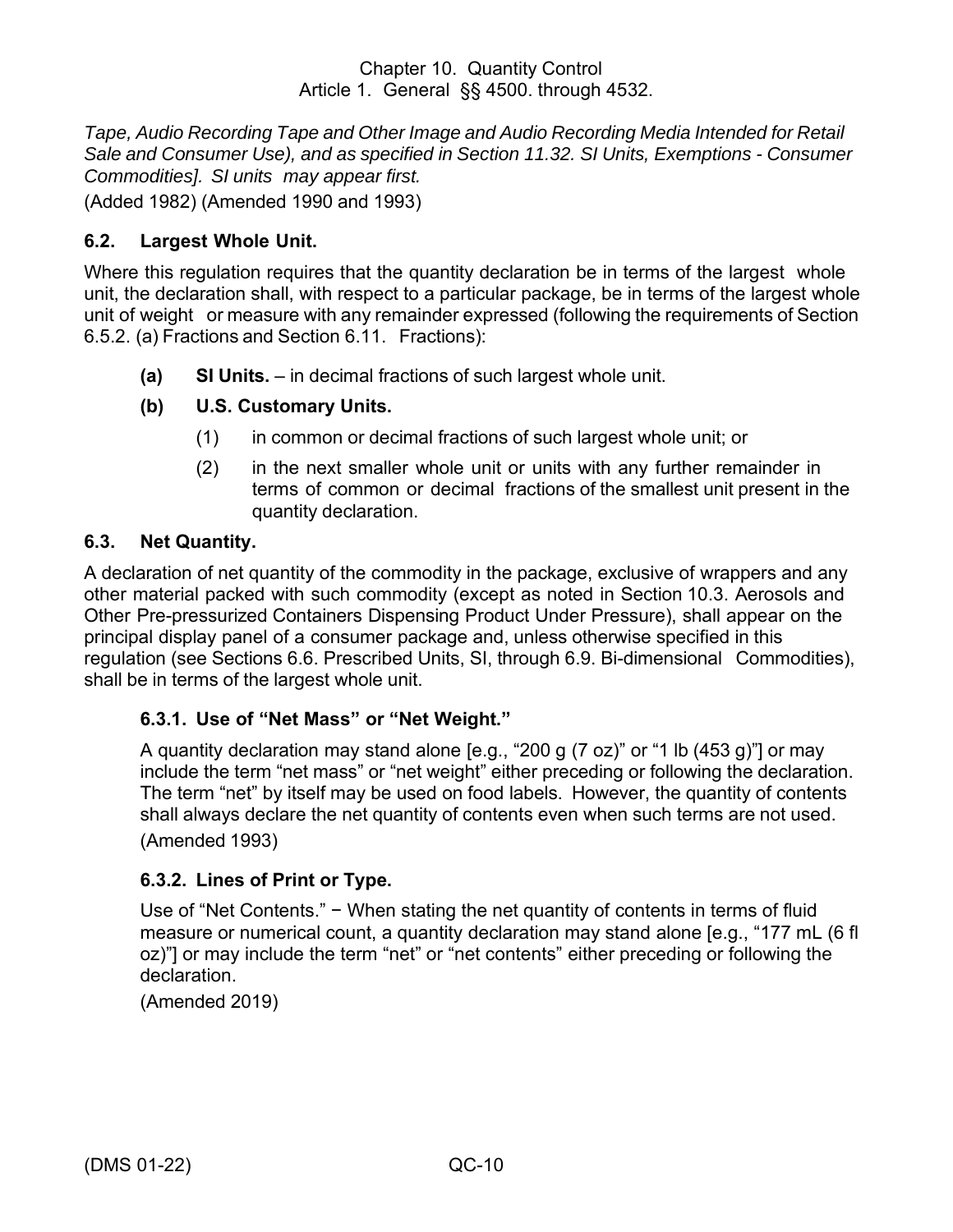# <span id="page-16-0"></span>**6.4. Terms: Weight, Measure, Volume, or Count.**

The declaration of the quantity shall be expressed in terms of Table 6.4. Weight, Measure, Volume or Count:

| Table 6.4. Weight, Measure, Volume, or Count                       |                                                                                              |  |  |
|--------------------------------------------------------------------|----------------------------------------------------------------------------------------------|--|--|
| If the commodity is:                                               | The declaration of the quantity of a particular<br>commodity shall be expressed in terms of: |  |  |
| (a) solid, semisolid, viscous, or a<br>mixture of solid and liquid | weight or mass                                                                               |  |  |
| (b) liquid                                                         | fluid volume measure                                                                         |  |  |
| $(c)$ dry                                                          | dry measure                                                                                  |  |  |
| (d) or labeled by linear measure or area                           | linear measure or area                                                                       |  |  |
| (e) or labeled by numerical units (count)                          | numerical count                                                                              |  |  |

However, if there exists a firmly established general consumer usage and trade custom with respect to the terms used in expressing a declaration of quantity of a particular commodity, such a declaration of quantity may be expressed in its traditional terms, provided such traditional declaration gives accurate and adequate information as to the quantity of the commodity. Any net content statement that does not permit price and quantity comparisons is forbidden.

(Amended 1989 and 2015)

# **6.4.1. Combination Declaration.**

- (a) A declaration of quantity in terms of weight or volume shall be combined with appropriate declarations of the measure, count, and size of the individual units unless a declaration of weight alone is fully informative.
- (b) A declaration of quantity in terms of measure shall be combined with appropriate declarations of the weight, volume, count, and size of the individual units unless a declaration of measure alone is fully informative.
- (c) A declaration of quantity in terms of count shall be combined with appropriate declarations of the weight, volume, measure, and size of the individual units unless a declaration of count alone is fully informative.

(Added 1971)

#### <span id="page-16-1"></span>**6.5. SI Units: Mass, Measure.**

[*NOTE <sup>3</sup>*] – A declaration of quantity shall be expressed in terms of Table 6.5. SI Units: Mass, Measure, and the requirements in  $6.5$ . (f), (g), and (h):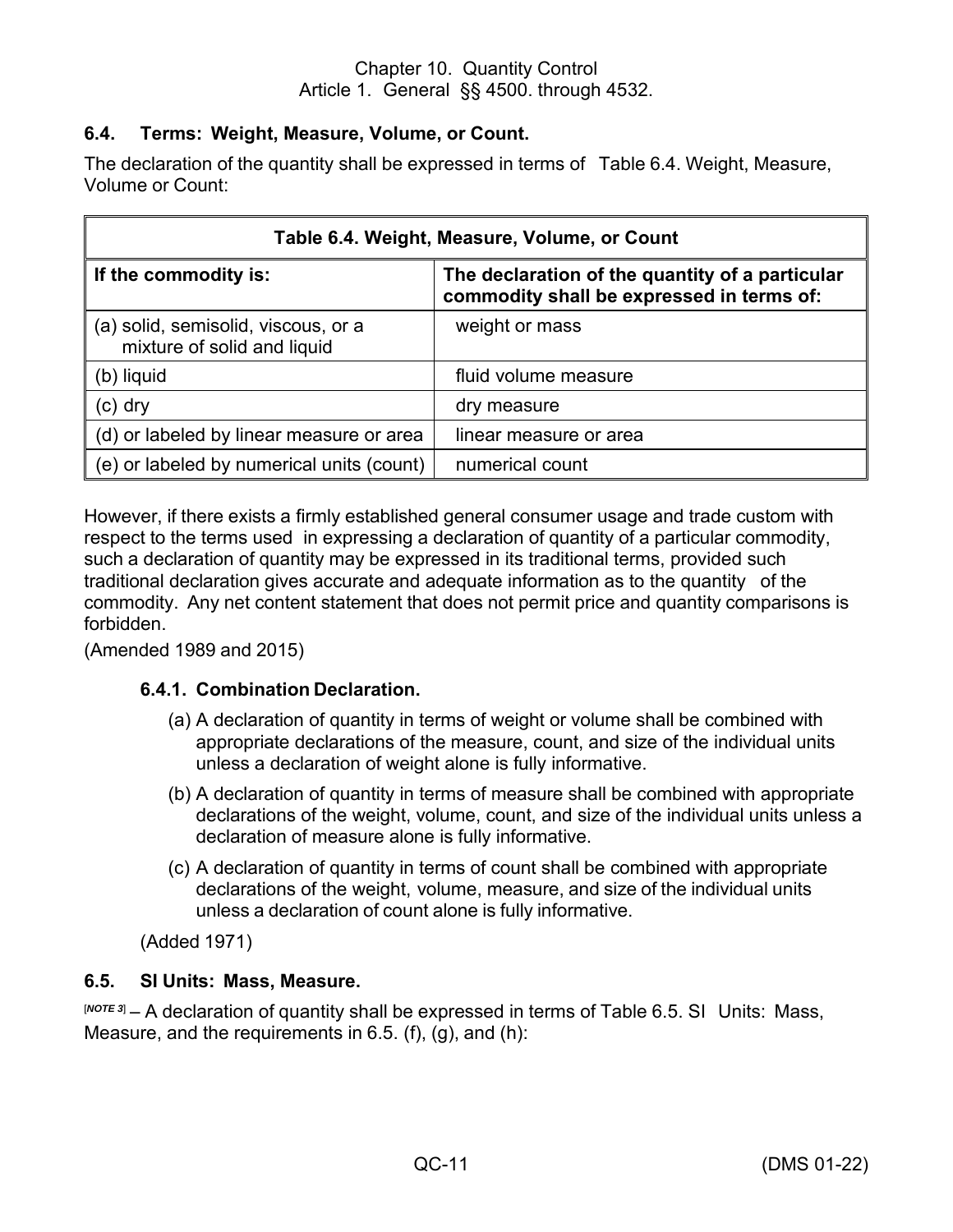| Table 6.5. SI Units: Mass, Measure              |                                                                                                                                                                                                                                          |  |  |  |
|-------------------------------------------------|------------------------------------------------------------------------------------------------------------------------------------------------------------------------------------------------------------------------------------------|--|--|--|
| If a declaration of quantity is<br>in units of: | The units shall be in:                                                                                                                                                                                                                   |  |  |  |
| (a) mass                                        | kilogram, gram, or milligram                                                                                                                                                                                                             |  |  |  |
|                                                 | liter or milliliter and shall express the volume at 20 $\mathrm{C}^*$ ,<br>except for:                                                                                                                                                   |  |  |  |
|                                                 | (1) petroleum products or distilled spirits for which the<br>declaration shall express the volume at 15.6 $^{\circ}$ C;                                                                                                                  |  |  |  |
|                                                 | (2) a commodity that is normally sold and consumed while<br>frozen for which the declaration shall express the<br>volume at the frozen temperature; and                                                                                  |  |  |  |
| (b) liquid measure                              | (3) malt beer beverages or a commodity that must be<br>maintained in the refrigerated state for which the<br>declaration shall express the volume at 4 °C.                                                                               |  |  |  |
|                                                 | (4) refrigerated food (e.g., milk, dairy products labeled<br>"keep refrigerated") for which the declaration shall<br>express the volume at 4 °C.                                                                                         |  |  |  |
|                                                 | *Other liquids and wine (e.g., for immediate consumption<br>that do not require, but may be refrigerated [shelf stable]<br>such as soft drinks, bottled water) at 20 °C.                                                                 |  |  |  |
| (c) linear measure                              | meter, centimeter, or millimeter                                                                                                                                                                                                         |  |  |  |
| (d) area measure                                | square meter, square decimeter, square centimeter, or<br>square millimeter                                                                                                                                                               |  |  |  |
| (e) volume other than liquid<br>measure         | liter or milliliter, except that units cubic meter and cubic<br>centimeter shall be used only when specifically designated<br>as a method of sale.                                                                                       |  |  |  |
|                                                 | The selected multiple or submultiple prefixes for SI units<br>shall result in numerical values between 1 and 1000.<br>This rule allows centimeters or millimeters to be used<br>where a length declaration is less than 100 centimeters. |  |  |  |
| (f) Rule of 1000.                               | <b>Examples:</b><br>500 g, not 0.5 kg<br>1.96 kg, not 1960 g 750 ml, not 0.75 L<br>750 mm or 75 cm, not 0.75 m                                                                                                                           |  |  |  |
|                                                 | (Added 1993)                                                                                                                                                                                                                             |  |  |  |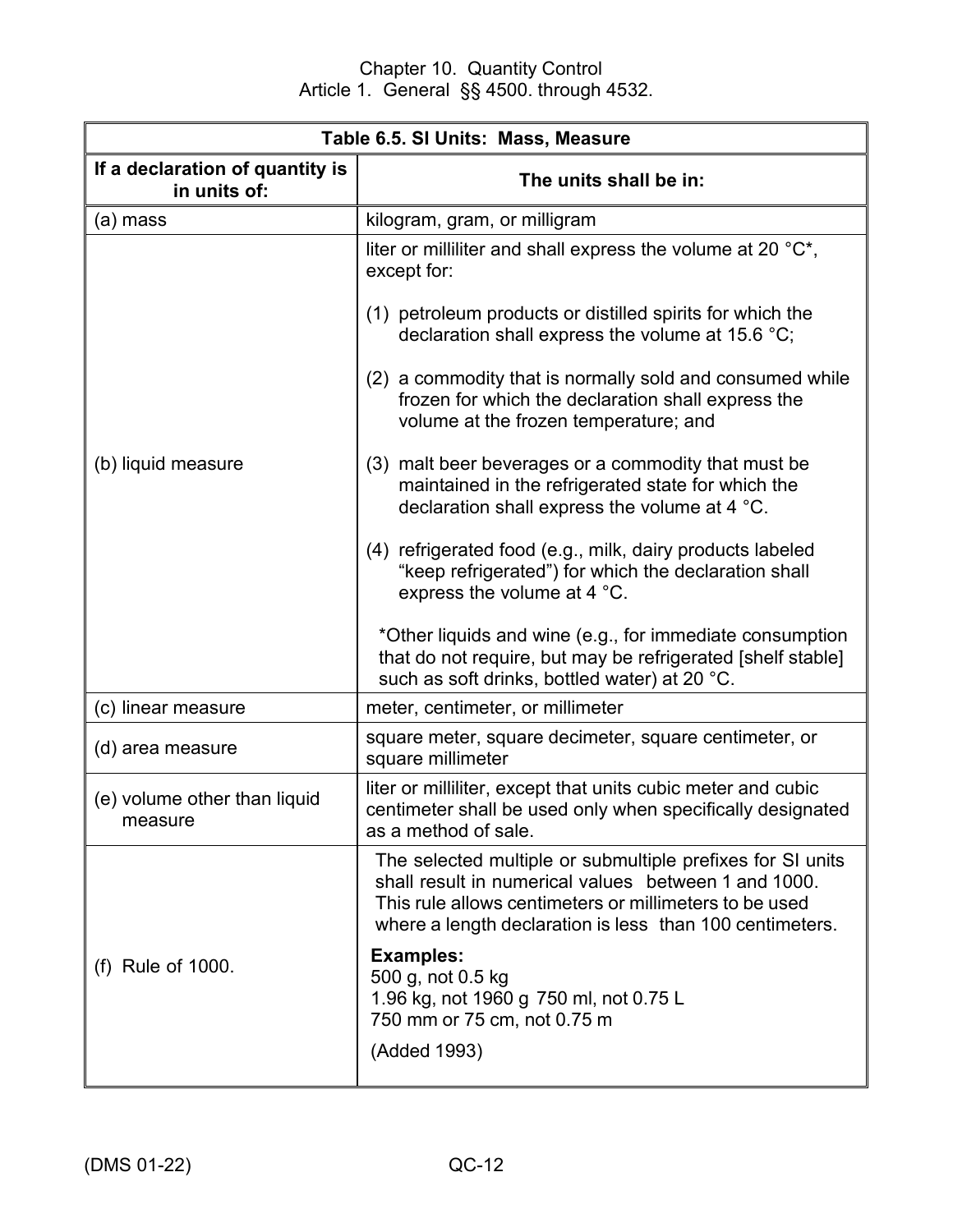| (g) SI declarations should be<br>shown in three digits                                          | Except where the quantity is below 100 grams, milliliters,<br>centimeters, square centimeters, or cubic centimeters,<br>where it may be shown in two digits. In either case, any<br>final zero appearing to the right of the decimal point need<br>not be shown; and<br>(Added 1993) |
|-------------------------------------------------------------------------------------------------|--------------------------------------------------------------------------------------------------------------------------------------------------------------------------------------------------------------------------------------------------------------------------------------|
| (h) the declaration of net<br>quantity of contents shall<br>not be expressed in mixed<br>units. | <b>Example:</b> 1.5 kg, not 1 kg 500 g<br>(Added 1993)                                                                                                                                                                                                                               |

(Amended 2015)

## **6.5.1. Symbols.**

Any of the following symbols for SI units, and none other, may be employed in the quantity statement on a package of commodity:

| centimeter        | <sub>cm</sub>   | cubic meter      | m <sup>3</sup>  |
|-------------------|-----------------|------------------|-----------------|
| cubic centimeter  | $\rm cm^3$      | kilogram         | kg              |
| meter             | m               | gram             | g               |
| milligram         | mg              | millimeter       | mm              |
| liter             | $L$ or $\vert$  | square meter     | m <sup>2</sup>  |
| milliliter        | ml or ml        | cubic decimeter  | dm <sup>3</sup> |
| square centimeter | cm <sup>2</sup> | square decimeter | dm <sup>2</sup> |
| micrometer        | μm              | microgram        | µg or mcg       |

- (a) Symbols [*NOTE <sup>4</sup>*] , except for liter, are not capitalized unless the unit is derived from a proper name. Periods shall not be used after the symbol. Symbols shall always be written in the singular form. Adding "s" to an SI symbol to express the plural of the symbol is prohibited.
- (b) The "L" symbol and the "ml" symbol are preferred; however, the "l" symbol for liter and "ml" symbol for milliliter are permitted.

(Amended 1980 and 1993)

**NOTE 4**: The "e" mark shall not be considered to be a qualifying word or phrase and may be *used as part of the statement of the net quantity of contents where warranted. When used,* the "e" mark shall be at least 3 mm (approximately  $\frac{1}{2}$  in) in height. The term "e" mark refers *to the symbol "e" used in connection with the quantity declarations on labels of some consumer commodities marketed primarily in the European Union (EU) and South Africa. The "e" mark constitutes a representation by the packer or importer that the package to which it is*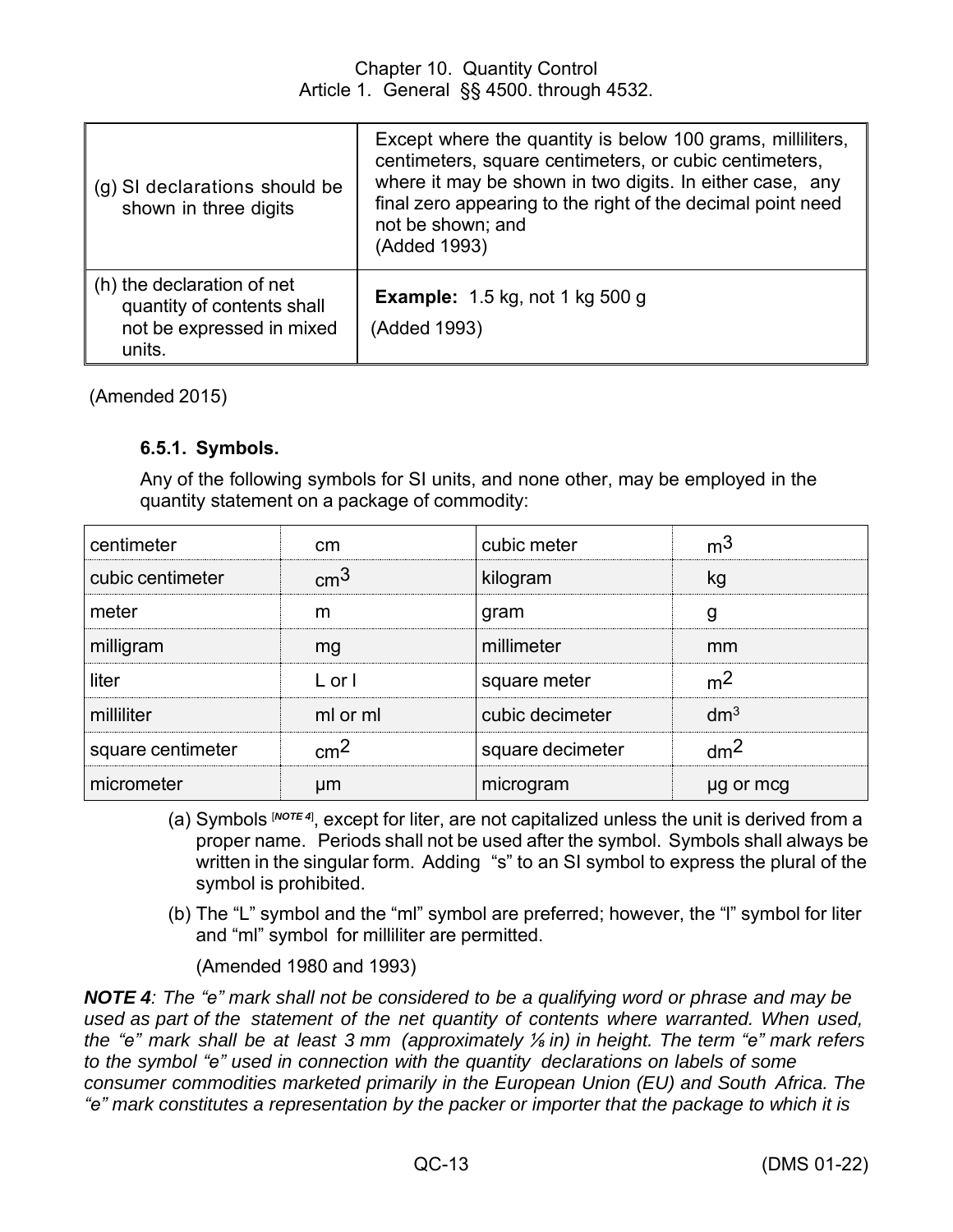*applied has been filled in accordance with the average system of quantity specified by the EU. The average system is a method of declaring package fill in the EU and other countries of the world, including the United States.* (Added 1993)

#### **6.5.2. Fractions and Prefixes.**

- (a) **Fractions:** An SI statement in a declaration of net quantity of contents of any consumer commodity may contain only decimal fractions.
- (b) **Prefixes:** The **following** chart indicates SI prefixes that may be used on a broad range of consumer commodity labels to form multiples and submultiples of SI units:

| <b>Prefix</b> | <b>Symbol</b> | <b>Multiplying Factor*</b> |
|---------------|---------------|----------------------------|
| kilo-         |               | $\times 10^3$              |
| $deka-*$      |               | $\times$ 10                |
| $deci-*$      |               | $\times$ 10 <sup>-1</sup>  |
| centi-***     |               | $\times$ 10 <sup>-2</sup>  |
| milli-        |               | $\times$ 10 <sup>-3</sup>  |
| Micro-****    |               | × 10 <sup>-6</sup>         |

 $*10^2 = 100$ :  $10^3 = 1000$ :  $10^{-1} = 0.1$ :  $10^{-2} = 0.01$ 

Thus, 2 kg =  $2 \times 1000$  g = 2000 g and 3 cm =  $3 \times 0.01$  m = 0.03 m

\*\*Not permitted on food labels.

\*\*\*Should only be used with "meter."

\*\*\*\*Shall only be used for measurements less than 1 mm.

(Amended 1993)

# <span id="page-19-0"></span>**6.6. Prescribed Units, SI. [***NOTE <sup>3</sup>***]**

# **6.6.1. Less than 1 Meter, 1 Square Meter, 1 Kilogram, 1 Cubic Meter, or 1 Liter.**

The declaration of quantity shall be expressed as follows:

(a) length measure of less than 1 meter: in centimeters or millimeters;

(Amended 1979)

- (b) area measure of less than 1  $m^2$ : in square decimeters and decimal fractions of a square decimeter or in square centimeters and decimal fractions of a square centimeter;
- (c) mass of less than 1 kg: in grams and decimal fractions of a gram, but if less than 1 g, then in milligrams;
- (d) liquid or dry measure of less than 1 L: in milliliters; and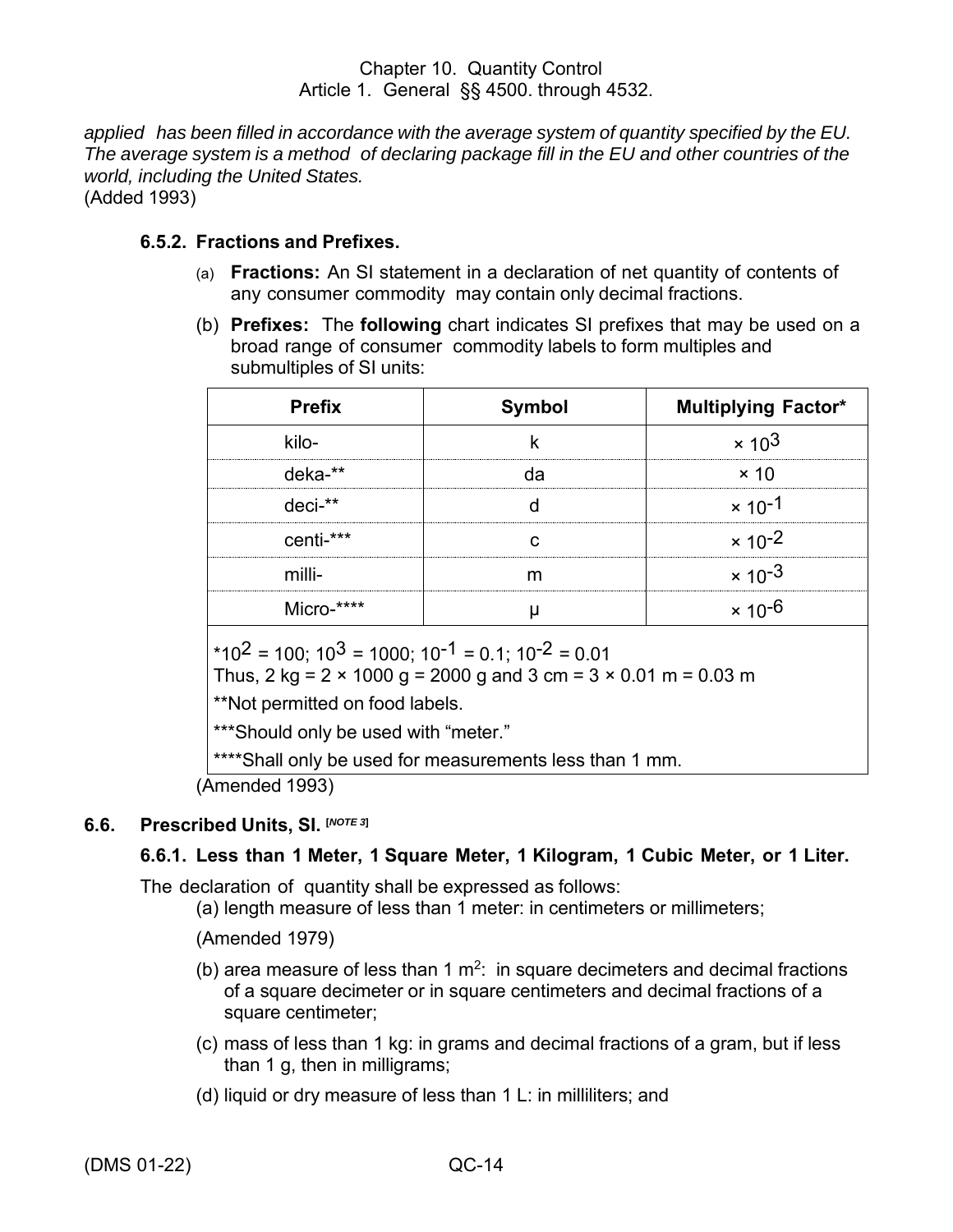(e) cubic measure less than 1  $\text{m}^3$ : in cubic centimeters or cubic decimeters (liters);

(Added 1993)

Provided the quantity declaration appearing on a random mass package may be expressed in units of decimal fractions of the largest appropriate unit, the fraction being carried out to not more than three decimal places.

(Amended 1980 and 1993)

## **6.6.2. One Meter, 1 Square Meter, 1 Kilogram, 1 Liter, 1 Cubic Meter, or More.**

In the case of:

- (a) length measure of 1 m or more: in meters and decimal fractions to not more than three places;
- (b) area measure of 1  $m<sup>2</sup>$  or more: in square meters and decimal fractions to not more than three places;
- (c) mass of 1 kg or more: in kilograms and decimal fractions to not more than three places;
- (d) liquid or dry measure of 1 L or more: in liters and decimal fractions to not more than three places; and (Added 1986) (Amended 1993)
- (e) cubic measure of 1  $m<sup>3</sup>$  or more: in cubic meters and decimal fractions to not more than three places.

(Added 1993)

#### <span id="page-20-0"></span>**6.7. U.S. Customary Units: Weight, Measure.**

A declaration of quantity shall be expressed in terms of Table 6.7. U.S. Customary Units: Weight, Measure:

| Table 6.7. U.S. Customary Units: Weight, Measure |                                                                                                                                                                                                                                                                                                                                                                                                                                                |  |  |
|--------------------------------------------------|------------------------------------------------------------------------------------------------------------------------------------------------------------------------------------------------------------------------------------------------------------------------------------------------------------------------------------------------------------------------------------------------------------------------------------------------|--|--|
| If a declaration of quantity is in<br>units of:  | The unit shall be in:                                                                                                                                                                                                                                                                                                                                                                                                                          |  |  |
| weight<br>(a)                                    | Avoirdupois pound or ounce                                                                                                                                                                                                                                                                                                                                                                                                                     |  |  |
| liquid measure                                   | US Gallon of 231 in <sup>3</sup> or liquid quart, liquid pint, or<br>fluid-ounce subdivisions of the gallon and shall<br>express the volume at 68 °F, except in case of:<br>(1) petroleum products or distilled spirits for which<br>the declaration shall express the volume at 60 °F;<br>(2) a commodity that is normally sold and consumed<br>while frozen for which the declaration shall<br>express the volume at the frozen temperature; |  |  |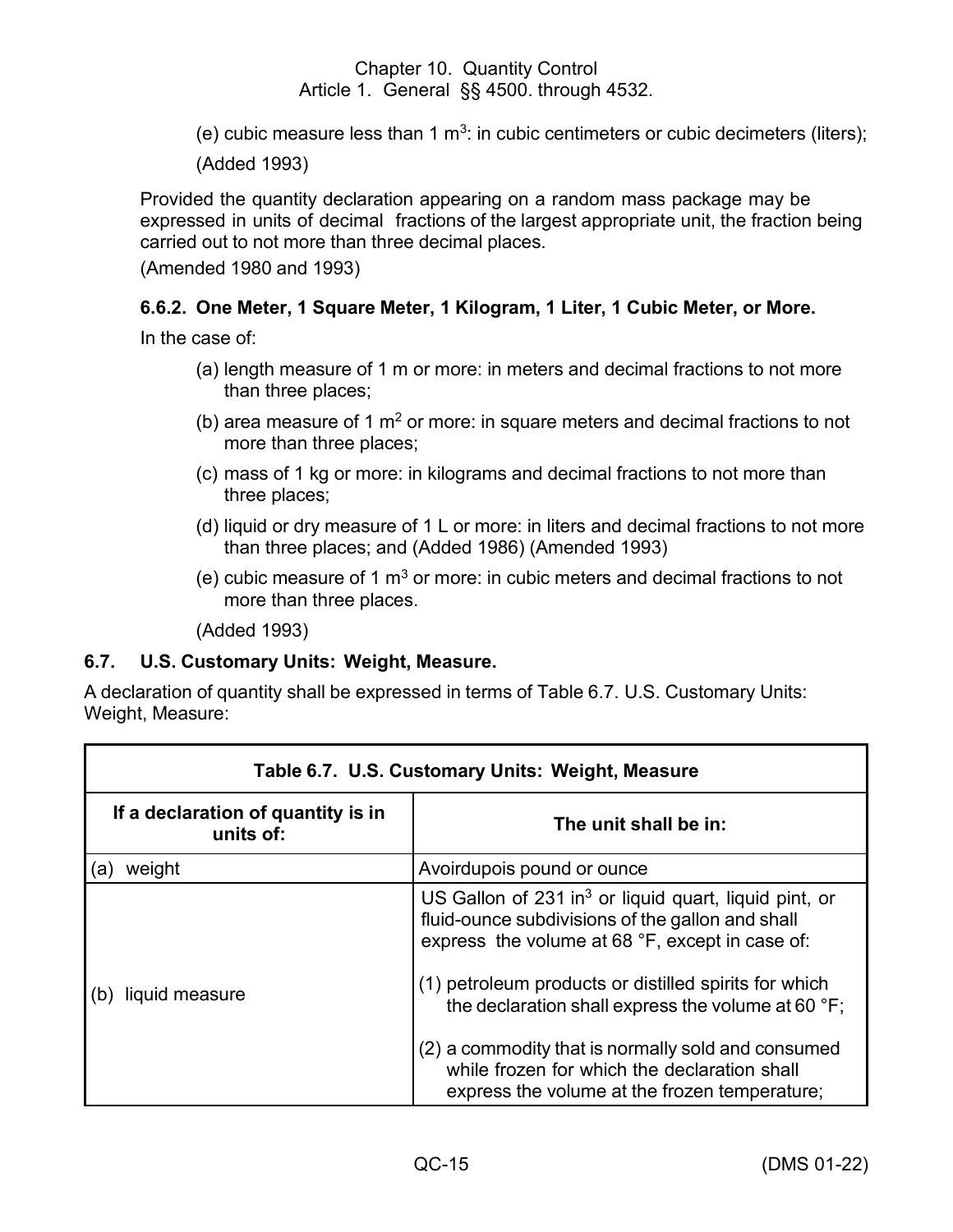| Table 6.7. U.S. Customary Units: Weight, Measure               |                                                                                                                                                                                                                                  |  |  |
|----------------------------------------------------------------|----------------------------------------------------------------------------------------------------------------------------------------------------------------------------------------------------------------------------------|--|--|
| If a declaration of quantity is in<br>units of:                | The unit shall be in:                                                                                                                                                                                                            |  |  |
|                                                                | (3) a commodity that must be maintained in the<br>refrigerated state for which the declaration shall<br>express the volume at 40 °F; and<br>(4) malt beverages for which the declaration shall<br>express the volume at 39.1 °F. |  |  |
| (c)<br>linear measure                                          | Yard, foot, or inch                                                                                                                                                                                                              |  |  |
| Square yard, square foot, or cubic inch<br>(d)<br>area measure |                                                                                                                                                                                                                                  |  |  |
| volume measure<br>(e)                                          | Square yard, cubic foot, or cubic inch                                                                                                                                                                                           |  |  |
| dry measure                                                    | U.S. bushel of 2150.42 in <sup>3</sup> , or peck, dry quart, and dry<br>pint subdivisions of the bushel                                                                                                                          |  |  |

(Amended 2015)

#### **6.7.1. Symbols and Abbreviations.**

Any of the following symbols and abbreviations, and none other, shall be employed in the quantity statement on a package of commodity:

| avoirdupois  | avdp | ounce   | OZ.       |
|--------------|------|---------|-----------|
| piece        | pc   | count   | ct        |
| pint         | pt   | cubic   | <b>cu</b> |
| pound        | lb   | each    | ea        |
| feet or foot | ft   | quart   |           |
| fluid        |      | square  | sq        |
| gallon       | gal  | weight  | wt        |
| inch         | in   | yard    | vd        |
| liquid       | liq  | drained |           |
| diameter     | dia  |         |           |

A period should not be used after the abbreviation. Abbreviations should be written in singular form; and "s" should not be added to express the plural. (For example, "oz" is the symbol for both "ounce" and "ounces.") Both upper and lower case letters and exponents are acceptable.

(Amendment effective 12/17/2015.) (Added 1974) (Amended 1980, 1990, 1993, and 2016) **6.7.2. Units of Two or More Meanings.**

When the term "ounce" is employed in a declaration of liquid quantity, the declaration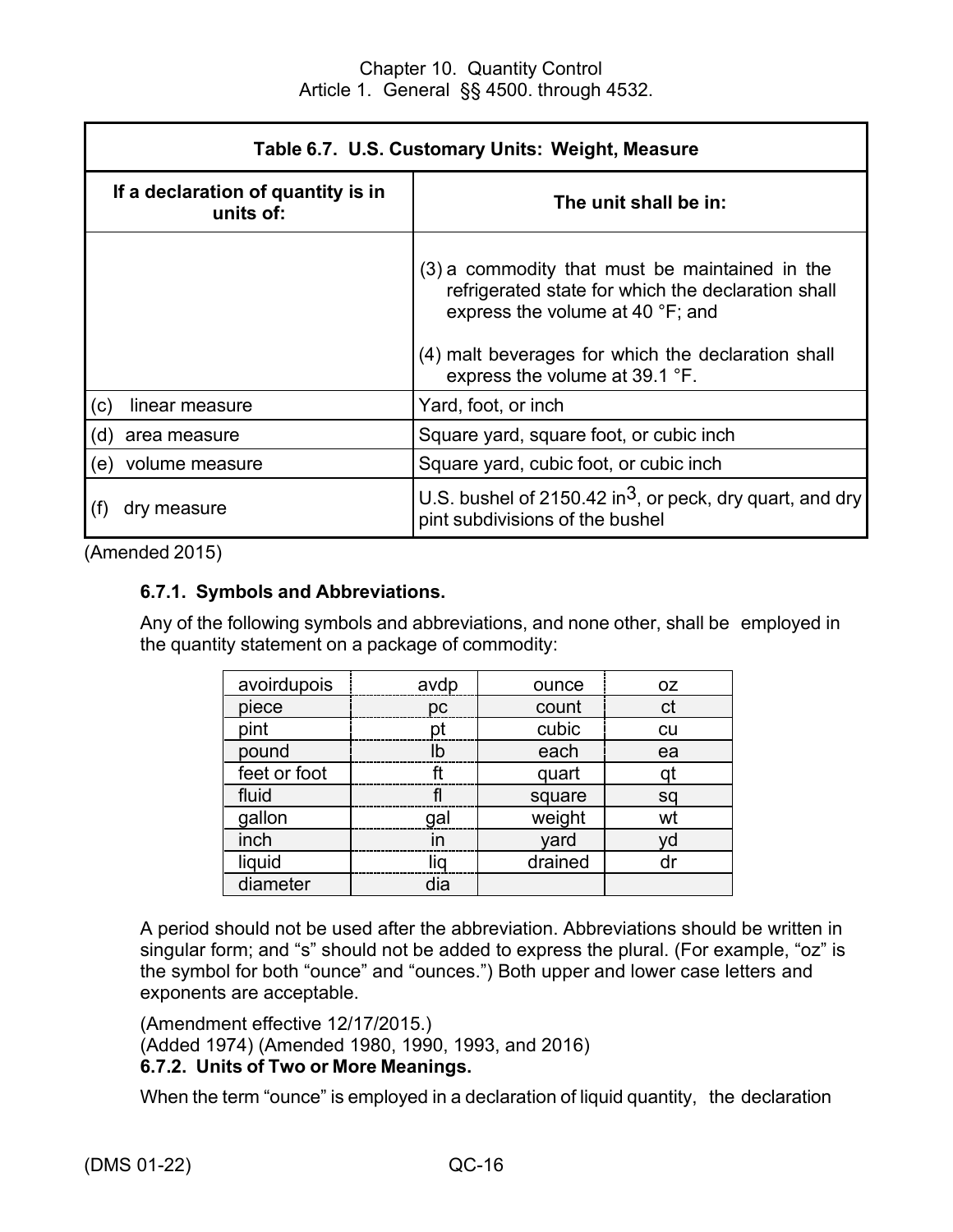shall identify the particular meaning of the term by the use of the term "fluid;" however, such distinction may be omitted when, by association of terms (for example, as in "1 pint 4 ounces"), the proper meaning is obvious. Whenever the declaration of quantity is in terms of the dry pint or dry quart, the declaration shall include the word "dry." (Amended 1982)

## <span id="page-22-0"></span>**6.8. Prescribed Units, U.S. Customary System.**

## **6.8.1. Less than 1 foot, 1 square foot, 1 pound, or 1 pint.**

The declaration of quantity shall be expressed in the following terms:

- (a) in the case of length measure of less than 1 ft, in inches and fractions of inches;
- (b) in the case of area measure of less than 1 ft<sup>2</sup>, in square inches and fractions of square inches;
- (c) in the case of weight of less than 1 lb, in ounces and fractions of ounces; and
- (d) in the case of liquid measure of less than 1 pt, in fluid ounces and fractions of fluid ounces, provided, the quantity declaration appearing on a random package may be expressed in terms of decimal fractions of the largest appropriate unit, the fraction being carried out to not more than three decimal places.

(Amended 1984)

#### **6.8.2. One Foot, 1 Square Foot, 1 Pound, 1 Pint, 1 Gallon, or More.**

The declaration of quantity shall be expressed in the following terms (see Section 6.2. Largest Whole Unit and Section 6.11. Fractions):

- **(a) Linear Measure.** If 1 ft or more, expressed in terms of the largest whole unit (a yard or a foot) with any remainder expressed in inches and fractions of the inch or in fractions of the foot or yard, except that it shall be optional to include a statement of length in terms of inches.
- **(b) Area Measure.**

(1) If 1 ft² or more, but less than 4 ft², expressed in square feet with any remainder expressed in square inches and fractions of a square inch or in fractions of a square foot; and

(2) If 4 ft<sup>2</sup> or more, expressed in terms of the largest whole unit (e.g., square yards or square feet) with any remainder expressed in square inches and fractions of a square inch or in fractions of the square foot or square yard.

**(c) Weight.** – If 1 lb or more, expressed in terms of the largest whole unit with any remainder expressed in ounces and fractions of an ounce or in fractions of the pound.

#### **(d) Liquid Volume.**

(1) If 1 pt or more, but less than 1 gal, expressed in the largest whole unit (quarts, quarts and pints, or pints, as appropriate) with any remainder expressed in fluid ounces or fractions of the pint or quart, except that 2 qt may be declared as  $\frac{1}{2}$  gal, and it shall be optional to include an additional expression of net quantity in fluid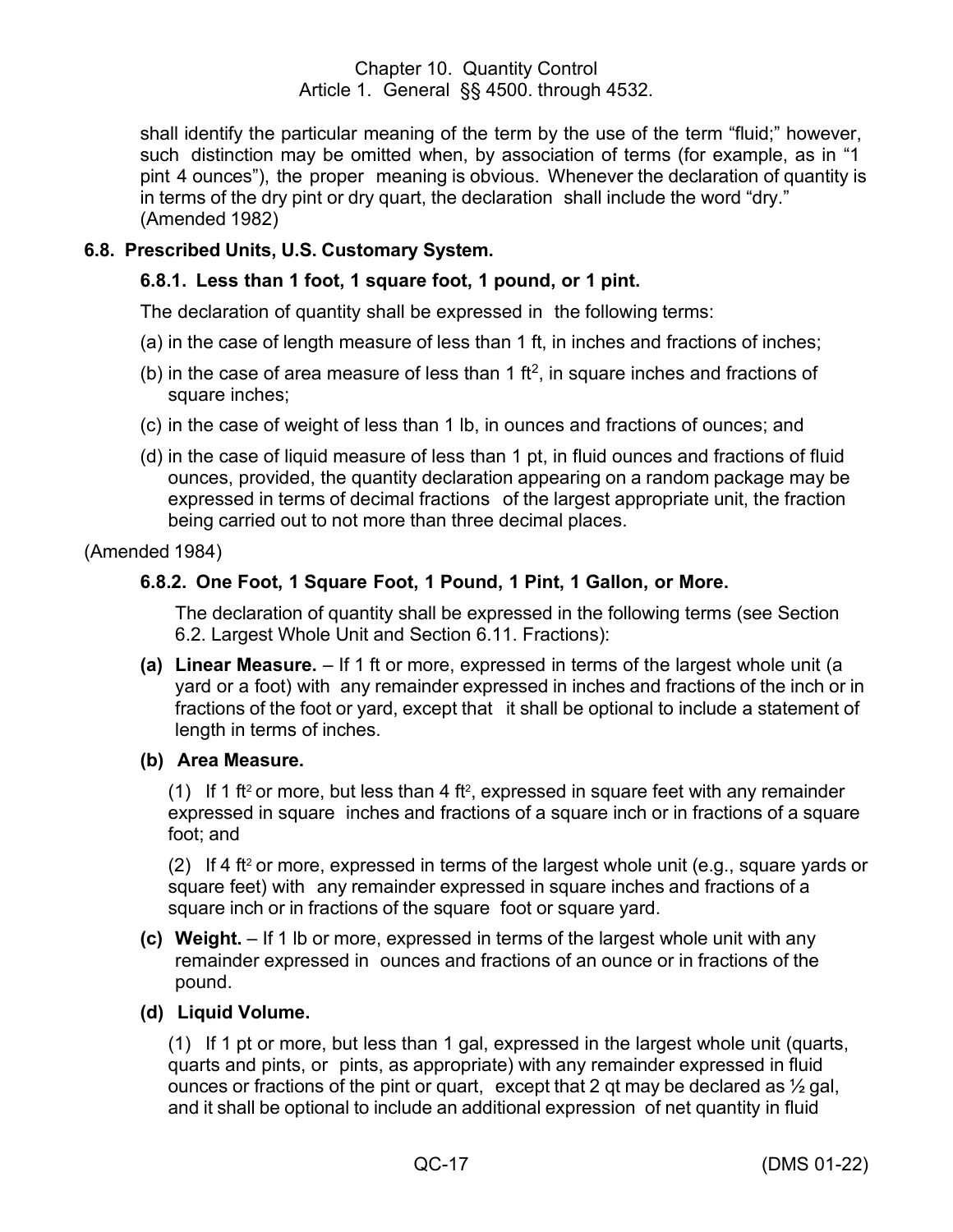ounces; or if 1 gal or more, expressed in terms of the largest whole unit (gallons followed by fractions of a gallon or by the next smaller whole unit or units [for example, quarts and pints]) with any remainder expressed in fluid ounces or fractions of the pint or quart, except that it shall be optional to include an additional expression of net quantity in fluid ounces.

**(e) Dry Measure.** – If 1 dry pt or more, expressed in terms of the largest whole unit with the remainder expressed in fractions of a dry pint, dry quart, peck, or bushel, provided the quantity declaration on a random package may be expressed in decimal fractions of the largest appropriate unit carried out to not more than three decimal places.

(Amended 1993)

#### <span id="page-23-0"></span>**6.9. Bi-dimensional Commodities.**

For bi-dimensional commodities (including roll-type commodities) the quantity declaration shall be expressed in both SI and U. S. Customary units of measurement as follows:

(a) if the area is less than 929 cm² (1 ft²), in terms of length and width (expressed in the largest whole unit for SI and in linear inches and fractions of linear inches for U.S. customary);

#### **Example:**

20.3 cm × 25.4 cm (8 in × 10 in)

(b) if the area is at least 929 cm² (1 ft²), but less than 37.1 dm² (4 ft²), in terms of area (expressed in the largest whole unit for SI and in square inches for U.S. customary), followed by a declaration of the length and width in terms of the largest whole unit:

# **Example**:

- 31 dm<sup>2</sup> (49 cm × 64 cm) 3.36 ft<sup>2</sup> (1.6 ft × 2.1 ft), provided:
- (1) bi-dimensional commodities having a width of 10 cm (4 in) or less, the declaration of net quantity shall be expressed in terms of width and length in linear measure; no declaration of area is required;
- (2) an U.S. customary dimension of less than 2 ft may be stated in inches;
- (3) commodities consisting of usable individual units (e.g., paper napkins) require a declaration of unit area but not a declaration of total area of all such units (except roll-type commodities with individual usable units created by perforations, for which see Section 6.10. Count: Ply); and
- (4) U.S. customary declarations may include after the statement of the linear dimensions in the largest whole unit a parenthetical declaration of the same dimensions in inches.

**Example:** 25 ft<sup>2</sup> (12 in × 8.33 yd) (12 in × 300 in)

(c) if the area is 37.1 dm² (4 ft²) or more, in terms of area (expressed in the largest whole unit for SI and in square feet for U.S. customary), followed by a declaration of the length and width, in terms of the largest whole unit, provided: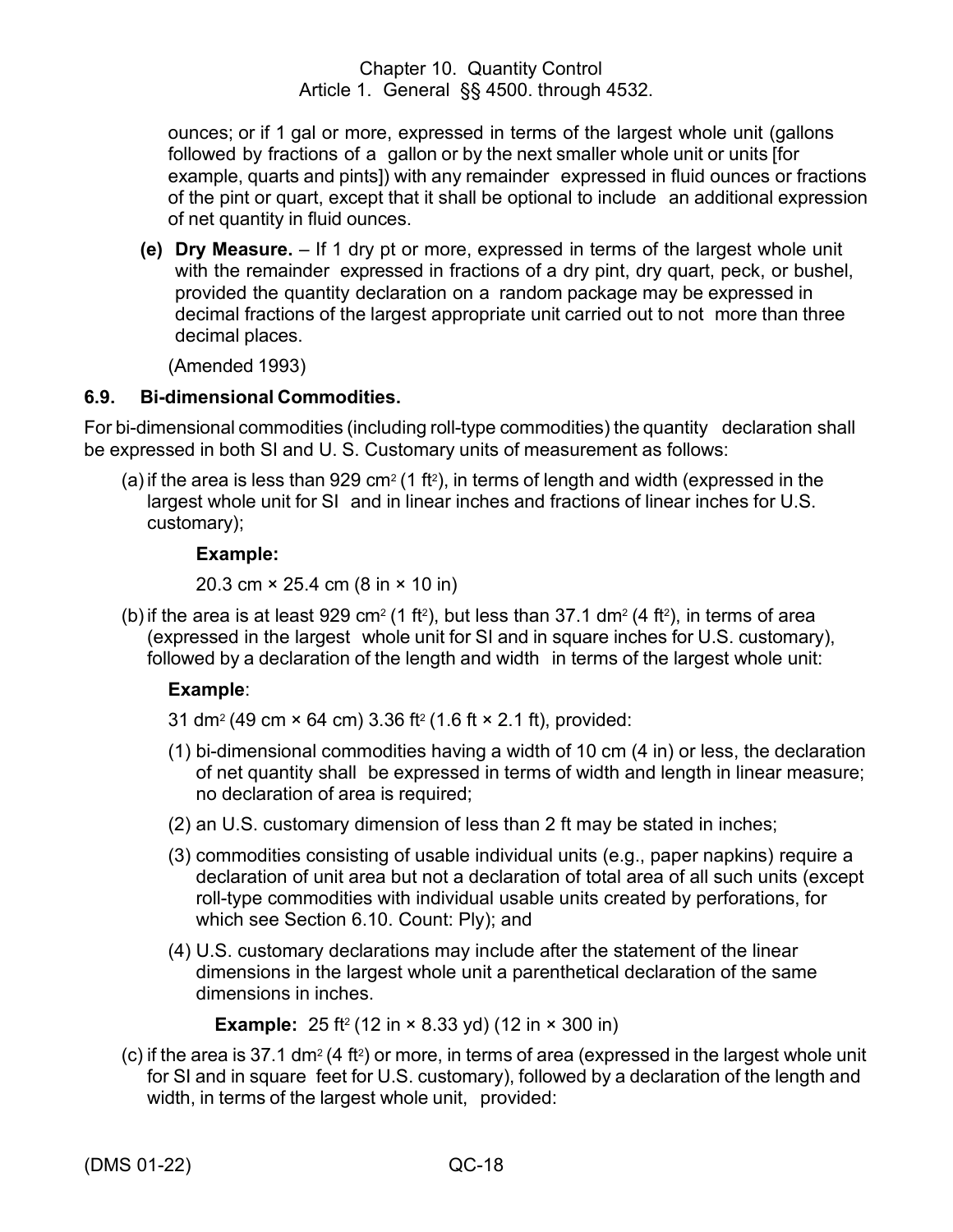- (1) no declaration of area is required for a bi-dimensional commodity with a width of 10 cm (4 in) or less;
- (2) bi-dimensional commodities with a width of 10 cm (4 in) or less, the U.S. customary statement of width shall be expressed in terms of linear inches and fractions thereof, and length shall be expressed in the largest whole unit (yard or foot) with any remainder in terms of fractions of the yard or foot, except that it shall be optional to express the length in the largest whole unit followed by a statement of length in inches or to express the length in inches followed by a statement of length in the largest whole unit;

## **Examples:**

5 cm × 9.14 m (2 in × 10 yd) 5 cm × 9.14 m (2 in × 10 yd) (360 in) 5 cm × 9.14 m (2 in × 360 in) (10 yd)

(3) an U.S. customary dimension of less than 2 ft may be stated in inches; and

(d)no declaration of area is required for commodities for which the length and width measurements are critical in terms of end use (such as wallpaper border) if such commodities clearly present the length and width measurements on the label.

## <span id="page-24-0"></span>**6.10. Count: Ply.**

If the commodity is in individually usable units of one or more components or plies, the quantity declaration shall, in addition to complying with other applicable quantity declaration requirements of this regulation, include the number of plies and total number of usable units.

Roll type commodities, when perforated so as to identify individual usable units, shall not be deemed to be made up of usable units; however, such roll type commodities shall be labeled in terms of:

- (a) total area measurement;
- (b) number of plies;
- (c) count of usable units; and
- (d) dimensions of a single usable unit.

(Amended 1988)

# <span id="page-24-1"></span>**6.11. Fractions.**

- (a) **U.S. Customary:** An U.S. customary unit statement of net quantity of contents of any consumer commodity may contain common or decimal fractions. A common fraction shall be in terms of halves, quarters, eighths, sixteenths, or thirty-seconds, except that:
	- (1) if there exists a firmly established general consumer usage and trade custom of employing different common fractions in the net quantity declaration of a particular commodity, they may be employed; and
	- (2) if linear measurements are required in terms of yards or feet, common fractions may be in terms of thirds.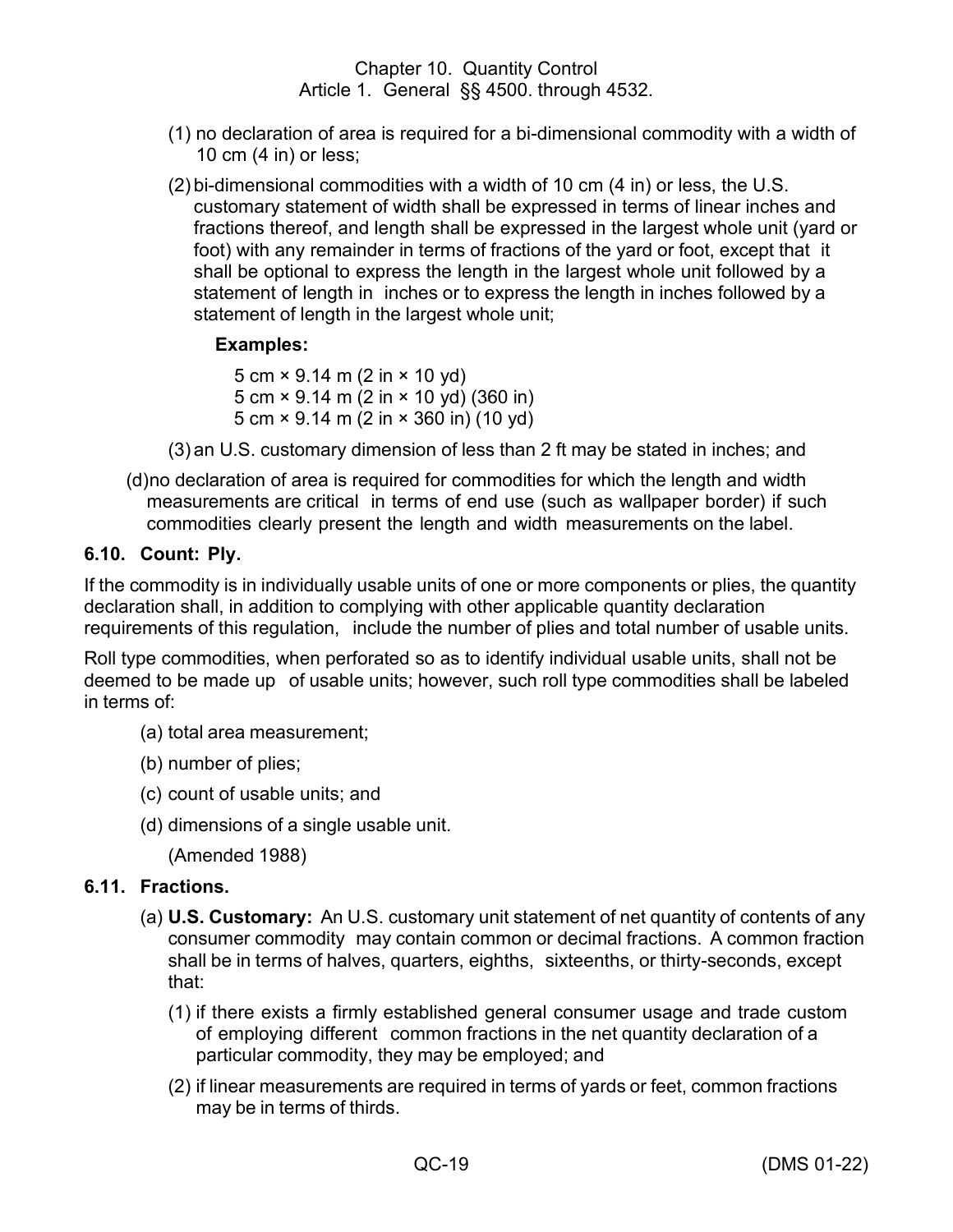(b) **Common fractions:** A common fraction shall be reduced to its lowest term.

## **Example:**

2 /<sup>4</sup> becomes ½

(c) **Decimal fractions:** A decimal fraction shall not be carried out to more than three places.

(Amended 1986 and 1993)

#### <span id="page-25-0"></span>**6.12. Supplementary Quantity Declarations.**

The required quantity declaration may be supplemented by one or more declarations of weight, measure, or count, such declaration appearing other than on a principal display panel. Such supplemental statement of quantity of contents shall not include any term qualifying a unit of weight, measure, or count that tends to exaggerate the amount of commodity contained in the package (e.g., "giant" quart, "larger" liter, "full" gallon, "when packed," "minimum," [*NOTE 5*, page HB 130 pg. 71] or words of similar import). (Amended 2018)

**[ Note 5 CCR pg. QC-15] / [Note 5 HB 130 pg. 71]:** *Packages of products subject to the labeling requirements under the EPA, Federal Insecticide, Fungicide, and Rodenticide Act (FIRFA) under 40 CFR 156.10 are permitted to display the term "minimum" in conjunction with the net quantity of contents declaration. The packer may choose to fill the packages under the minimum or average systems of fill. However, if the minimum system is declared, variations above minimum quantity is permissible only to the extent that it represents deviation unavoidable in good manufacturing practice and no variation below the stated minimum quantity is permitted.*

(Added 2018)

(Note added 2018)

# <span id="page-25-1"></span>**6.13. Rounding.**

#### <span id="page-25-2"></span>**6.14. Qualification of Declaration Prohibited.**

In no case shall any declaration of quantity be qualified by the addition of the words "when packed," "minimum," or In no case shall any declaration of quantity be qualified by the addition of the words "when packed," "minimum," [NOTE 5, page 71] or "not less than" or any words of similar import (e.g., "approximately"), nor shall any unit of weight, measure, or count be qualified by any term (such as "jumbo," "giant," "full," or the like) that tends to exaggerate the amount of commodity.

(Amended 1998 and 2018)

**[***NOTE 5* **HB 130 pg. 71]:** *Packages of products subject to the labeling requirements under the EPA, Federal Insecticide, Fungicide, and Rodenticide Act (FIRFA) under 40 CFR 156.10 are permitted to display the term "minimum" in conjunction with the net quantity of contents declaration. The packer may choose to fill the packages under the minimum*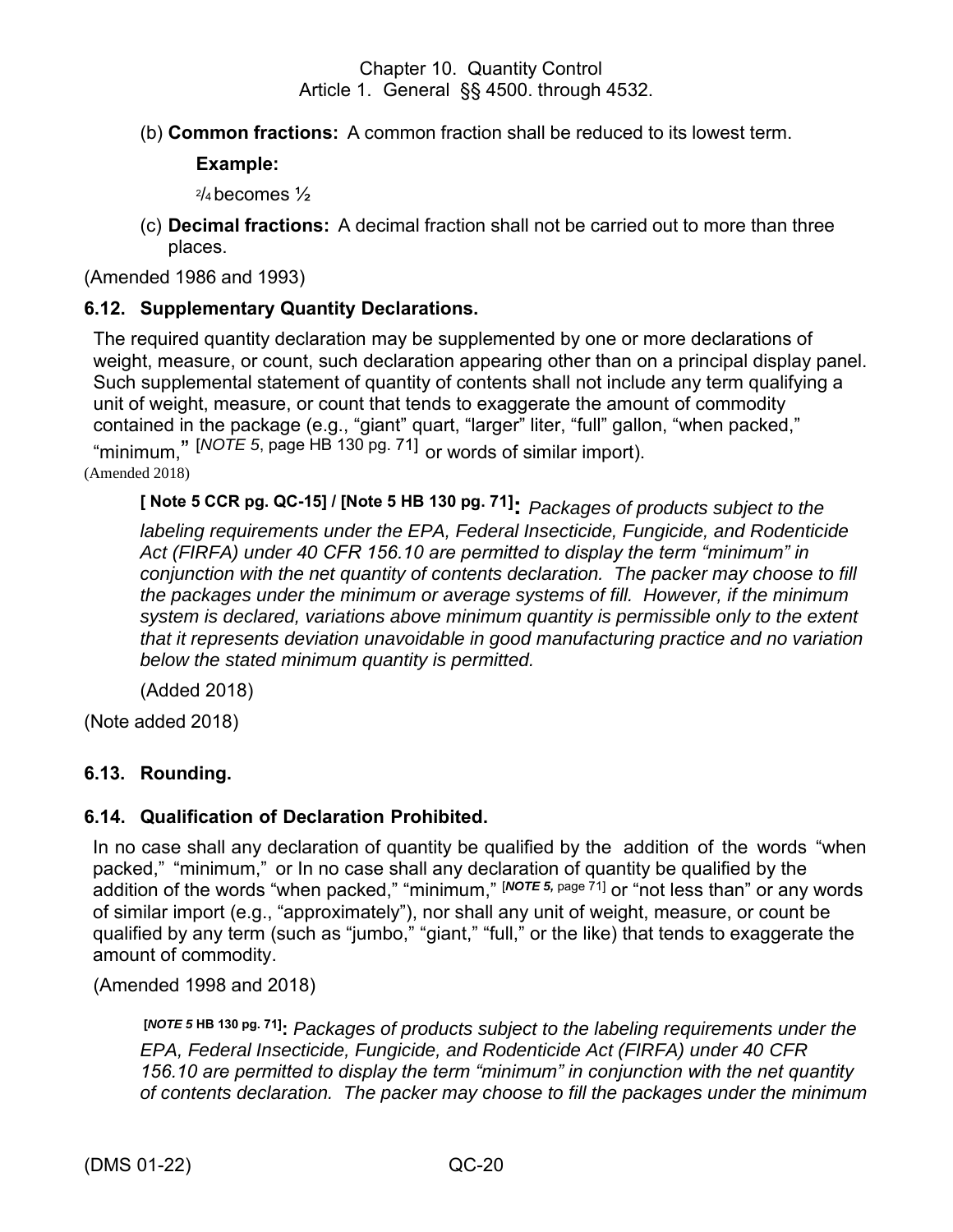*or average systems of fill. However, if the minimum system is declared, variations above minimum quantity is permissible only to the extent that it represents deviation unavoidable in good manufacturing practice and no variation below the stated minimum quantity is permitted.*

(Added 2018)

(Note added 2018)

# <span id="page-26-0"></span>**6.15. Character of Declaration: Average.**

The average quantity of contents in the packages of a particular lot, shipment, or delivery shall at least equal the declared quantity, and no unreasonable shortage in any package shall be permitted even though overages in other packages in the same shipment, delivery, or lot compensate for such shortage.

(Added 1981)

## <span id="page-26-1"></span>**6.16. Random Packages.**

A random weight package must bear a label conspicuously declaring:

- (a) the net weight;
- (b) unit price; and
- (c) the total price.

In the case of a random package packed at one place for subsequent sale at another, neither the price per unit of weight nor the total selling price need appear on the package, provided the package label includes both such prices at the time it is offered or exposed for sale at retail.

(Added 1999)

# <span id="page-26-2"></span>**Section 7. Declaration of Quantity: Non-consumer Packages**

#### <span id="page-26-3"></span>**7.1. General.**

The SI and U.S. customary systems of weights and measures are recognized as proper systems to be used in the declaration of quantity. Units of both systems may be combined in a dual declaration of quantity **[NOTE 7 HB 130 pg. 72] :** (See Section 6.3. Net Quantity, and Section 6.3.1. Use of "Net Mass" or "Net Weight.")

**[***NOTE <sup>7</sup>* **HB 130 pg. 72]** *Although non-consumer packages under this Regulation may bear SI declarations only, this Regulation should not be construed to supersede any labeling requirement specified in federal law.*

#### <span id="page-26-4"></span>**7.2. Location.**

A non-consumer package shall bear on the outside a declaration of the net quantity of contents. Such declaration shall be in terms of the largest whole unit (see Section 6.2. Largest Whole Unit; for small packages, see Section 11.16. Small Packages).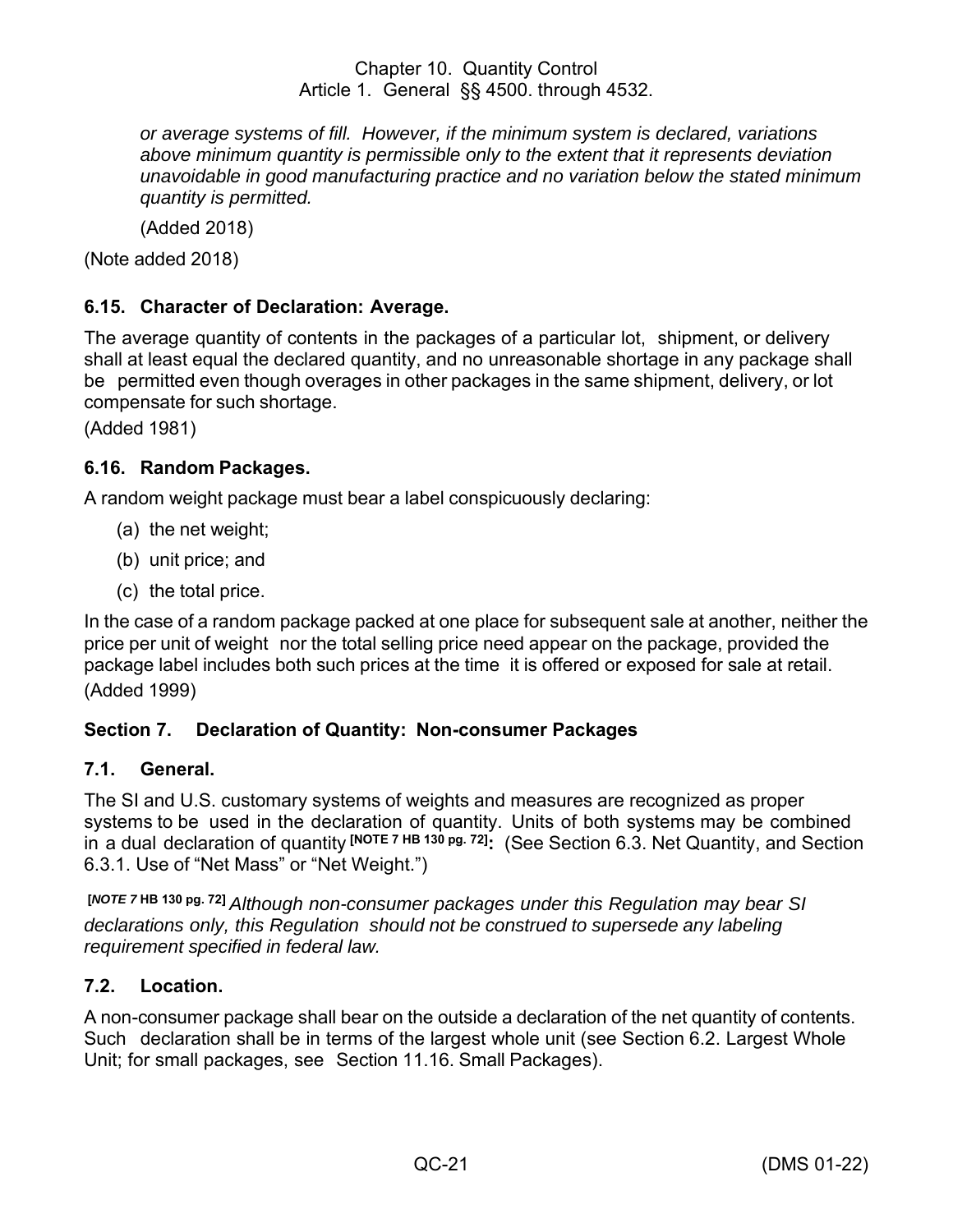## <span id="page-27-0"></span>**7.3. Terms: Weight, Liquid Measure, Dry Measure, or Count.**

The declaration of the quantity of a particular commodity shall be expressed in terms of liquid measure if the commodity is liquid, in terms of dry measure if the commodity is dry, in terms of weight if the commodity is solid, semisolid, viscous, or a mixture of solid and liquid, or in terms of numerical count. However, if there exists a firmly established general consumer usage and trade custom with respect to the terms used in expressing a declaration of quantity of a particular commodity, such declaration of quantity may be expressed in its traditional terms if such traditional declaration gives accurate and adequate information as to the quantity of the commodity.

#### <span id="page-27-1"></span>**7.4. SI Units: Mass, Measure. – A declaration of quantity:**

- (a) in units of mass shall be in terms of the kilogram, gram, or milligram;
- (b) in units of liquid measure shall be in terms of the liter or milliliter, and shall express the volume at 20 °C, except in the case of petroleum products or distilled spirits, for which the declaration shall express the volume at 15.6 °C, and except also in the case of a commodity that is normally sold and consumed while frozen, for which the declaration shall express the volume at the frozen temperature, and except also in the case of malt beverages or a commodity that is normally sold in the refrigerated state, for which the declaration shall express the volume at 4 °C;

(Amended 1985)

- (c) in units of linear measure shall be in terms of the meter, centimeter, or millimeter;
- (d) in units of area measure shall be in terms of the square meter, square decimeter, square centimeter or square millimeter;
- (e) in units of volume other than liquid measure shall be in terms of the liter and milliliter, except that the terms cubic meter, cubic decimeter, and cubic centimeter will be used only when specifically designated as a method of sale;
- (f) Rule of 1000. The selected multiple or submultiple prefixes for SI units shall result in numerical values between 1 and 1000. This rule allows centimeters or millimeters to be used where a length declaration is less than 100 centimeters;

#### **Examples:**

500 g, not 0.5 kg 1.96 kg, not 1960 g 750 ml, not 0.75 L 750 mm or 75 cm, not 0.75 m

(Added 1993)

(g) SI declarations should be shown in three digits except where the quantity is below 100 grams, milliliters, centimeters, square centimeters, or cubic centimeters where it can be shown in two digits. In either case, any final zero appearing to the right of the decimal point need not be shown; and

(Added 1993)

(h) the declaration of net quantity of contents shall not be expressed in mixed units.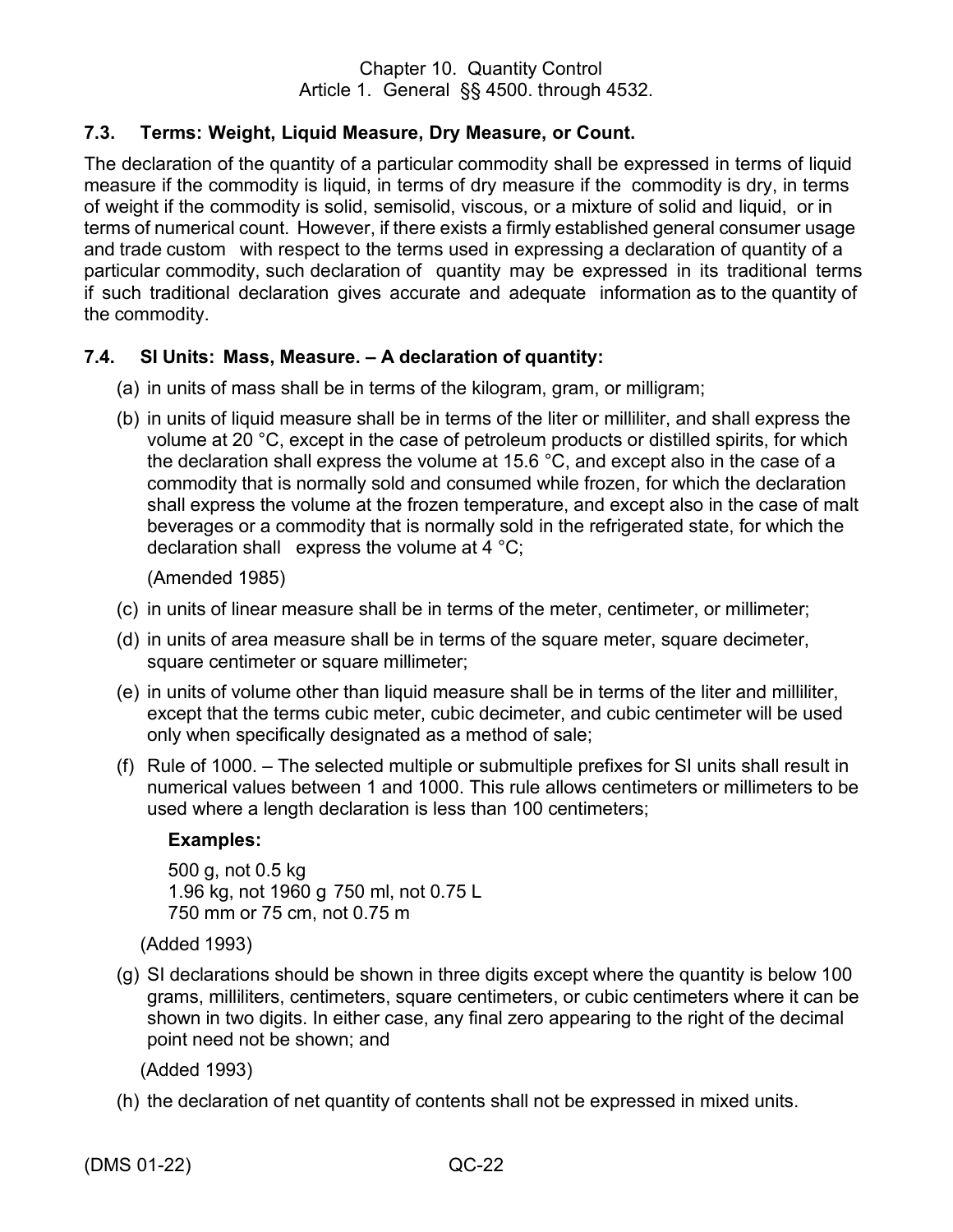**Example:** 1.5 kg, not 1 kg 500 g

# **7.4.1. Symbols.**

Only those symbols as detailed in Section 6.5.1. Symbols, and none other, may be employed in the quantity statement on a package of commodity.

## <span id="page-28-0"></span>**7.5. U.S. Customary Units: Weight, Measure.**

A declaration of quantity:

- (a) in units of weight shall be in terms of the avoirdupois pound or ounce;
- (b) in units of liquid measure shall be in terms of the United States gallon of 231 cubic inches or liquid quart, liquid pint, or fluid ounce subdivisions of the gallon and shall express the volume at 68 °F, except in the case of petroleum products or distilled spirits, for which the declaration shall express the volume at 60 °F, and except also in the case of a commodity that is normally sold and consumed while frozen, for which the declaration shall express the volume at the frozen temperature, and except also in the case of a commodity that is normally sold in the refrigerated state, for which the declaration shall express the volume at 40 °F, and except also in the case of malt beverages, for which the declaration shall express the volume at 39.1 °F;

(Amended 1985)

- (c) in units of linear measure shall be in terms of the yard, foot, or inch;
- (d) in units of area measure shall be in terms of the square yard, square foot, or square inch;
- (e) in units of volume measure shall be in terms of the cubic yard, cubic foot, or cubic inch; and
- (f) in units of dry measure, shall be in terms of the United States bushel of 2150.42 in<sup>3</sup>, or peck, dry quart, and dry pint subdivisions of the bushel.

#### **7.5.1. Symbols and Abbreviations.**

Any generally accepted symbol and abbreviation of a unit name may be employed in the quantity statement on a package of commodity. (For commonly accepted symbols and abbreviations, see Section 6.7.1. Symbols and Abbreviations.)

#### <span id="page-28-1"></span>**7.6.** Character of Declaration: Average.  $-$

# <span id="page-28-2"></span>**Section 8. Prominence and Placement: Consumer Packages**

#### <span id="page-28-3"></span>**8.1. General.**

All information required to appear on a consumer package shall appear thereon in the English language and shall be prominent, definite, plain, and conspicuous as to size and style of letters and numbers and as to color of letters and numbers in contrast to color of background. Any required information that is either in hand lettering or hand script shall be entirely clear and equal to printing in legibility.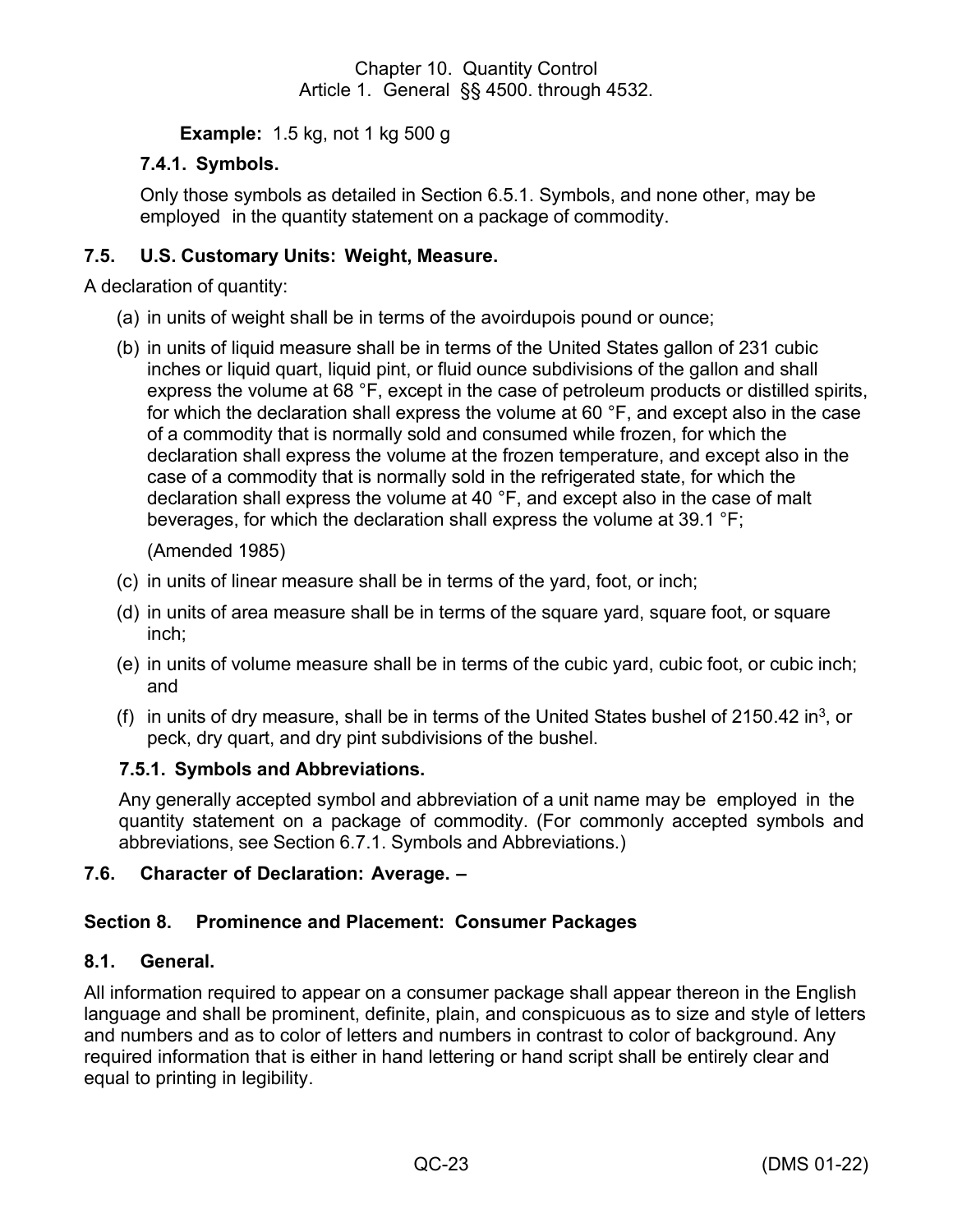## **8.1.1. Location.**

The declaration or declarations of quantity of the contents of a package shall appear in the bottom 30 % of the principal display panel or panels. For cylindrical containers, see also Section 10.7. Cylindrical Containers for additional requirements. For small packages, see Section 11.16. Small Packages.

(Amended 1975)

## **8.1.2. Style of Type or Lettering.**

The declaration or declarations of quantity shall be in such a style of type or lettering as to be boldly, clearly, and conspicuously presented with respect to other type, lettering, or graphic material on the package, except that a declaration of net quantity blown, formed, or molded on a glass or plastic surface is permissible when all label information is blown, formed, or molded on the surface.

#### **8.1.3. Color Contrast.**

The declaration or declarations of quantity shall be in a color that contrasts conspicuously with its background, except that a declaration of net quantity blown, formed, or molded on a glass or plastic surface shall not be required to be presented in a contrasting color if no required label information is on the surface in a contrasting color.

#### **8.1.4. Free Area.**

The area surrounding the quantity declaration shall be free of printed information:

- (a) above and below, by a space equal to at least the height of the lettering in the declaration; and
- (b) to the left and right, by a space equal to twice the width of the letter "N" of the style and size of type used in the declaration.

#### **8.1.5. Parallel Quantity Declaration.**

The quantity declaration shall be presented in such a manner as to be generally parallel to the declaration of identity and to the base on which the package rests as it is designed to be displayed.

#### <span id="page-29-0"></span>**8.2. Calculation of Area of Principal Display Panel for Purposes of Type Size.**

The area of the principal display panel shall be:

(a) in the case of a rectangular container, one entire side that properly can be considered to be the principal display panel, the product of the height times the width of that side;

For Figure 3, the area of the principal display panel is 20 cm (8 in)  $\times$  15 cm (6 in) = 300 cm<sup>2</sup> (48 in<sup>2</sup> ).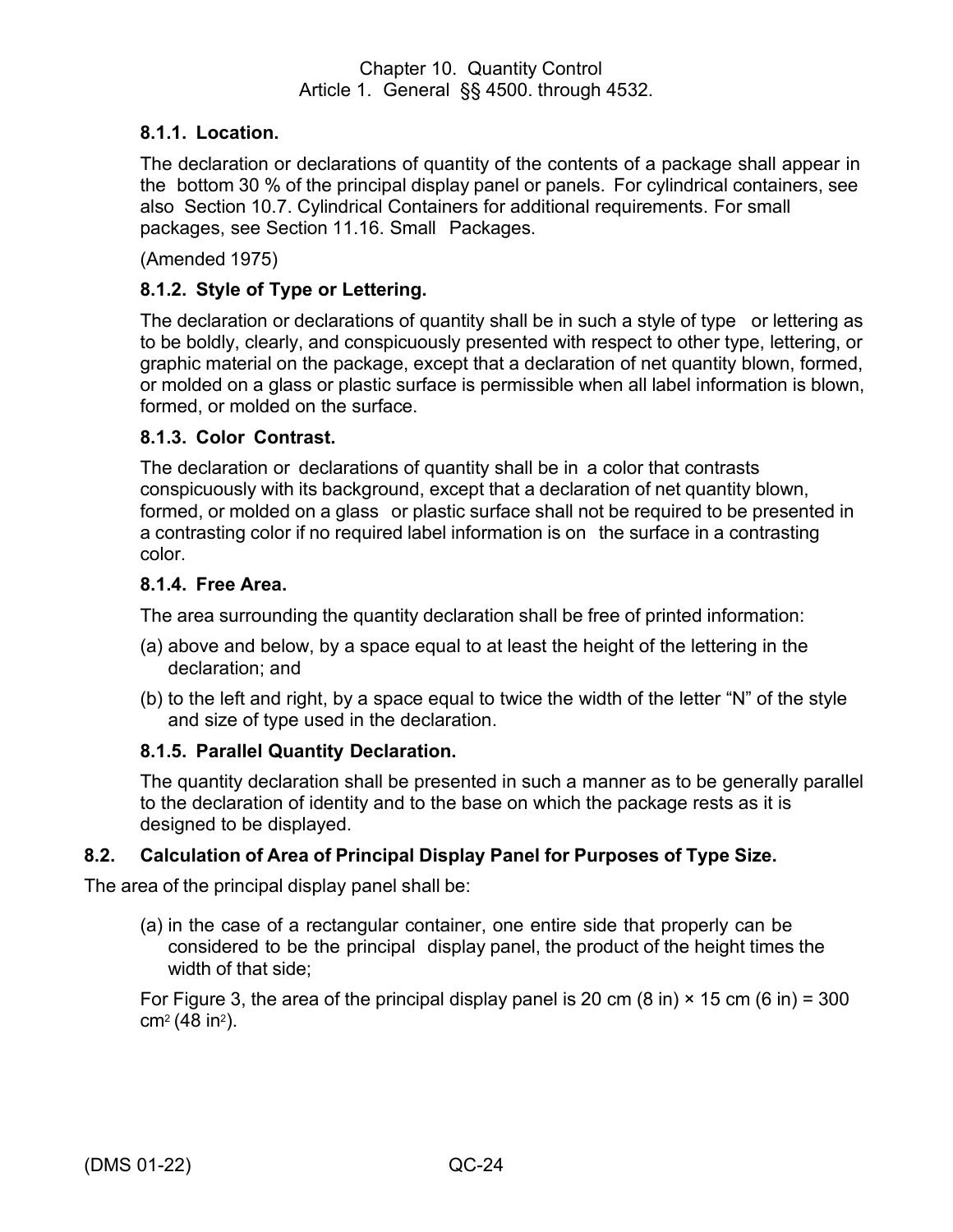

Figure 4 - Calculation of the Area of the Principal Display Area of a Cylindrical Container with a height of 5 cm (2 in) and Circumference of 25 cm (10 in)



Figure 3 - Calculation of the Area of the Principal Display Area of a Rectangular Container with a height of 20 cm (8 in) and Circumference of 15 cm (6 in)

(b) in the case of a cylindrical or nearly cylindrical container, 40 % of the product of the height of the container times the circumference;

For Figure 4, the area of the principal display panel is:

25 cm (10 in) × 5 cm (2 in) = 125 cm (20 in²) × 0.40 = 50 cm² (8 in²)

(see also Section 10.7. Cylindrical Containers).

The area of the principal display panel is the same in both examples. The declaration of net quantity of contents must be of the same height in both cases. It is not the size of the label that is used to determine the minimum type size of the quantity statement, but the size of the surface of the package exposed to view to the customer. The package on the right side of the figure has a spot label (see Section 2.12. Spot Label and Section 11.29. Spot Label); and

(c) in the case of any other shaped container, 40 % of the total surface of the container, unless such container presents an obvious principal display panel (e.g., the top of a triangular or circular package of cheese, or the top of a can of shoe polish), in which event the area shall consist of the entire such surface.



**Figure 5 - Other Shaped Containers**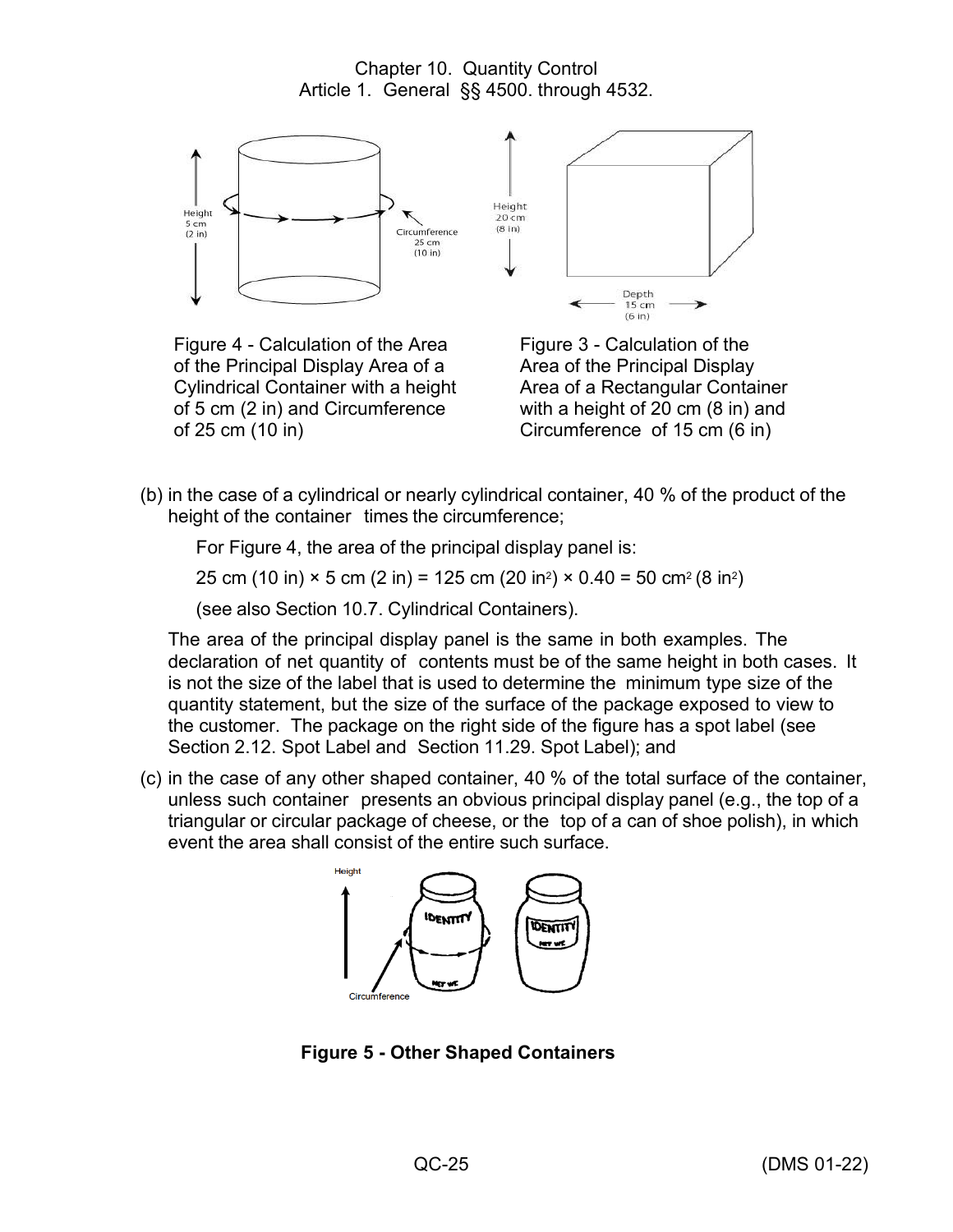Determination of the principal display panel shall exclude tops, bottoms, flanges at tops and bottoms of cans, and shoulders and necks of bottles or jars.

# **8.2.1. Minimum Height of Numbers and Letters.**

The height of any letter or number in the required quantity declaration shall be not less than that shown in Table 1 with respect to the area of the panel, and the height of each number of a common fraction shall meet one-half the minimum height standards. When upper and lowercase or all lowercase letters are used, it is the lowercase "o" or its equivalent that shall meet the minimum height requirement. When upper and lowercase or all lowercase letters are used in SI symbols, it is the uppercase "L," lowercase "d," or their equivalent in the print or type that shall meet the minimum height requirement. However, no letter shall be less than 1.6 mm ( 1 /<sup>16</sup> in) in height. Other letters and exponents must be presented in the same type style and in proportion to the type size used.

(Amended 1993)

# **8.2.3. Numbers and Letters: Proportion.**

No number or letter shall be more than three times as high as it is wide.

| Table 1. Minimum Height of Numbers and Letters                                                                                                                                                                     |                                                           |                                                                                                    |  |
|--------------------------------------------------------------------------------------------------------------------------------------------------------------------------------------------------------------------|-----------------------------------------------------------|----------------------------------------------------------------------------------------------------|--|
| <b>Area of Principal Display Panel</b>                                                                                                                                                                             | <b>Minimum Height</b><br>of Numbers and<br><b>Letters</b> | Minimum Height; Label<br>Information Blown, Formed,<br>or Molded on Surface of<br><b>Container</b> |  |
| ≤ 32 cm <sup>2</sup> (5 in <sup>2</sup> )                                                                                                                                                                          | 1.6 mm $(1/16$ in)                                        | 3.2 mm $(1/8)$ in)                                                                                 |  |
| $>$ 32 cm <sup>2</sup> (5 in <sup>2</sup> ) $\leq$ 161 cm <sup>2</sup> (25 in <sup>2</sup> )                                                                                                                       | 3.2 mm $(1/8)$ in)                                        | 4.8 mm $(3/16 \text{ in})$                                                                         |  |
| $>161$ cm <sup>2</sup> (25 in <sup>2</sup> ) $\leq$ 645 cm <sup>2</sup> (100 in <sup>2</sup> )                                                                                                                     | 4.8 mm $(3/16)$ in)                                       | 6.4 mm $(\frac{1}{4}$ in)                                                                          |  |
| $> 645$ cm <sup>2</sup> (100 in <sup>2</sup> ) $\leq$ 2581 cm <sup>2</sup> (400 in <sup>2</sup> )                                                                                                                  | 6.4 mm $(\frac{1}{4}$ in)                                 | 7.9 mm $(5/16)$ in)                                                                                |  |
| $> 2581$ cm <sup>2</sup> (400 in <sup>2</sup> )<br>14.3 mm $(9/16)$ in)<br>12.7 mm $(\frac{1}{2}$ in)                                                                                                              |                                                           |                                                                                                    |  |
| <b>Symbols:</b> $\leq$ means less than or equal to; $\leq$ means less than; $\geq$ means greater than.<br><b>NOTE:</b> The type size requirements specified in this table do not apply to the "e" mark<br>[NOTE 4] |                                                           |                                                                                                    |  |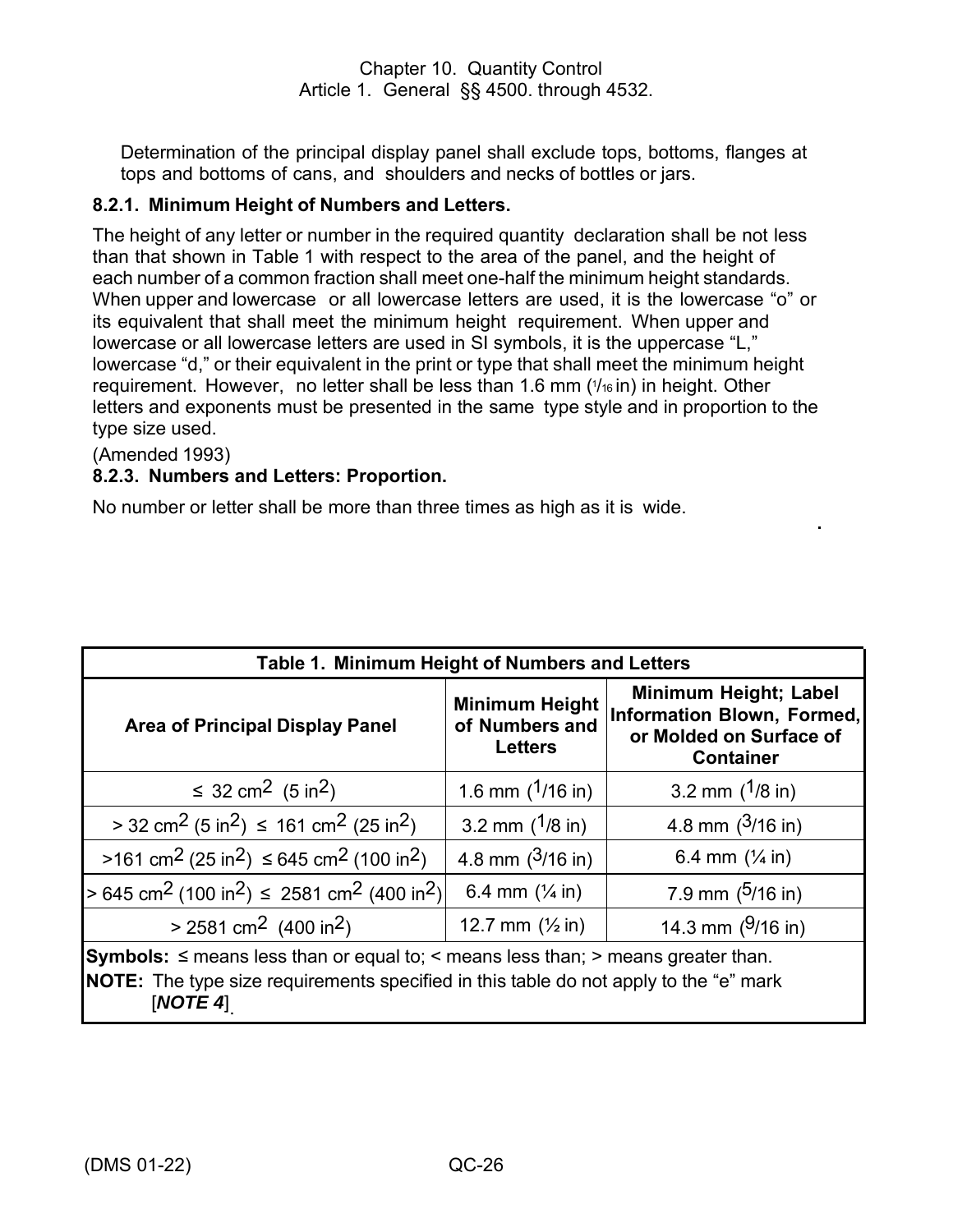# <span id="page-32-0"></span>**Section 9. Prominence and Placement: Non-consumer Packages**

#### <span id="page-32-1"></span>**9.1. General.**

All information required to appear on a non-consumer package shall be definitely and clearly stated thereon in the English language. Any required information that is either in hand lettering or hand script shall be entirely clear and equal to printing in legibility.

## <span id="page-32-2"></span>**Section 10. Requirements: Specific Consumer Commodities, Non-consumer Commodities, Packages, Containers**

(Title amended 1979)

## <span id="page-32-3"></span>**10.1. Display Card Package.**

For an individual package affixed to a display card, or for a commodity and display card together comprising a package, the type size of the quantity declaration is governed by the dimensions of the display card.

#### <span id="page-32-4"></span>**10.2. Eggs.**

When cartons containing 12 eggs have been designed so as to permit division in half by the retail purchaser, the required quantity declaration shall be so positioned as to have its context destroyed when the carton is divided.

## <span id="page-32-5"></span>**10.3. Aerosols and Other Pre-pressurized Containers Dispensing Product Under Pressure.**

The declaration of quantity on an aerosol and on other pre-pressurized containers dispensing products under pressure shall disclose the net quantity of the commodity (including propellant, where applicable) in terms of weight that will be expelled when the instructions for use as shown on the container are followed.

**Note:** Enforceable on packages using bag-on-valve (BOV) technology after January 1, 2018.

(Amended 2014)

# <span id="page-32-6"></span>**10.4. Multi-unit Packages. [***NOTE <sup>8</sup>* **CCR page QC-25] / [***NOTE 8***, HB 130 page 78]**

Any package containing more than one individual "commodity in package form" [NOTE 7] (see Section 2.1. Package) of the same commodity shall bear on the outside of the package a declaration of:

- (a) the number of individual units;
- (b) the quantity of each individual unit; and
- (c) the total quantity of the contents of the multi-unit package.

#### **Example:**

Soap bars, 6 Bars, Net Wt 100 g (3.53 oz) each Total Net Wt 600 g (1.32 lb). (Amended 1993)

(d) A multiunit package containing unlabeled individual packages which are not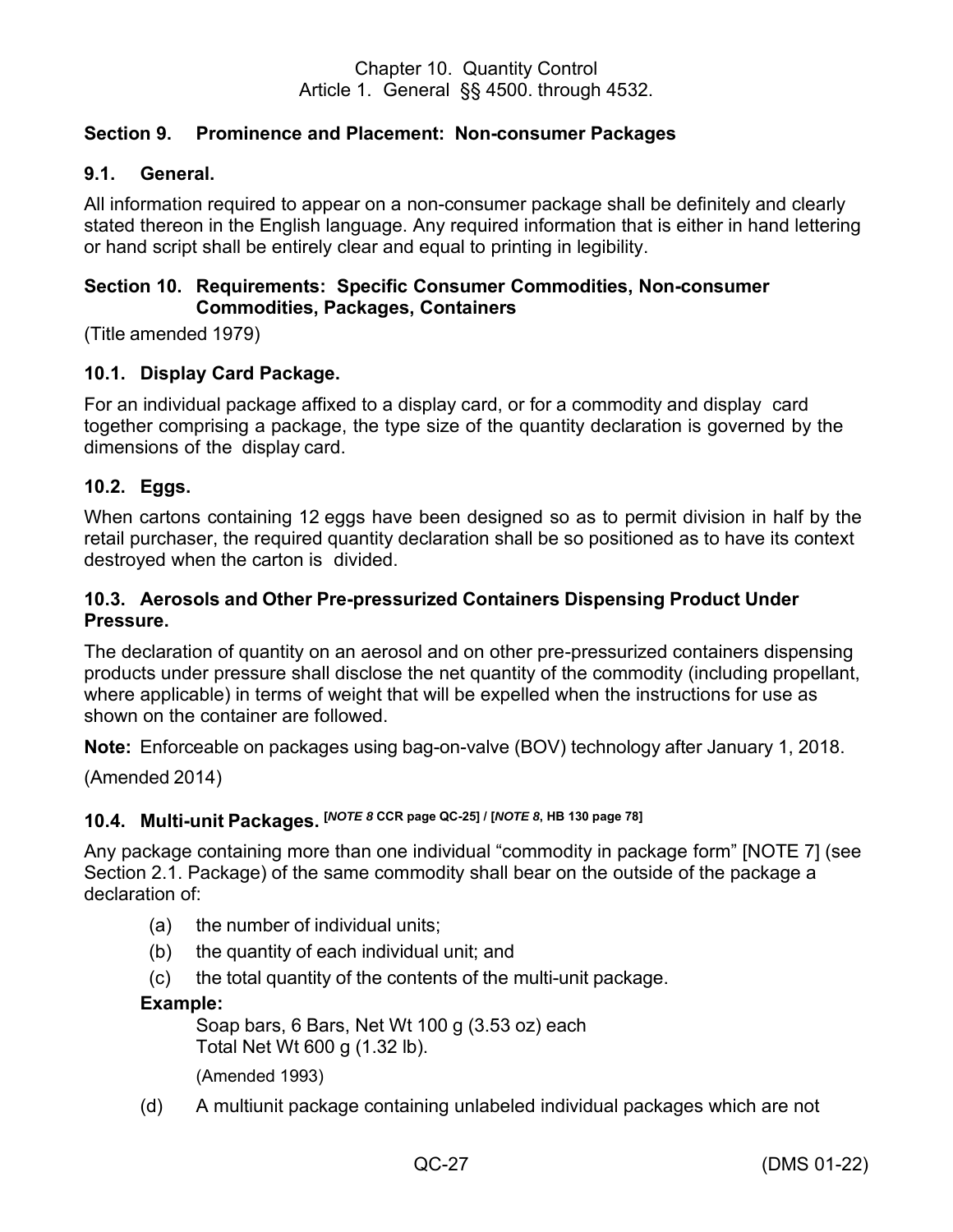intended for retail sale separate from the multiunit package may contain, in lieu of the requirements of section (a), (b) and (c), a declaration of quantity of contents expressing the total quantity of the multiunit package without regard for inner packaging. For such multiunit packages, it shall be optional to include a statement of the number of individual packages when such a statement is not otherwise required by the regulations.

## **Examples:**

Deodorant Cakes – 5 cakes, Net Wt 113 g (4 oz) each, Total Net Wt 566 g (1.25 lb); or 5 cakes, Total Net Wt 566 g (1 lb 4 oz)

Soap Packets – 10 packets, Net Wt 56.6 g (2 oz) each, Total Net Wt 566 g (1.25 lb); or Net Wt 566 g (1 lb 4 oz); or 10 packets, Total Net Wt 566 g (1 lb 4 oz)

The term "total" or the phrase "total contents" may precede the quantity declaration.

(Amended 1993)

*[NOTE <sup>8</sup>***, HB 130 page <sup>78</sup>***] For foods, a "multi-unit" package means a package containing two or more individually packaged units of the identical commodity in the same quantity, intended to be sold as part of the multi-unit package but labeled to be individually sold in full compliance with this regulation. Open multi-unit retail food packages under the authority of the FDA or the USDA that do not obscure the number of units or prevent examination of the labeling on each of the individual units are not required to declare the number of individual units or the total quantity of contents of the multi-unit package if the labeling of each individual unit complies with requirements so that it is capable of being sold individually. (See also Section 11.11. Soft Drink Bottles and Section 11.12. Multi-Unit Soft-Drink Bottles.)*

(Added 1984)

# <span id="page-33-0"></span>**10.5. Combination Packages.**

A combination package is a package intended for retail sale, containing two or more individual packages or units of dissimilar commodities. The declaration of net quantity for a combination package shall contain an expression of weight, volume, measure, or count or a combination thereof, as appropriate, for each individual package or unit, provided the quantity statements for identical packages or units shall be combined. This section does not apply to food or other commodities subject to the Federal Food, Drug, and Cosmetic Act (21 USC).

# **Examples**:

Lighter Fluid and Flints – 2 cans lighter fluid – each 236 ml (8 fl oz) 1 package – 8 flints

Sponges and Cleaner – 2 sponges – each 10 cm  $\times$  15 cm  $\times$  2.5 cm (4 in  $\times$  6 in  $\times$  1 in) 1 box cleaner – Net Mass 170 g (6 oz)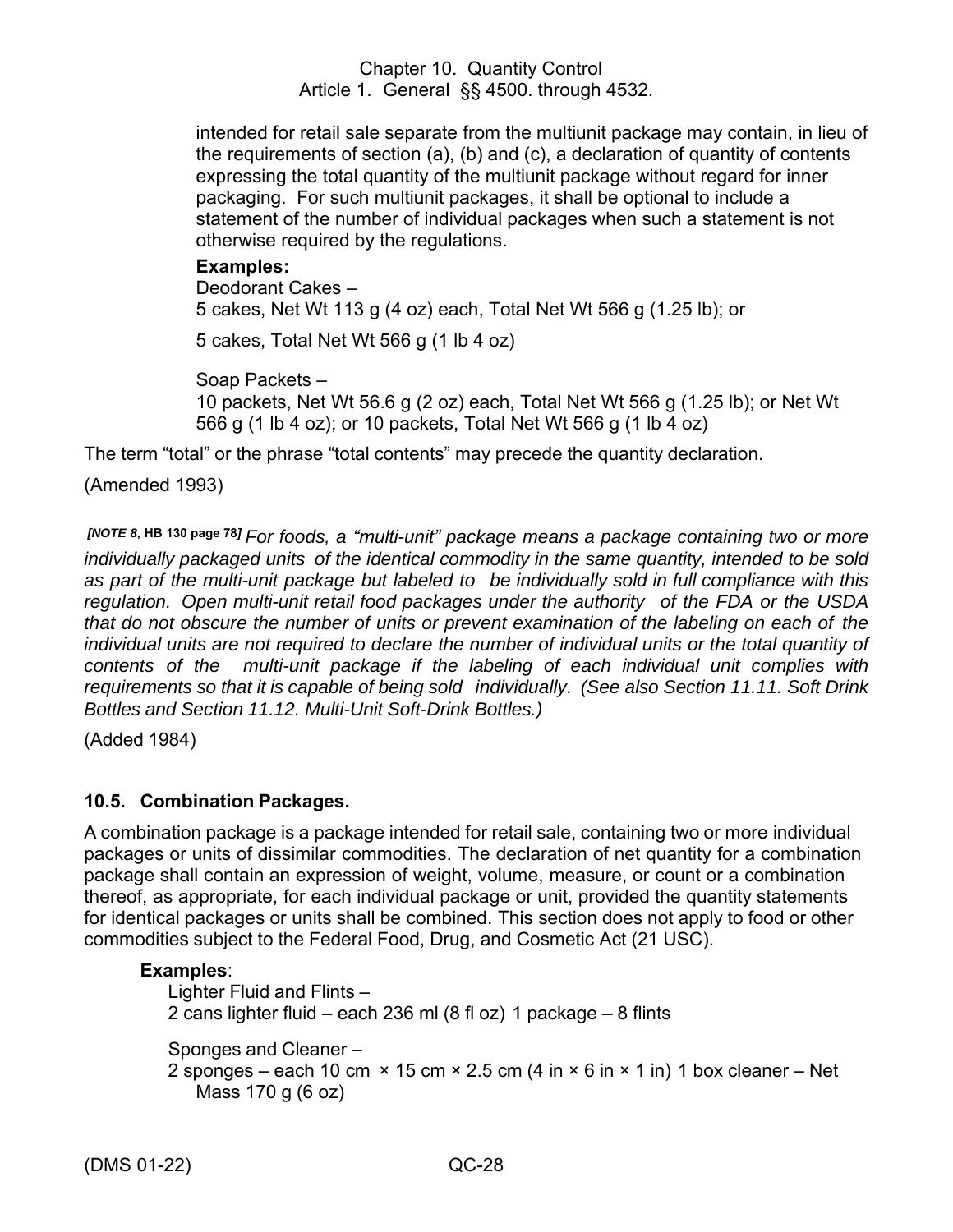```
Picnic Pack –
          20 spoons, 10 knives, and 10 forks
          10 2-ply napkins 25 cm × 25 cm (10 in × 10 in)
          10 cups – 177 ml (6 fl oz)
(Amended 1993)
```
## <span id="page-34-0"></span>**10.6. Variety Packages.**

A variety package is a package intended for retail sale, containing two or more individual packages or units of similar but not identical commodities. Commodities that are generically the same but that differ in weight, measure, volume, appearance, or quality are considered similar but not identical. This section does not apply to foods or other commodities subject to the Federal Food, Drug, and Cosmetic Act (21 USC). The declaration of net quantity for a variety package will be expressed as follows:

- (a) The number of units for each identical commodity followed by the weight, volume, or measure of that commodity;
- (b) The total quantity by weight, volume, measure, and count, as appropriate, of the variety package. The statement of total quantity shall appear as the last item in the declaration of net quantity and shall not be of greater prominence than other terms used.

#### **Examples:**

Sponges – 11 sponges 11 cm  $\times$  20.3 cm  $\times$  1.9 cm (4 in  $\times$  8 in  $\times$   $\frac{3}{4}$  in) 14 sponges 5.7 cm  $\times$ 10 cm  $\times$  1.2 cm (2 $\frac{1}{4}$  in  $\times$  4 in  $\times$   $\frac{1}{2}$  in) Total: 25 sponges

Soap – 2 soap bars 85 g (3 oz) ea 1 soap bar 142 g (5 oz) Total:  $3$  soap bars  $312$  g (11 oz)

# **Examples Cont.**

Liquid Shoe Polish – 1 brown 89 ml (3 fl oz) 1 black 89 ml (3 fl oz) 1 white 148 ml (5 fl oz) Total: 326 ml (11 fl oz)

Picnic Ware – 34 spoons 33 forks 33 knives Total: 100 pieces (Amended 1993)

When individual units in a variety package are either packaged or labeled and are intended for retail sale as individual units, each unit shall be labeled in compliance with the applicable sections of this regulation.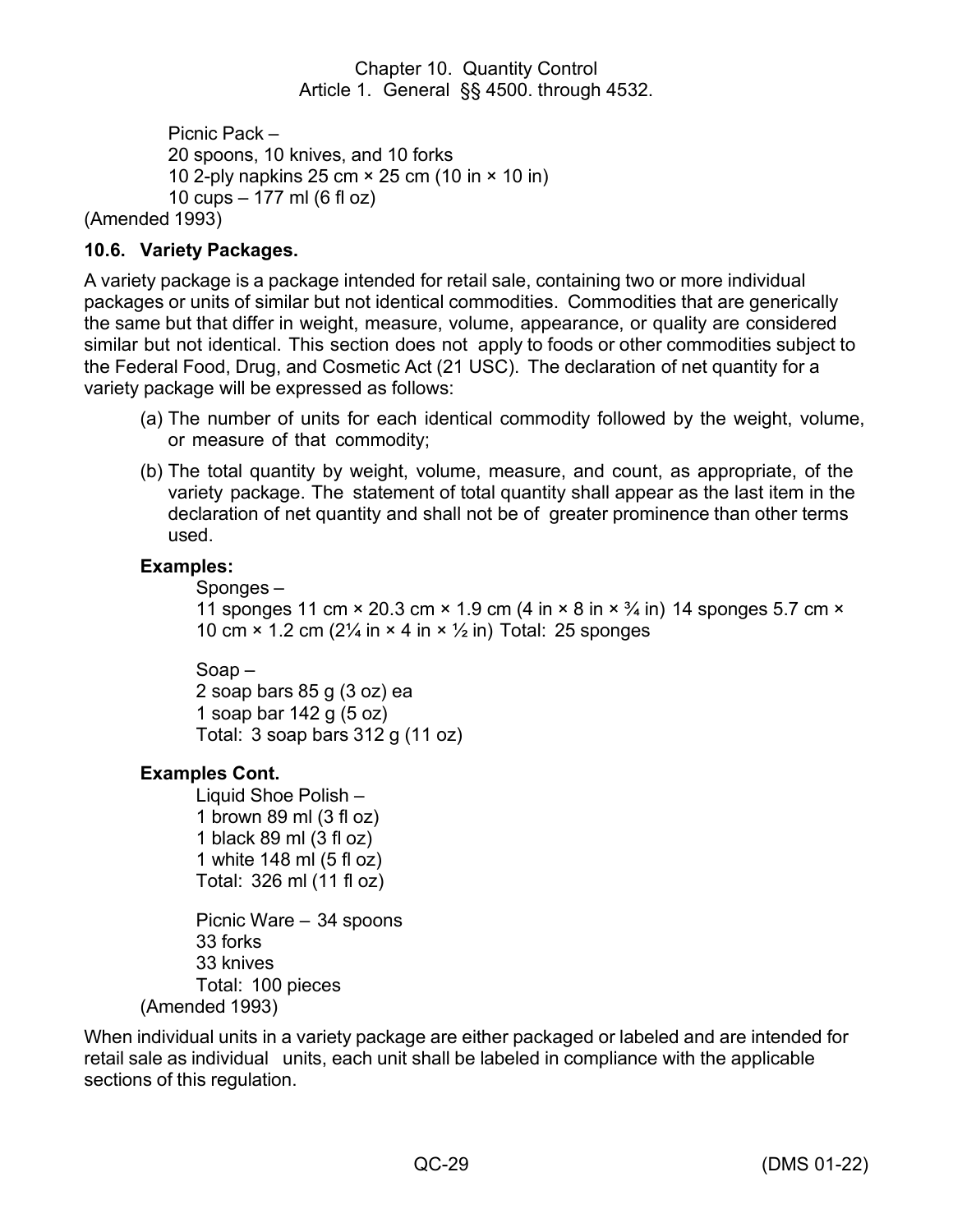# <span id="page-35-0"></span>**10.7. Cylindrical Containers.**

In the case of cylindrical or nearly cylindrical containers, information required to appear on the principal display panel shall appear within that 40 % of the circumference which is most likely to be displayed, presented, shown, or examined under customary conditions of display for retail sale.

#### <span id="page-35-1"></span>**10.8. Measurement of Container-Type Commodities, How Expressed.**

#### **10.8.1. General.**

Commodities designated and sold at retail to be used as containers for other materials or objects, such as bags, cups, boxes, and pans, shall be labeled with the declaration of net quantity as follows:

- (a) For bag-type commodities, in terms of count followed by linear dimensions of the bag (whether packaged in a perforated roll or otherwise). The linear dimensions shall be expressed:
	- (1) in SI units: in millimeters or centimeters, except that a dimension of 1 meter or more will be expressed in meters with the remainder in terms of decimal fractions of the meter; and
	- (2) in U.S. customary units: in inches, except that a dimension of 2 ft or more will be expressed in feet with any remainder in terms of inches or common or decimal fractions of the foot.
- (b) When the unit bag is characterized by two dimensions because of the absence of a gusset, the width and length will be stated.

#### **Examples:**

25 bags, 12.7 cm × 10 cm (5 in × 4 in) or 50 bags, 75 cm ×1.2 m (2.5 ft × 3.9 ft)

(c) When the unit bag is gusseted, the dimensions will be expressed as width, depth, and length.

#### **Examples:**

25 bags, 43 cm × 10 cm × 50 cm (17 in × 4 in × 20 in) or 100 bags, 50.8 cm × 30.4 cm × 76.2 cm (20 in × 12 in × 2½ ft)

(d) For other square, oblong, rectangular, or similarly shaped containers, in terms of count followed by length, width, and depth, except depth need not be listed when less than 5 cm or 2 in. The linear dimensions shall be expressed as specified in Section 10.8.1.(a).

#### **Example**:

Bag-type commodities: 2 Pans, 20 cm  $\times$  20 cm (8 in  $\times$  8 in)

(e) For circular or other generally round-shaped containers, except cups and the like, in terms of count followed by diameter and depth, except depth need not be listed when less than 5 cm or 2 in.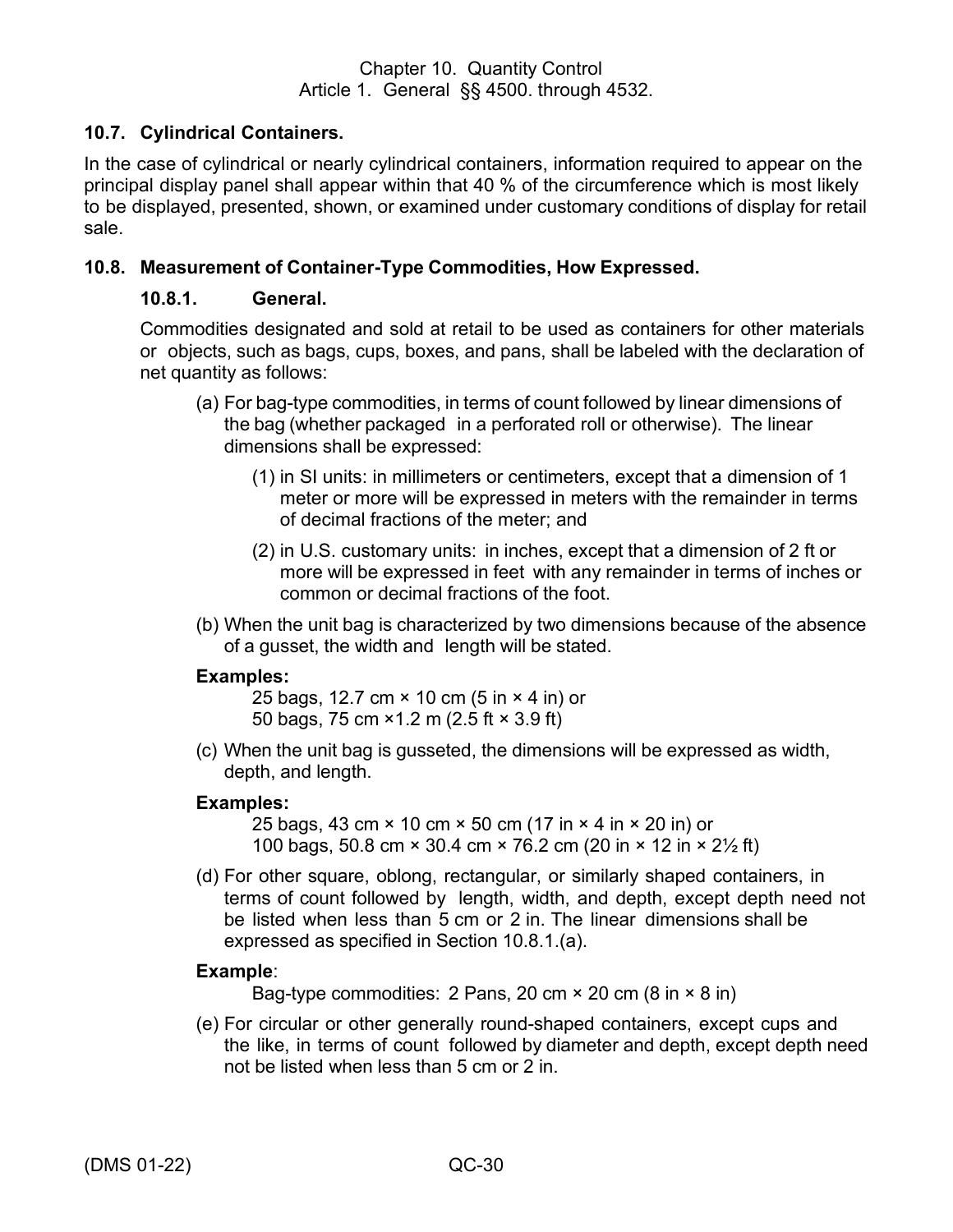## **Example**:

4 pans, 20 cm  $(8 \text{ in})$  diameter  $\times$  10 cm  $(4 \text{ in})$ 

(f) Cups – Notwithstanding the above requirements, the net quantity statement for containers such as cups will be listed in terms of count and liquid capacity per unit.

## **Example**:

24 cups, 177 ml (6 fl oz) capacity

## **10.8.2. Capacity.**

When the functional use of the container is related by label references in standard terms of measure to the capability of holding a specific quantity of substance or class of substances such references shall be a part of the net quantity statement and shall specify capacity as follows:

- (a) in SI units: in terms of volume for all containers and liners. The expressed capacity will be stated in terms of milliliters, except that a quantity of 1 liter or more shall be expressed in liters with the remainder in terms of decimal fractions of the liter; and
- (b) in U.S. customary units:
	- (1) In terms of liquid measure for containers that are intended to be used for liquids, semisolids, viscous materials, or mixtures of solids and liquids. The expressed capacity will be stated in terms of the largest whole unit (gallon, quart, pint, fluid ounce) with any remainder in terms of common or decimal fractions of that unit.

#### **Example:**

Freezer Boxes –

- 4 Boxes, 946 ml capacity, 15 cm × 15 cm × 10 cm (1 qt capacity, 6 in × 6 in  $\times$  4 in)
- (2) In terms of dry measure for containers that are intended to be used for solids. The expressed capacity will be stated in terms of the largest whole unit (bushel, peck) with any remainder in terms of common or decimal fractions of that unit.

# **Example:**

Leaf Bags – 8 bags, 211 L capacity, 1.21 m × 1.52 m (6 bu capacity, 4 ft × 5 ft)

(3) Where containers are used as liners for other more permanent containers, in the same terms as are normally used to express the capacity of the more permanent containers.

#### **Example:**

Garbage Can Liners –

10 liners, 76.2 cm × 93.9 cm, fits up to 113 L cans (2 ft 6 in × 3 ft 1 in, fits up to 30 gal cans)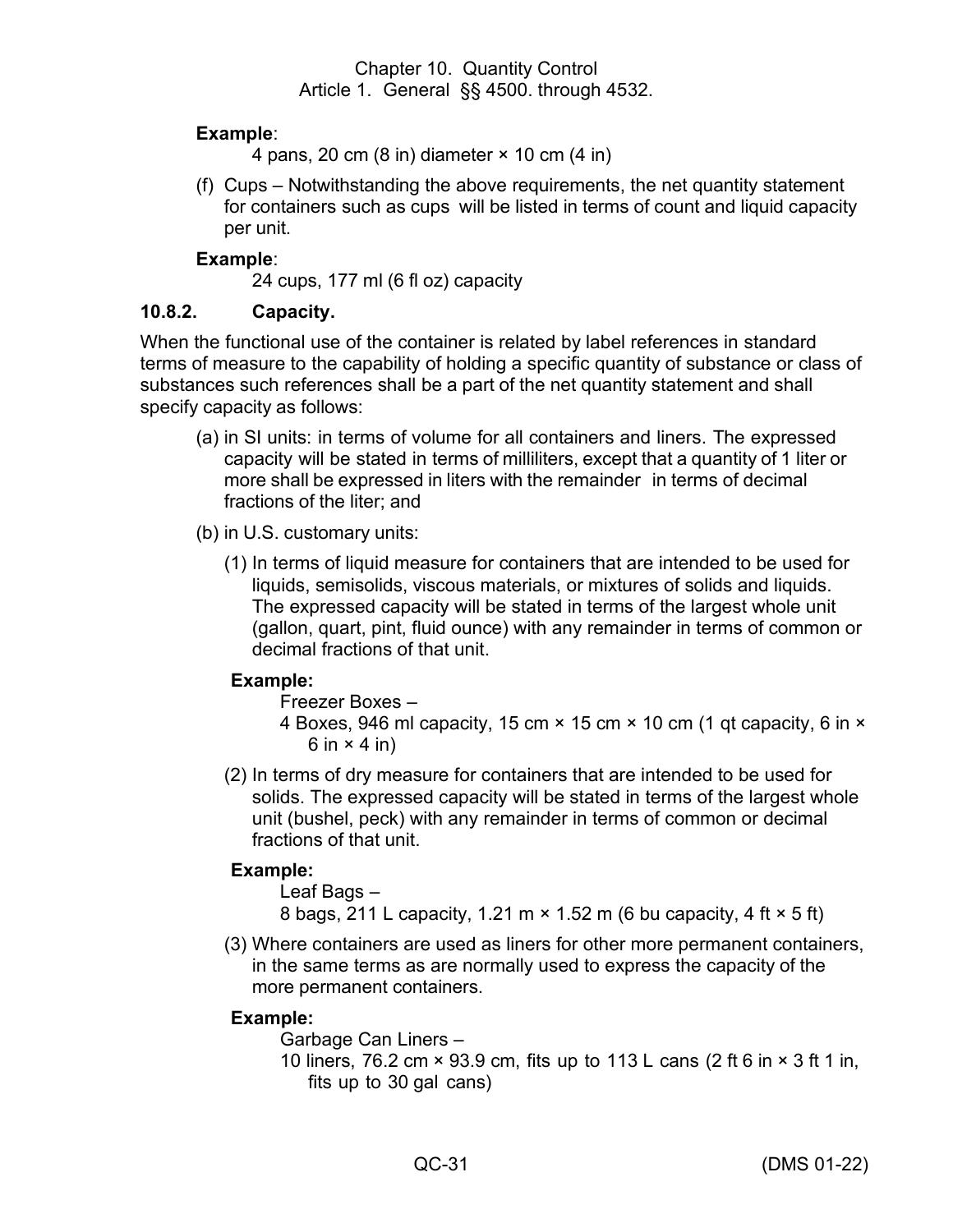## **10.8.3. Terms.**

For purposes of this section, the use of the terms "capacity," "diameter," and "fluid" is optional.

## <span id="page-37-0"></span>**10.9. Textile Products, Threads, and Yarns.**

## **10.9.1. Wearing Apparel.**

Wearing apparel (including non-textile apparel and accessories such as leather goods and footwear) sold as single unit items, or if normally sold in pairs (such as hosiery, gloves, and shoes) sold as single unit pairs, shall be exempt from the requirements for net quantity statement by count, as required by Section 6.4. Terms: Weight, Liquid Measure, Dry Measure, or Count of this regulation.

#### **10.9.3. Textiles.**

Bed sheets, blankets, pillowcases, comforters, quilts, bedspreads, mattress covers and pads, afghans, throws, dresser and other furniture scarves, tablecloths and napkins, flags, curtains, drapes, dishtowels, dishcloths, towels, facecloths, utility cloths, bathmats, carpets and rugs, potholders, fixture and appliance covers, nonrectangular diapers, slipcovers, etc., shall be exempt from the requirements of Section 6.9. Bidimensional Commodities of this regulation, provided:

(a) The quantity statement for fitted sheets and mattress covers shall state, in centimeters and inches, the length and width of the mattress for which the item is designed and the size designation of the mattress if the item is intended to fit a mattress identified as "twin," "double," "queen," "king," "California king," etc.

#### **Example:**

Double sheet for 137 cm  $\times$  190 cm (54 in  $\times$  75 in) mattress

(Amended 1987)

(b) The quantity statement for flat sheets shall state, in centimeters and inches, the length and width of the mattress for which the sheet is designed, followed in parentheses by a statement, in centimeters and inches, of the length and width of the finished sheet. The quantity statement shall also state the size designation of the mattress for which the sheet is designed, such as "twin," "double," "queen," "king," "California king," if the item is intended to fit such a mattress.

#### **Example:**

Twin flat sheet for 99 cm  $\times$  190 cm (39 in  $\times$  75 in) mattress 167 cm  $\times$  244 cm (66 in  $\times$  96 in) finished size

(Amended 1987)

(c) The quantity statement for pillowcases shall state, in centimeters and inches, the length and width of the pillow for which the pillowcase is designed, followed in parentheses by a statement, in centimeters and inches of the length and width of the finished pillowcase. The quantity statement for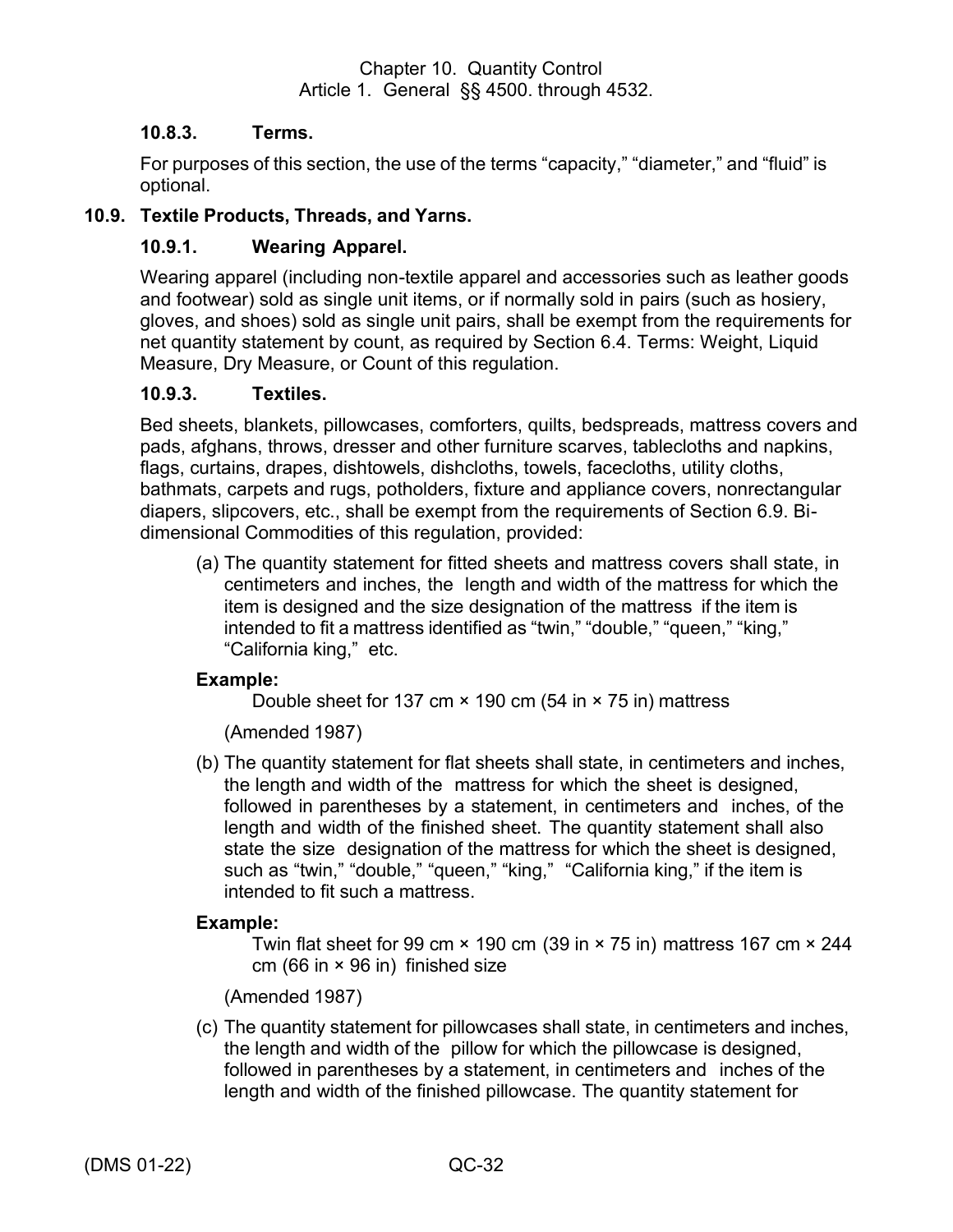pillowcases shall also state the size designation of the pillow for which the pillowcase is designed, for example, "youth," "standard," "queen," etc., if the item is intended to fit such pillows.

#### **Example:**

Standard pillowcase for 51 cm  $\times$  66 cm (20 in  $\times$  26 in) pillow, 51 cm  $\times$  76 cm  $(20 \text{ in} \times 30 \text{ in})$  in finished size

(Amended 1977 and 1987)

(d) The quantity statement for blankets, comforters, quilts, bedspreads, mattress pads, afghans, and throws shall state, in centimeters and inches, the length and width of the finished item. The quantity statement shall also state the length of any ornamentation and the size designation of the mattress for which the item is designed, if it is intended to fit, for example, a "twin," "double," "queen," "king," "California king," etc., mattress.

(Amended 1988)

- (e) The quantity statement for tablecloths and napkins shall state, in centimeters and inches, the length and width of the finished item. The quantity statement also may state parenthetically, in centimeters and inches, the length and width of the item before hemming and be properly identified as such.
- (f) The quantity statement for curtains, drapes, flags, furniture scarves, etc., shall state, in centimeters and inches, the length and width of the finished item. The quantity statement also may state parenthetically, in centimeters and inches, the length of any ornamentation.
- (g) The quantity statement for carpets and rugs shall state, in meters and feet, with any remainder in decimal fractions of the meter for SI sizes or common or decimal fractions of the foot or in inches for U.S. customary sizes, the length and width of the item. The quantity statement also may state parenthetically, in centimeters and inches, the length of any ornamentation.
- (h) The quantity statement for woven dishtowels, dishcloths, towels, facecloths, utility cloths, bathmats, etc., shall state, in centimeters and inches, the length and width of the item. The quantity statement for such items, when knitted, need not state the dimensions.
- (i) The quantity statement for textile products such as potholders, fixture and appliance covers, slipcovers, non-rectangular diapers, etc., shall be stated in terms of count and may include size designations and dimensions.
- (j) The quantity statement for other than rectangular textile products identified in Sections (a) through (h) shall state the geometric shape of the product and the dimensions that are customarily used in describing such geometric shape.

#### **Examples**:

Round scarf , 190 cm (74 in) in diameter;

Oval tablecloth, 177 cm × 254 cm (70 in × 100 in) representing the maximum length and width in this case.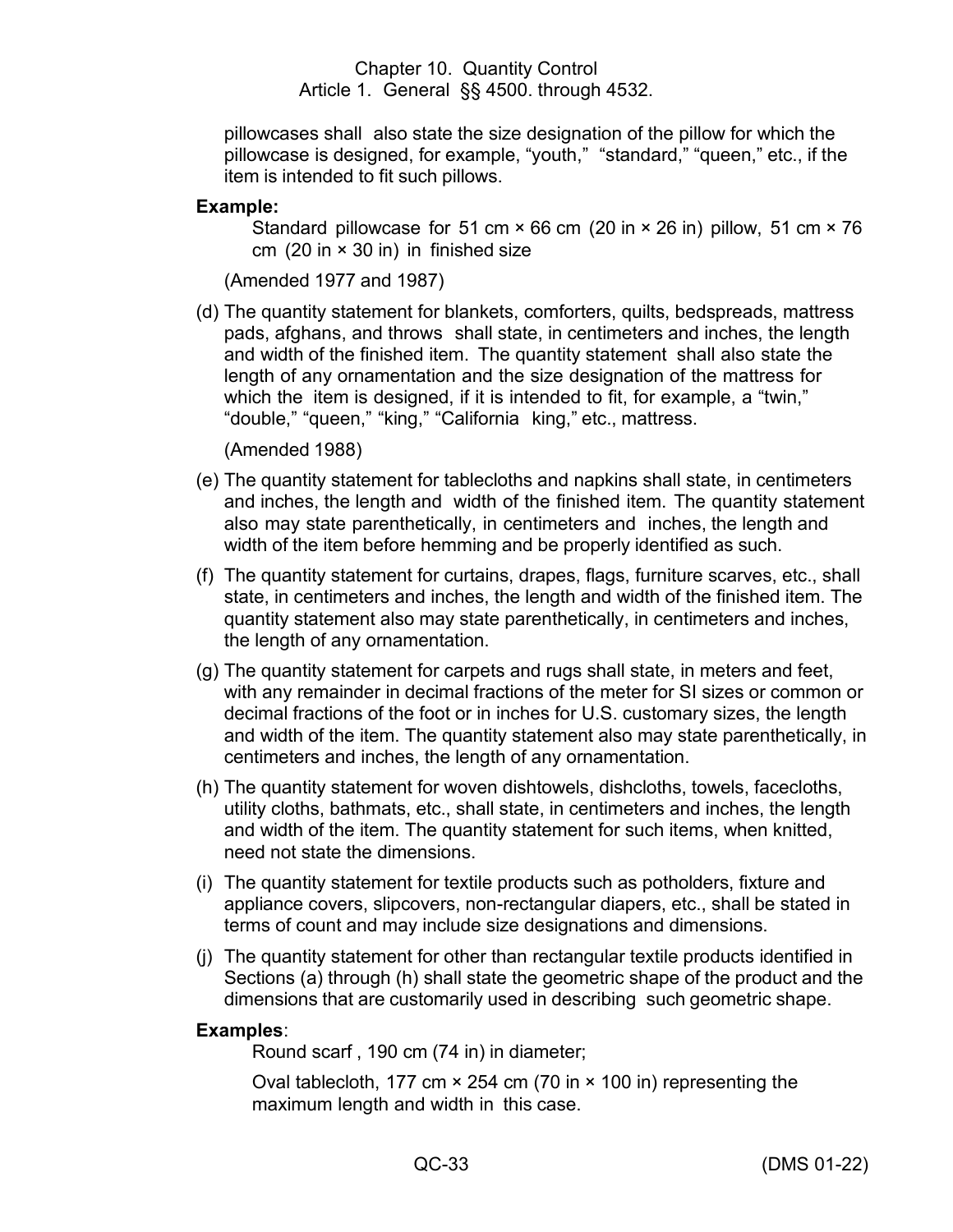(k) The quantity statement for packages of remnants of textile products of assorted sizes, when sold by count, shall be accompanied by the term "irregular dimensions" and the minimum size of such remnants.

(Added 1971)

#### **10.9.3. Sewing Threads, Handicraft Threads, and Yarns.**

Sewing and handicraft threads shall be labeled as follows:

- (a) The net quantity for sewing and handicraft threads shall be expressed in terms of meters and yards.
- (b) The net quantity statement for yarns shall be expressed in terms of mass or weight.
- (c) Thread products may, in lieu of name and address, bear a trademark, symbol, brand, or other mark that positively identifies the manufacturer, packer, or distributor provided such marks are filed with the Director.
- (d) Each unit of industrial thread shall be marked to show its net length in terms of meters and yards or its net weight in terms of kilograms or grams and avoirdupois pounds or ounces, except that ready-wound bobbins that are not sold separately shall not be required to be individually marked to show the number of bobbins contained therein and the net meters and yards of thread on each bobbin.

#### <span id="page-39-0"></span>**10.10. Packaged Seed.**

Packages of seeds intended for planting with net contents of less than 225 g or 8 oz shall be labeled in full accord with this regulation except as follows:

- (a) The quantity statement shall appear in the upper 30 % of the principal display panel.
- (b) The quantity statement shall be in terms of:
	- (1) the largest whole SI unit for all packages with weights up to 7 g; and
	- (2) in grams and ounces for all other packages with weights less than 225 g or 8 oz. (Amended 1995)
- (c) The quantity statement for coated seed, encapsulated seed, pelletized seed, preplanters, seed tapes, etc., shall be in terms of count.

(Added 1972) (Amended 1975 and 1993)

## <span id="page-39-1"></span>**Section 11. Exemptions** *[NOTE 9, CCR* **page 31***] [NOTE 9, HB <sup>130</sup>* **page <sup>83</sup>***]*

*[NOTE 9, CCR* **page 31***] [NOTE 9, HB 130* **page 83***] : Section 11. Exemptions include several requirements that refer only to the historic use of U.S. customary units or are direct restatements of exemptions contained in federal laws or regulations which do not include SI units. SI equivalents are omitted in most of these requirements because the SI units would not be meaningful or useful.*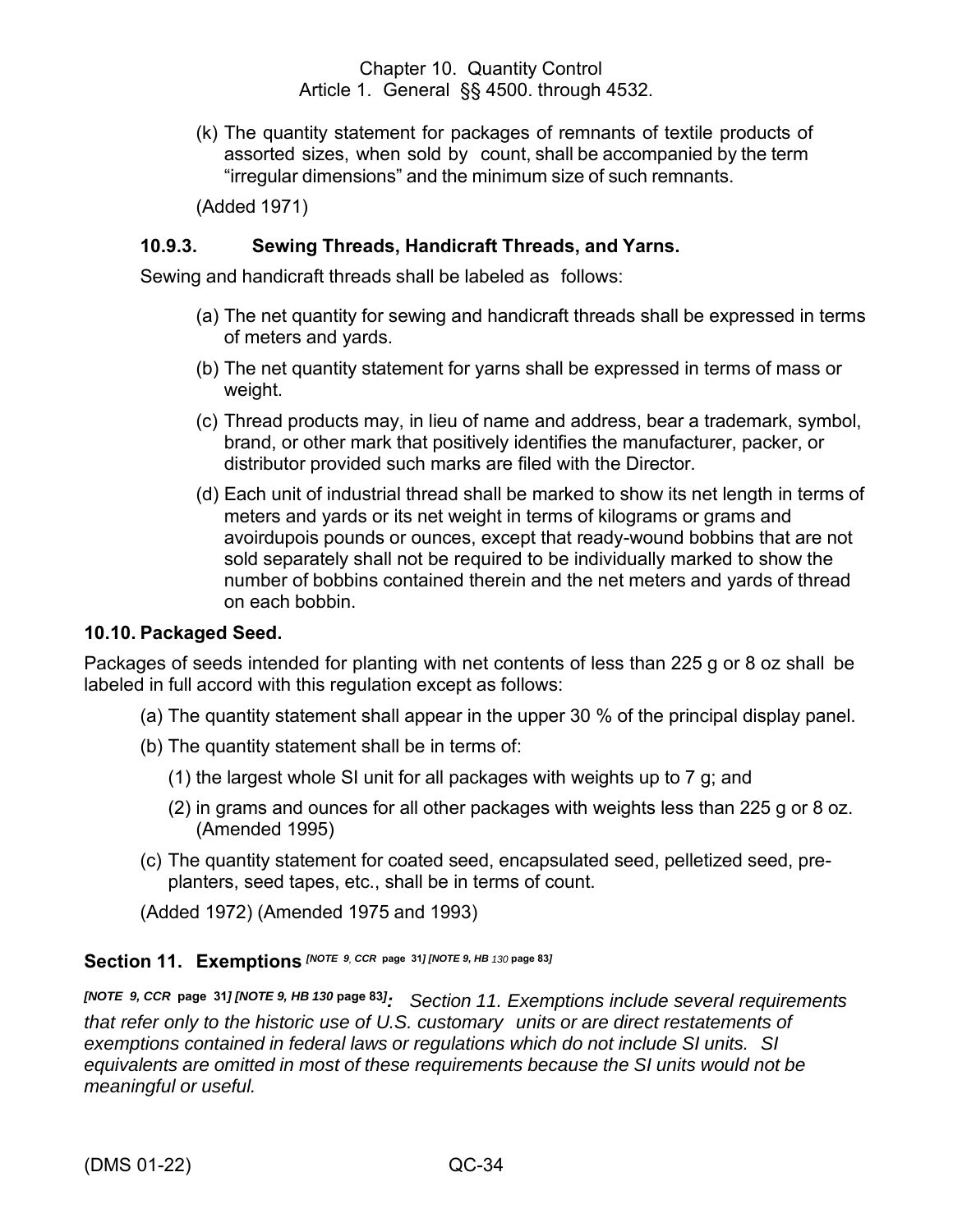(Added 1993) (Amended 1995)

# <span id="page-40-0"></span>**11.1. Random Packages.**

A random package bearing a label conspicuously declaring:

- (a) the net weight;
- (b) unit price; and
- (c) the total price

Shall be exempt from the SI units, type size, location, and free area requirements of this regulation. In the case of a random package packed at one place for subsequent sale at another, neither the price per unit of weight nor the total selling price need appear on the package, provided the package label includes both such prices at the time it is offered or exposed for sale at retail.

This section shall also apply to uniform weight packages of fresh fruit or vegetables labeled by count, in the same manner and by the same type of equipment as random packages exempted by this section, and cheese and cheese products labeled in the same manner and by the same type of equipment as random packages exempted by this section.

(Amended 1989)

#### **11.1.1. Indirect Sale of Random Packages.**

A random package manufactured or produced and offered for indirect sale (e.g., ecommerce, online, phone, fax, catalog, and similar methods) shall be exempt from the labeling requirements of:

- (a) unit price
- (b) total price

When the following requirements are met:

- At the time of the delivery, each package need only bear a statement of net weight, provided that:
	- (a) the unit price is set forth and established in the initial product offering;
	- (b) the maximum possible net weight, unit price, and maximum possible price are provided to the customer by order confirmation when the product is ordered; and
	- (c) when the product is delivered, the customer receives a receipt bearing the following information: identity, declared net weight, unit price, and the total price.

Indirect Sales: For the purpose of Section 11.1.1. Indirect Sale of Random Packages, indirect sales are sales where the customer makes a selection and places an order, but cannot be present when the determination of the net quantity is made. Examples of such indirect methods include, without limitation, Internet or online sales, sales conducted by telephone or facsimile, and catalog sales.

(Added 2001) (Amended 2002)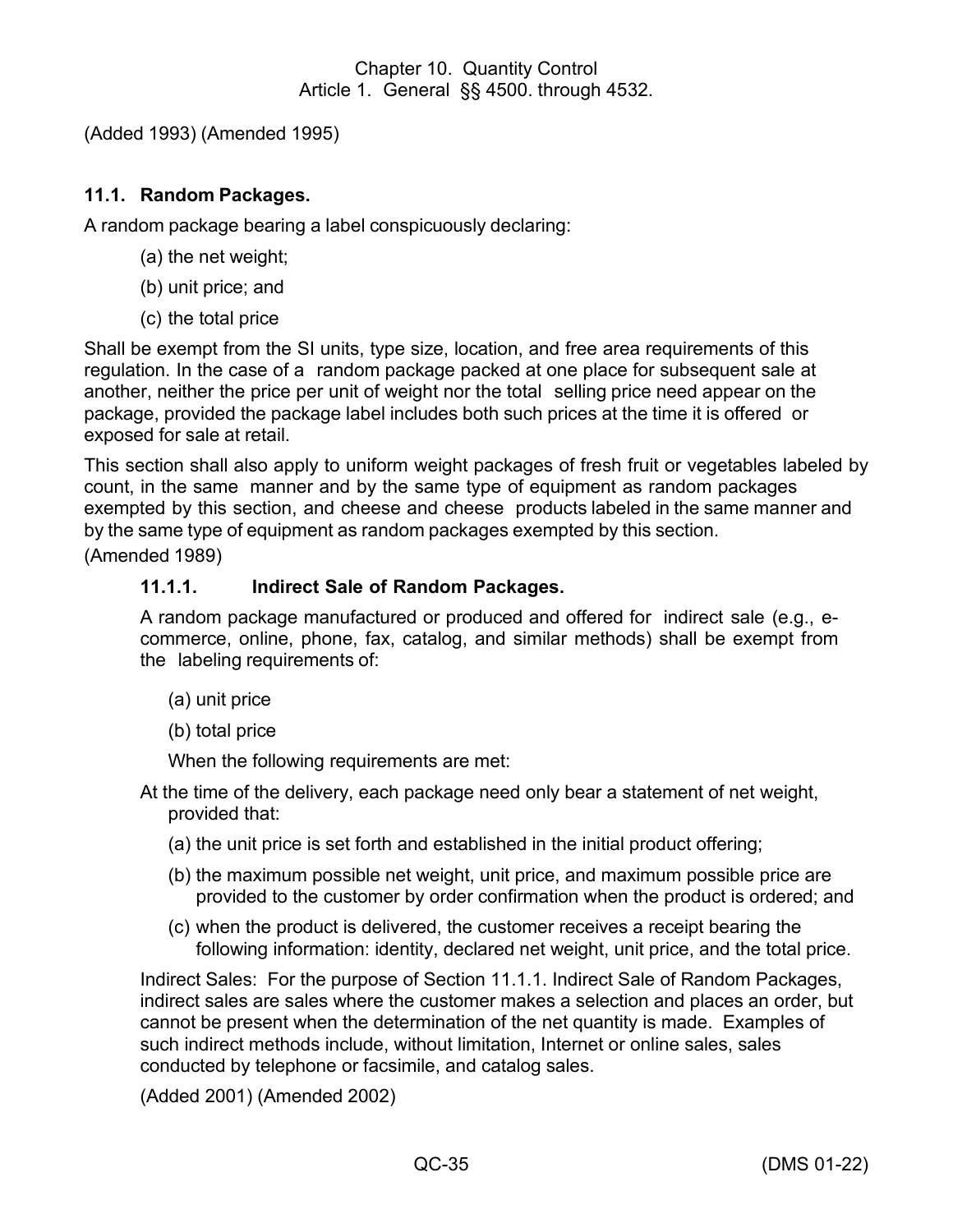# <span id="page-41-0"></span>**11.2. Small Confections.**

Individually wrapped pieces of "penny candy" and other confectionery of less than 15 g or  $\frac{1}{2}$  oz net weight per individual piece shall be exempt from the labeling requirements of this regulation when the container in which such confectionery is shipped is in conformance with the labeling requirements of this regulation. Similarly, when such confectionery items are sold in bags or boxes, such items shall be exempt from the labeling requirements of this regulation, including the required declaration of net quantity of contents, when the declaration of the bag or box meets the requirements of this regulation.

# <span id="page-41-1"></span>**11.3. Small Packages of Meat or Meat Products.**

Individually wrapped and labeled packages of meat or meat products of less than 15 g or ½ oz net weight, which are in a shipping container, need not bear a statement of the net quantity of contents when the statement of the net quantity of contents on the shipping container is in conformance with the labeling requirements of this regulation.

(Added 1987)

#### <span id="page-41-2"></span>**11.4. Individual Servings.**

Individual serving size packages of foods containing less than 15 g or ½ oz or less than 15 ml or ½ fl oz for use in restaurants, institutions, and passenger carriers, and not intended for sale at retail, shall be exempt from the required declaration of net quantity of contents specified in this regulation.

#### <span id="page-41-3"></span>**11.5. Cuts, Plugs, and Twists of Tobacco and Cigars.**

When individual cuts, plugs, and twists of tobacco and individual cigars are shipped or delivered in containers that conform to the labeling requirements of this regulation, such individual cuts, plugs, and twists of tobacco and cigars shall be exempt from such labeling requirements.

#### <span id="page-41-4"></span>**11.6. Reusable (Returnable) Glass Containers.**

Nothing in this Regulation shall be deemed to preclude the continued use of reusable (returnable) glass containers, provided such glass containers ordered after the effective date of this regulation shall conform to all requirements of this regulation.

#### <span id="page-41-5"></span>**11.7. Cigarettes and Small Cigars.**

Cartons of cigarettes and small cigars, containing ten individual packages of twenty, labeled in accordance with the requirements of this regulation shall be exempt from the requirements set forth in Section 8.1.1. Location, Section 8.2.1. Minimum Height of Numbers and Letters, and Section 10.4. Multi-unit Packages, provided such cartons bear a declaration of the net quantity of commodity in the package.

## <span id="page-41-6"></span>**11.8. Packaged Commodities with Labeling Requirements Specified in Federal Laws and Regulations.**

Packages of alcoholic beverages (i.e., beer, distilled spirits, and wine), cosmetics, catfish (Siluriformes), meat and meat products, medical devices, over-the-counter drugs, poultry products, tobacco and tobacco products, and pesticides shall be exempt from those portions of these regulations specifying location, and minimum type size of the net quantity declaration,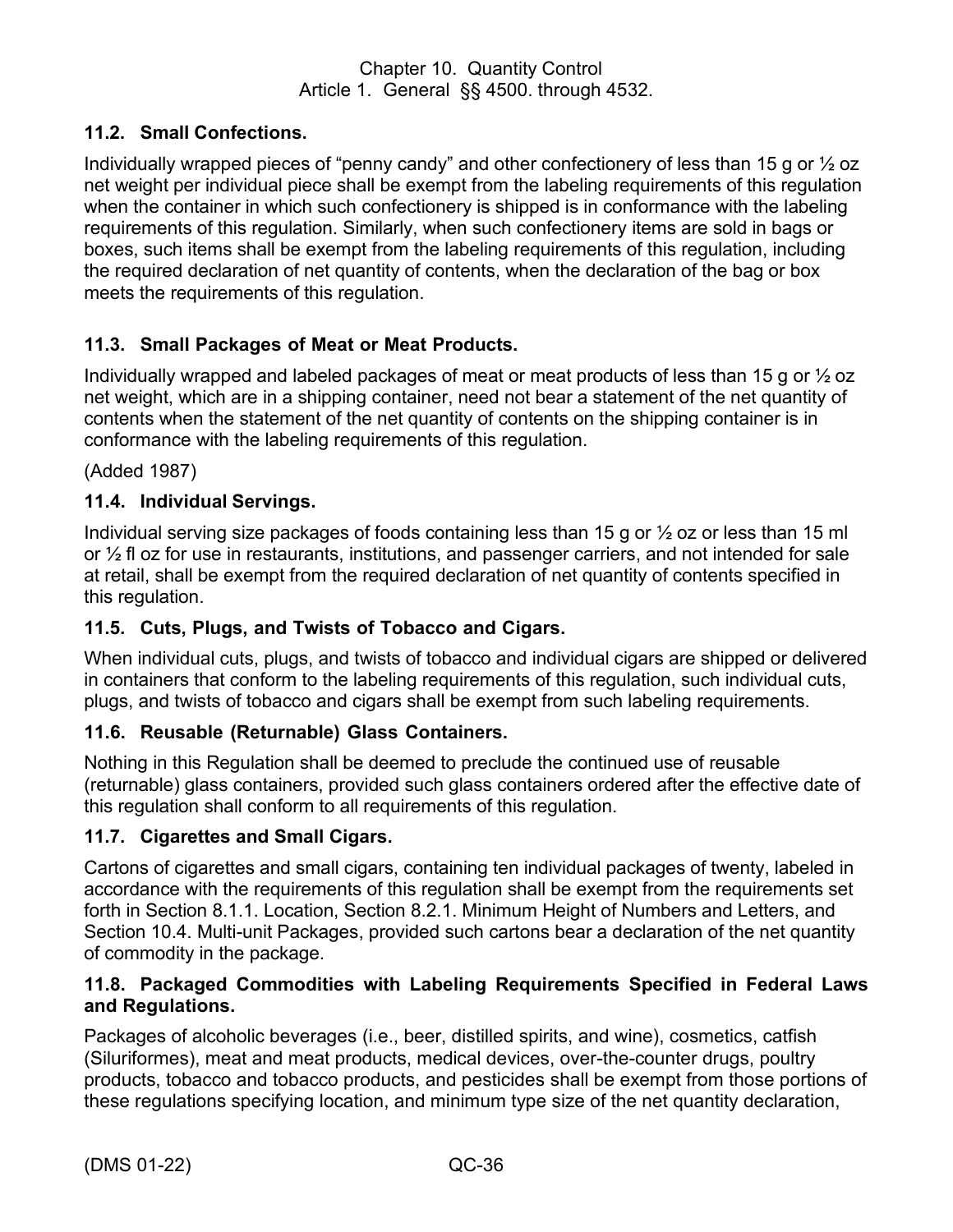provided net quantity of contents and other required labeling requirements (i.e., identity, responsibility) for such products are specified in federal law or regulation so as to follow reasonably sound principles of providing consumer information. (Refer to Section 11.32. SI Units, Exemptions - Consumer Commodities and Appendix C. Reference Information for Packaged Commodities and Labeling Requirements Specified in Federal Laws and Regulations.)

# **(Amended 2018)**

## <span id="page-42-0"></span>**11.9. Fluid Dairy Products, Ice Cream, and Similar Frozen Desserts.**

- (a) When packaged in  $\frac{1}{2}$  lig pt and  $\frac{1}{2}$  gal containers, are exempt from the requirements for stating net contents of 8 fl oz and 64 fl oz, which may be expressed as  $\frac{1}{2}$  pt and  $\frac{1}{2}$ gal, respectively.
- (b) When measured by and packaged in measure containers as defined in "Measure Container Code" of the NIST Handbook 44, "Specifications, Tolerances, and Other Technical Requirements for Weighing Measuring Devices" are exempt from the requirements of Section 8.1.1. Location that the declaration of net contents be located within the bottom 30 % of the principal display panel.
- (c) Milk and milk products when measured by and packaged in glass or plastic containers of  $\frac{1}{2}$  pt, 1 pt, 1 qt,  $\frac{1}{2}$  gal, and 1 gal capacities are exempt from the placement requirement of Section 8.1.1. Location that the declaration of net contents be located within the bottom 30 % of the principal display panel, provided other required label information is conspicuously displayed on the cap or outside closure and the required net quantity of contents declaration is conspicuously blown, formed, or molded on, or permanently applied to that part of the glass or plastic container that is at or above the shoulder of the container.

(Amended 1993)

## <span id="page-42-1"></span>**11.10. Single Strength and Less than Single-Strength Fruit Juice Beverages, Imitations thereof, and Drinking Water.**

- (a) When packaged in glass, plastic, or fluid milk type paper containers of 8 fl oz and 64 fl oz capacity, are exempt from the requirements of Section 6.2. Largest Whole Unit to the extent that net contents of 8 fl oz and 64 fl oz (or 2 gt) may be expressed as  $\frac{1}{2}$ pt (or half pint) and  $\frac{1}{2}$  gal (or half gallon), respectively.
- (b) When packaged in glass or plastic containers of  $\frac{1}{2}$  pt, 1 pt, 1 gt,  $\frac{1}{2}$  gal, and 1 gal capacities, are exempt from the placement requirements of Section 8.1.1. Location that the declaration of net contents be located within the bottom 30 % of the principal display panel, provided other label information is conspicuously displayed on the cap or outside closure and the required net quantity of contents declaration is conspicuously blown, formed, or molded into or permanently applied to that part of the glass or plastic container that is at or above the shoulder of the container.

(Amended 1993)

# <span id="page-42-2"></span>**11.11. Soft Drink Bottles.**

Bottles of soft drinks shall be exempt from the placement requirements for the declaration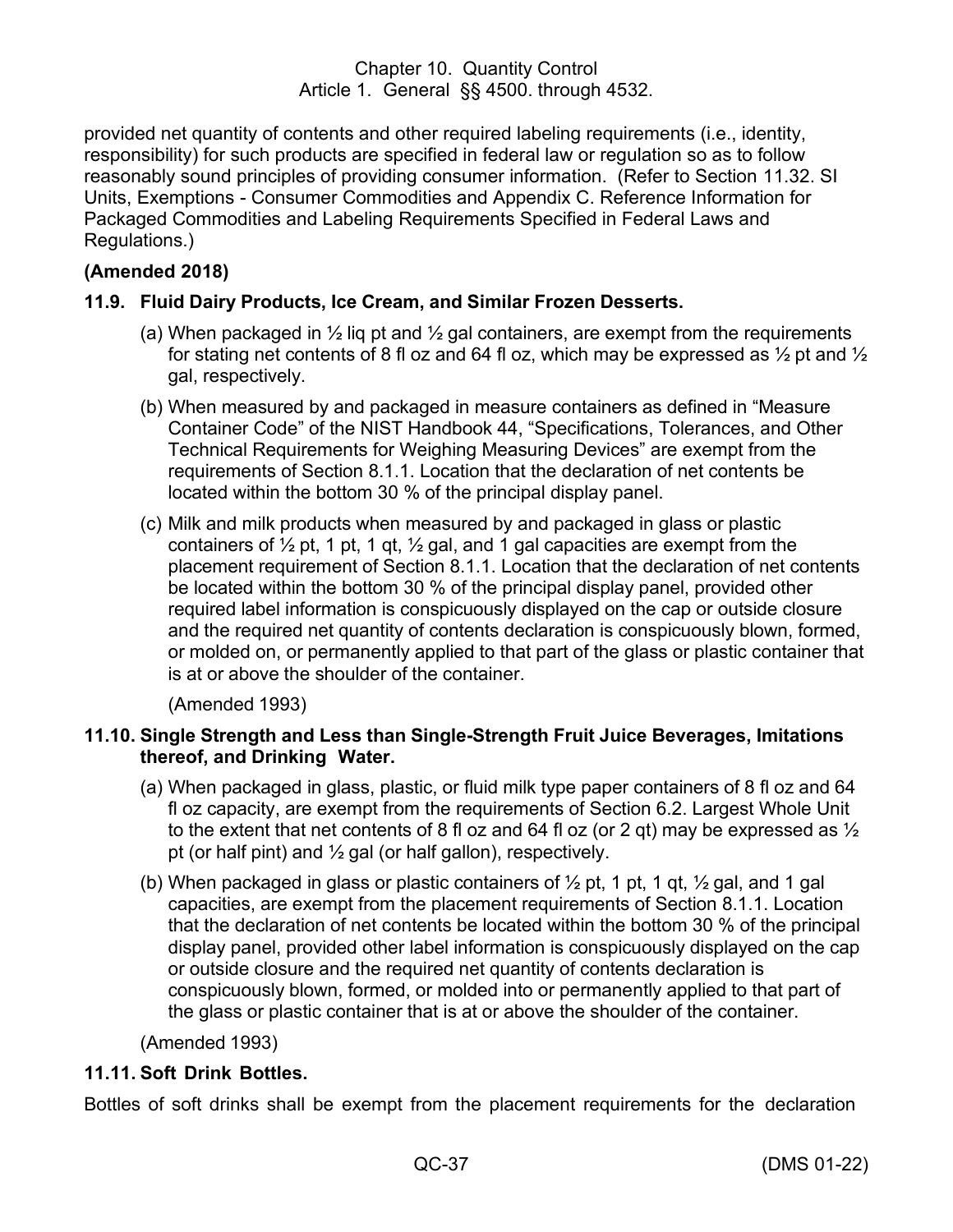of:

- (a) identity when such declaration appears on the bottle closure; and
- (b) quantity when such declaration is blown, formed, or molded on or above the shoulder of the container and when all other information required by this regulation appears only on the bottle closure.

#### <span id="page-43-0"></span>**11.12. Multi-unit Soft Drink Packages.**

Multi-unit packages of soft drinks are exempt from the requirement for a declaration of:

- (a) responsibility when such declaration appears on the individual units and is not obscured by the multi-unit packaging or when the outside container bears a statement to the effect that such declaration will be found on the individual units inside; and
- (b) identity when such declaration appears on the individual units and is not obscured by the multi-unit packaging.

#### <span id="page-43-1"></span>**11.13. Butter.**

When packaged in 4 oz, 8 oz, and 1 lb packages with continuous label copy wrapping, butter is exempt from the requirements that the statement of identity (Section 3.1.1. Parallel Identity Declaration: Consumer Package) and the net quantity declaration (Section 8.1.5. Parallel Quantity Declaration) be generally parallel to the base of the package. When packaged in 8 oz and 1 lb units, butter is exempt from the requirement for location (Section 8.1.1. Location) of net quantity declaration.

(Amended 1980 and 1993)

#### <span id="page-43-2"></span>**11.14. Eggs.**

Cartons containing 12 eggs shall be exempt from the requirement for location (Section 8.1.1. Location) of net quantity declaration. When such cartons are designed to permit division in half, each half shall be exempt from the labeling requirements of this regulation if the undivided carton conforms to all such requirements.

#### <span id="page-43-3"></span>**11.15. Flour.**

Packages of wheat flour in conventional 2, 5, 10, 25, 50, and 100 lb packages shall be exempt from the requirement in this regulation for location (Section 8.1.1. Location) of the net quantity declaration.

(Amended 1980 and 1993)

#### <span id="page-43-4"></span>**11.16. Small Packages.**

On a principal display panel of 32 cm<sup>2</sup> (5 in<sup>2</sup>) or less, the declaration of quantity need not appear in the bottom 30 % of the principal display panel if that declaration satisfies the other requirements of this regulation.

(Amended 1980)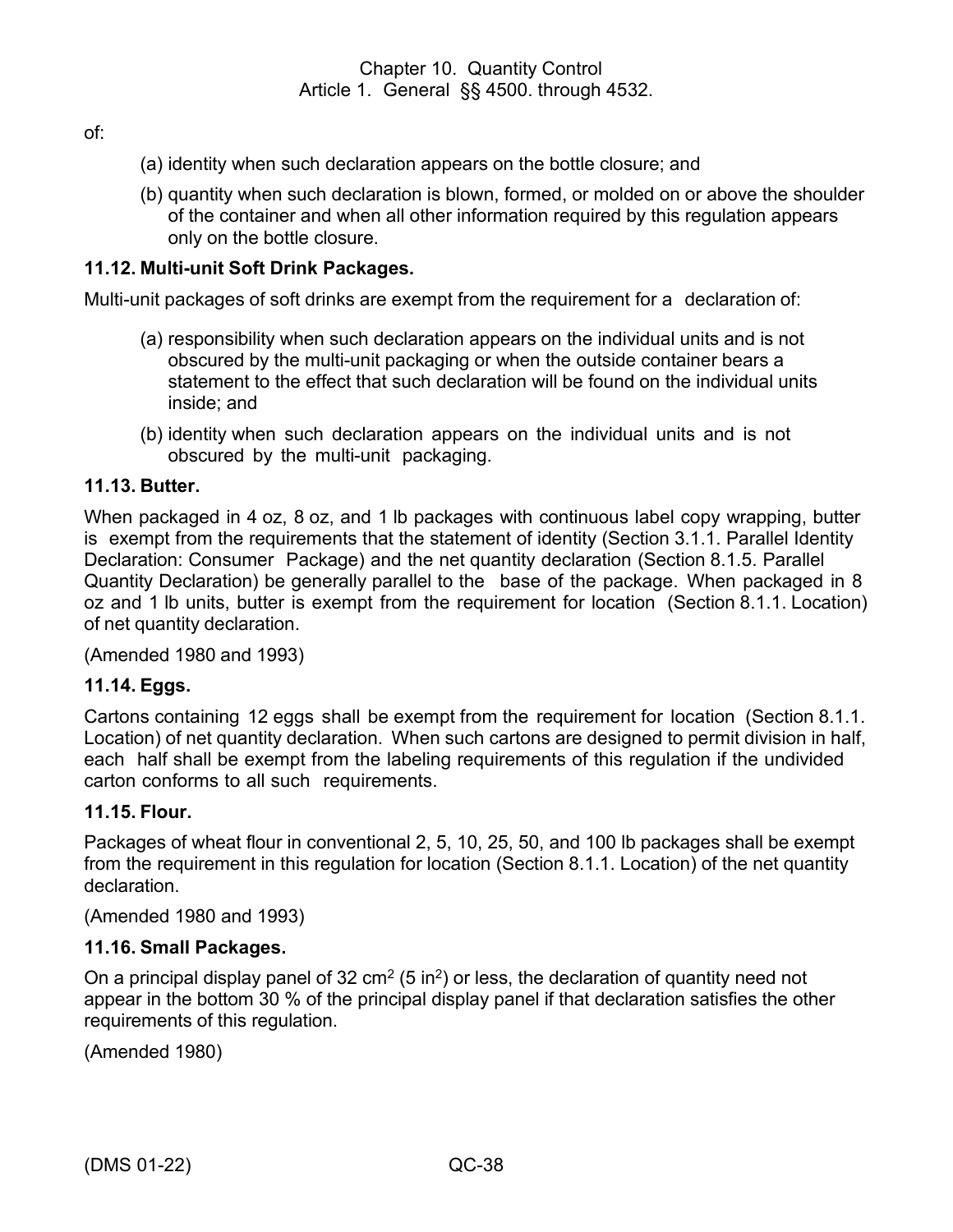# <span id="page-44-0"></span>**11.17. Decorative Containers.**

The principal display panel of a cosmetic marketed in a "boudoir-type" container, including decorative cosmetic containers of the "cartridge," "pill box," "compact," or "pencil" variety, and those with a capacity of 7.4 ml  $(\frac{1}{4}$  oz) or less, may be a tear-away tag or tape affixed to the decorative container and bearing the mandatory label information as required by this regulation.

(Amended 1980)

#### <span id="page-44-1"></span>**11.18. Combination and Variety Packages.**

Combination and variety packages are exempt from the requirements in this regulation for:

- (a) location (see Section 8.1.1. Location);
- (b) free area (see Section 8.1.4. Free Area); and
- (c) minimum height of numbers and letters (see Section 8.2.1. Minimum Height of Numbers and Letters).

(Amended 1989)

#### **11.19. Margarine.**

<span id="page-44-2"></span>Margarine in 1 lb rectangular packages, except for packages containing whipped or soft margarine or packages containing more than four sticks, shall be exempt from the requirement in this regulation for location (see Section 8.1.1. Location) of the net quantity declaration. The statement of net quantity shall appear in a clear and conspicuous manner on the principal display panel. (see 9 CFR 317.2)

(Amended 1980, 1993, and 2021)

#### <span id="page-44-3"></span>**11.20. Corn Flour and Corn Meal.**

Corn flour and corn meal packaged in conventional 5, 10, 25, 50, and 100 lb bags shall be exempt from the requirement in this regulation for location (see Section 8.1.1. Location) of the net quantity declaration.

(Amended 1978 and 1980)

#### <span id="page-44-4"></span>**11.21. Prescription and Insulin Containing Drugs.**

Prescription and insulin containing drugs subject to the provisions of Section 503(b) (1) or 506 of the Federal Food, Drug, and Cosmetic Act shall be exempt from the provisions of this regulation.

#### <span id="page-44-5"></span>**11.22. Camera Film, Video Recording Tape, Audio Recording Tape, and Other Image and Audio Recording Media Intended for Retail Sale and Consumer Use.**

Image and audio media packaged and labeled for retail sale are exempt from the net quantity statement requirements of this regulation that specify how measurement of commodities should be expressed, provided:

- (a) Unexposed or Unrecorded Media. The net quantity of contents of unexposed or unrecorded image and audio media is expressed:
	- (1) For still film, tape, or other still image media, in terms of the usable or guaranteed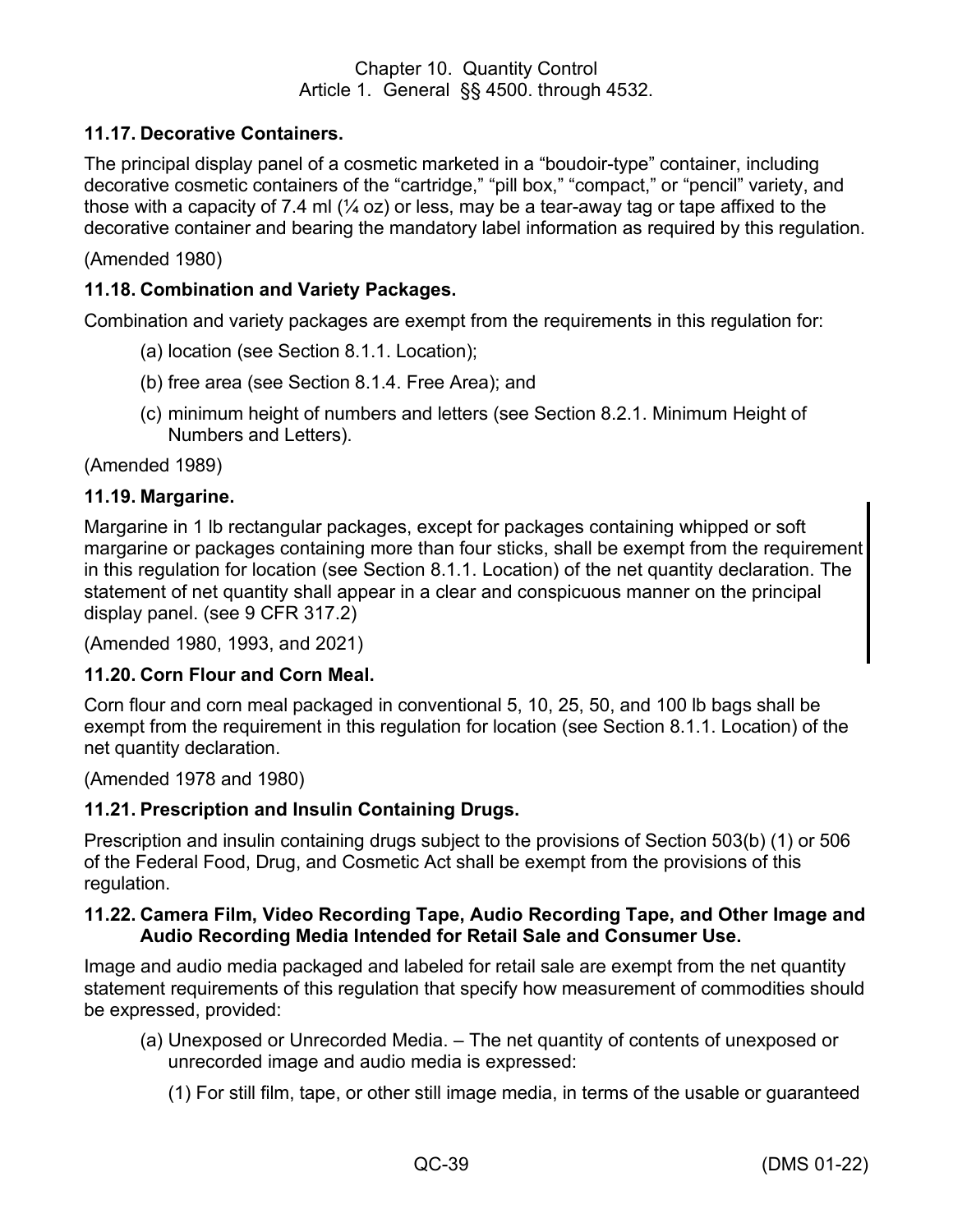number of available still image exposures. The length and width measurements of the individual exposures, expressed in millimeters or inches, are authorized as an optional statement.

# **Examples:**

36 exposures, 36 mm × 24 mm, or 12 exposures,  $2\frac{1}{4}$  in  $\times$   $2\frac{1}{4}$  in

- (2) For bulk or movie film, in terms of length (in meters or feet) of film available for exposure.
- (3) For all other image and/or audio media, in terms of length of time of electronic media available for recording, together with recording and/or playing speed or other machine settings as necessary. Supplemental information concerning the length of the media [NOTE 9] may be provided.

Supplemental information may be provided on other than the principal display panel.

**[***NOTE 10,* **CCR pg. 35] / [***NOTE 10,* **HB 14- pg 87]***: Size, length of media, and format details to ensure interchangeability and other characteristics of audio and imaging media are available in the applicable American National Standards.*

(b) Exposed, Recorded, or Processed Media. – The net quantity of contents of exposed or processed film or prerecorded electronic media shall be expressed in terms of the length of time that is of entertainment value.

"Entertainment value" is defined as that portion of a film, tape, or other media that commences with the first frame of sound or picture, whichever comes first after the countdown sequence (if any), and ends with either: (a) the last frame of credits; (b) the last frame of the phrase "The End"; or (c) the end of sound, whichever is last.

(Amended 1990)

# <span id="page-45-0"></span>**11.23. Tint Base Paint.**

Tint base paint may be labeled on the principal display panel in terms of a liter, quart, or a gallon, including the addition of colorant selected by the purchaser, provided the system employed ensures that the purchaser always obtains a liter, quart, or a gallon; and further provided, in conjunction with the required quantity statement on the principal display panel, a statement indicating that the tint base paint is not to be sold without the addition of colorant is presented; and further provided the contents of the container, before the addition of colorant, is stated in fluid ounces elsewhere on the label.

Wherever the above conditions cannot be met, containers of tint base paint must be labeled with a statement of the actual net contents prior to the addition of colorant in full accord with all the requirements of this regulation.

(Added 1972) (Amended 1980 and 1993)

# <span id="page-45-1"></span>**11.24. Motor Oil in Cans.**

Motor oils when packed in cans bearing the principal display panel on the body of the container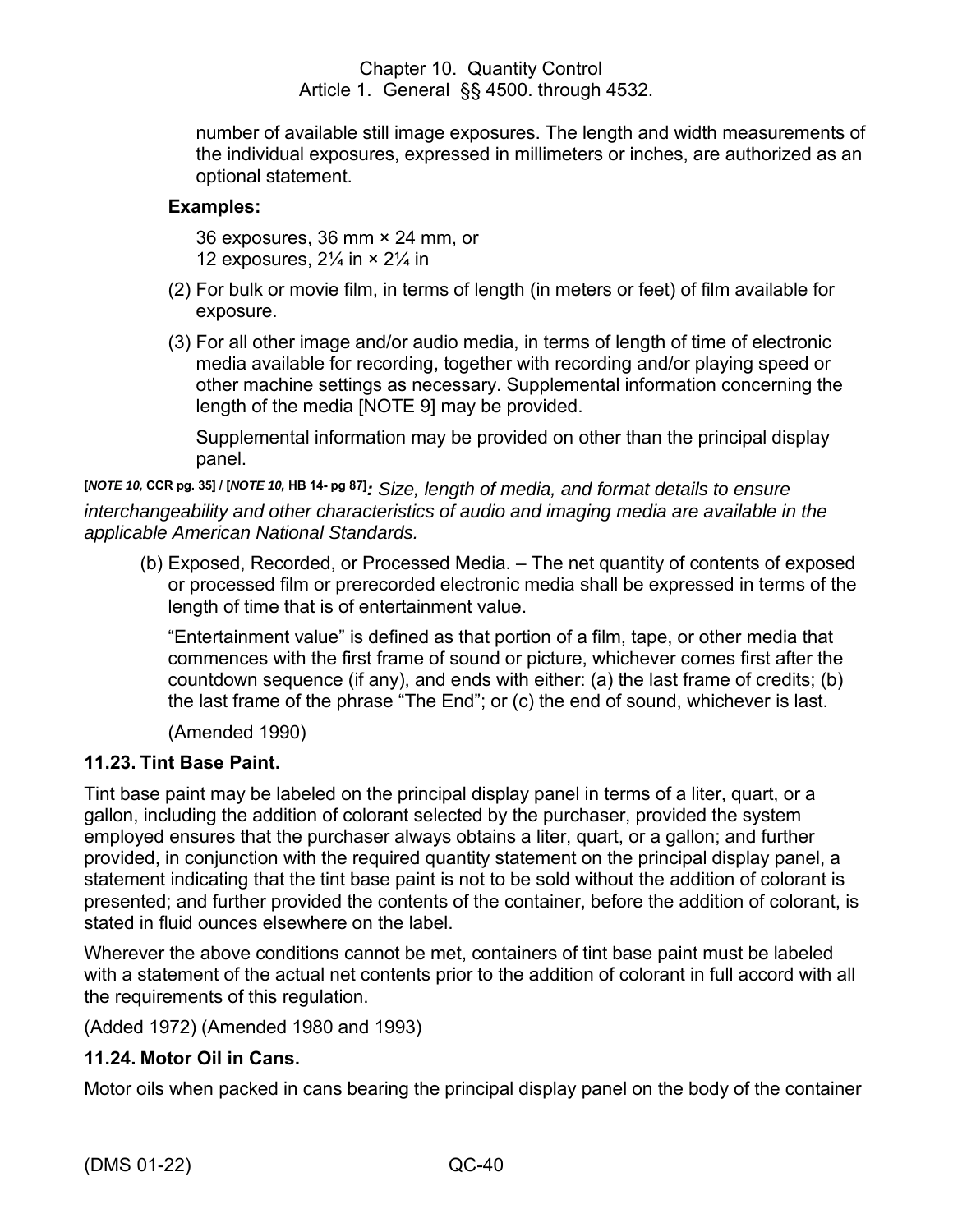are exempt from the requirements of Section 3. Declaration of Identity: Consumer Package to the extent that the Society of Automotive Engineers (SAE) viscosity number is required to appear on the principal display panel, provided the SAE viscosity number appears on the can lid and is expressed in letters and numerals in type size of at least 6 mm or  $\frac{1}{4}$  in.

#### (Amended 1974, 1980, and 1993)

## <span id="page-46-0"></span>**11.25. Pillows, Cushions, Comforters, Mattress Pads, Sleeping Bags, and Similar Products.**

Those products including pillows, cushions, comforters, mattress pads, and sleeping bags that bear a permanent label as designated by the International Association of Bedding and Furniture Law Officials [\(iabflo.org\)](http://iabflo.org/) or the Department of Consumer Affairs, Bureau of Household Goods and Services (BHGS) [\(bhgs.dca.ca.gov\)](https://bhgs.dca.ca.gov/) shall be exempt from the requirements for location (Section 8.1.1. Location), size of letters or numbers (Sections 8.2.1. Minimum Height of Numbers and Letters and 8.2.2. Numbers and Letters: Proportion), free area (Section 8.1.4. Free Area), and the declarations of identity and responsibility (Sections 3.1. Declaration of Identity and 5. Declaration of Responsibility: Consumer and Nonconsumer Packages), provided declarations of identity, quantity, and responsibility are presented on a permanently attached label and satisfy the other requirements of this Regulation, and further provided the information on such permanently attached label be fully observable to the purchaser.

(Added 1973)

## <span id="page-46-1"></span>**11.26. Commodities' Variable Weights and Sizes.**

Individual packaged commodities put up in variable weights and sizes for sale intact and intended to be weighed and marked with the correct quantity statement prior to or at the point of retail sale are exempt from the requirements of Section 6. Declaration of Quantity: Consumer Packages while moving in commerce and while held for sale prior to weighing and marking, provided the outside container bears a label declaration of the total net weight.

#### (Added 1973)

#### <span id="page-46-2"></span>**11.27. Packaged Commodities Sold by Count.**

*[ NOTE 11, HB 10, pg. 88 ]* – When a packaged consumer commodity is properly measured in terms of count only, or in terms of count and some other appropriate unit, and the individual units are fully visible to the purchaser, such packages shall be labeled in full accord with this Regulation, except that those containing six or less items need not include a statement of count. (Added 1973)

*[ NOTE 11, HB 130 pg. page 88 ]: When the net contents declaration of a package that may enter interstate commerce includes count, federal regulations under the Federal Fair Packaging and Labeling Act provide no exemption from declaring the count unless the count is one (1).* (Added 1990)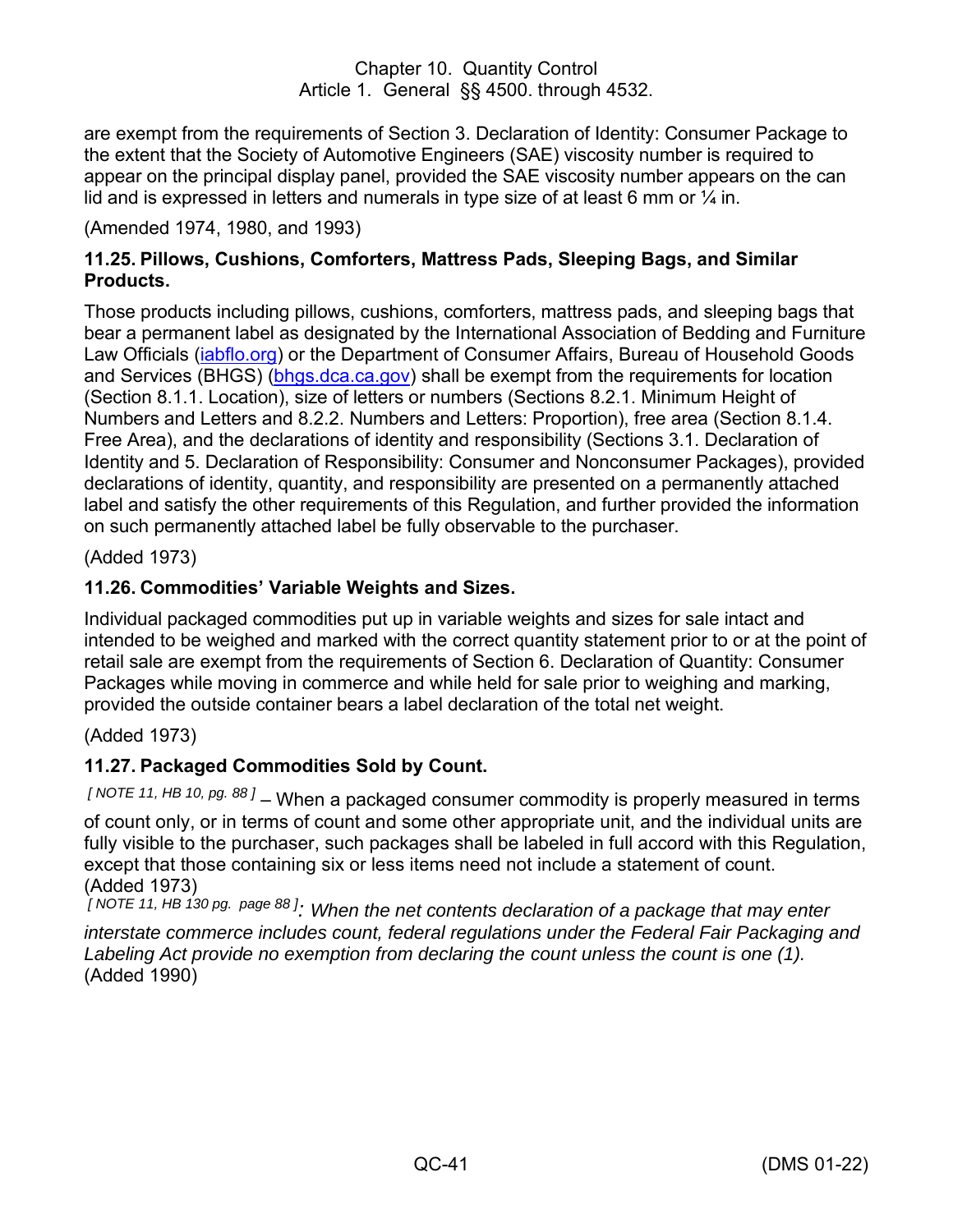# <span id="page-47-0"></span>**11.28. Textile Packages.**

Packages of textiles that are required by Section 6.4.1. Combination Declaration to provide a combination declaration stating the quantity of each individual unit and the count shall be exempt from the requirements in this regulation for:

- (a) Location (see Section 8.1.1. Location);
- (b) Free area (see Section 8.1.4. Free Area); and
- (c)Minimum height of numbers and letters (see Section 8.2.1. Minimum Height of Numbers and Letters).
- (Added 1971) (Amended 1989)

## <span id="page-47-1"></span>**11.29. Spot Label.**

The declaration of quantity of the contents of a package is exempt from Section 8.1.1. Location requiring the quantity declaration to appear in the bottom 30 % of the principal display panel, as long as the declaration of quantity appears in the lower 30 % of the spot label. In no case may the size of the spot label be used to determine the minimum type size; see Section 8.2. Calculation of Area of Principal Display Panel for Purposes of Type Size for this determination.

(Added 1990)

## <span id="page-47-2"></span>**11.30. Header Strip.**

The declaration of quantity of the contents of a package is exempt from Section 8.1.1. Location requiring the quantity declaration to appear in the bottom 30 % of the principal display panel, as long as the declaration of quantity appears in the lower 30 % of the header strip or header label. In no case may the size of the header strip be used to determine the minimum type size; see Section 8.2. Calculation of Area of Principal Display Panel for Purposes of Type Size for this determination.

(Added 1990)

#### <span id="page-47-3"></span>**11.31. Decorative Wallcovering Borders.**

Decorative wallcovering borders when packaged and labeled for retail sale shall be exempt from the requirements of Sections 6.6.2. One Meter, 1 Square Meter, 1 Kilogram, l Liter, 1 Cubic Meter, or More; 6.8.2. One Foot, 1 Square Foot, 1 Pound, 1 Pint, 1 Gallon or More; and 6.9. Bi-dimensional Commodities provided the length and width of the border are presented in terms of the largest whole unit in full accord with the other requirements of the regulation.

(Added 1992) (Amended 1993)

# <span id="page-47-4"></span>**11.32. SI Units, Exemptions - Consumer Commodities.**

The requirements for statements of quantity in SI units (except for those in Section 10.10. Packaged Seed and Section 11.22. Camera Film, Video Recording Tape, Audio Recording Tape and Other Image and Audio Recording Media Intended for Retail Sale and Consumer Use) in Section 6. Declaration of Quantity: Consumer Packages shall not apply to:

(a) foods packaged at the retail store level;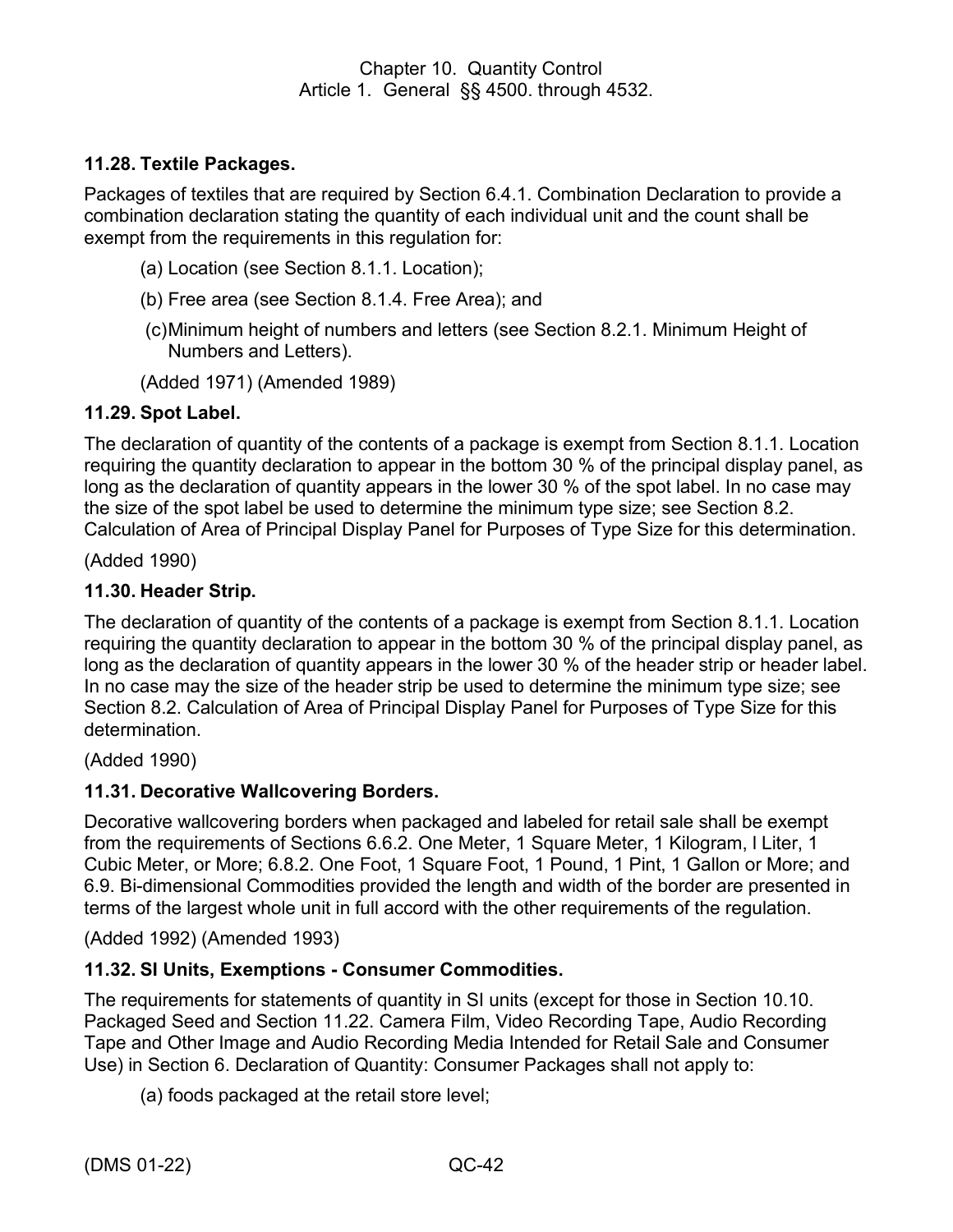- (b) random weight packages (see Sections 2.4. Random Package and 11.1. Random Packages);
- (c) package labels printed before February 14, 1994;
- (d) meat and poultry products subject to the Federal Meat or Poultry Products Inspection Acts;
- (e) tobacco or tobacco products;
- (f) any beverage subject to the Federal Alcohol Administration Act;
- (g) any product subject to the Federal Insecticide, Fungicide, and Rodenticide Act;
- (h) drugs and cosmetics subject to the Federal Food, Drug and Cosmetic Act;
- (i) nutrition labeling information.

# <span id="page-48-0"></span>**11.33. U.S. Customary Units, Exemptions - Consumer Commodities.**

The requirements for statements of quantity in U.S. customary units shall not apply to packages that bear appropriate SI units. This exemption does not apply to foods, drugs, or cosmetics or to packages subject to regulation by the FTC, meat and poultry products subject to the Federal Meat or Poultry Products Inspection Acts, and tobacco or tobacco products.

(Added 1999)

## <span id="page-48-1"></span>**11.34. Bacon**

Bacon packages as sliced shingles in rectangular packages shall be exempt from the requirement in this regulation for location (see Section 8.1.1. Location) of the net quantity declaration. The statement of net quantity shall appear in a clear and conspicuous manner on the principal display panel. (see 9 CFR 317.2)

(Added 2021)

<span id="page-48-2"></span>**Section 12. Variations to be Allowed [NOT ADOPTED – CCR § 4511. Exceptions]** 

<span id="page-48-3"></span>**Section 13. Retail Sale Price Representations [NOT ADOPTED – CCR § 4511.**   $Exceptions$ ]

<span id="page-48-4"></span>**Section 14. Revocation of Conflicting Regulations [ NOT ADOPTED – CCR § 4511.**   $Exceptions]$ 

<span id="page-48-5"></span>**Section 15. Effective Date [NOT ADOPTED – CCR § 4511. Exceptions]** 

# <span id="page-48-6"></span>**§ 4512. Additional Requirements.**

The following requirements apply in addition to those contained within the Uniform Packaging and Labeling Regulation in the National Institute of Standards and Technology Handbook 130.

Note: Authority cited: Sections 12027, 12603, 12609 and 12610, Business and Professions Code. Reference: Sections 12601, 12602, 12603 and 12610, Business and Professions Code.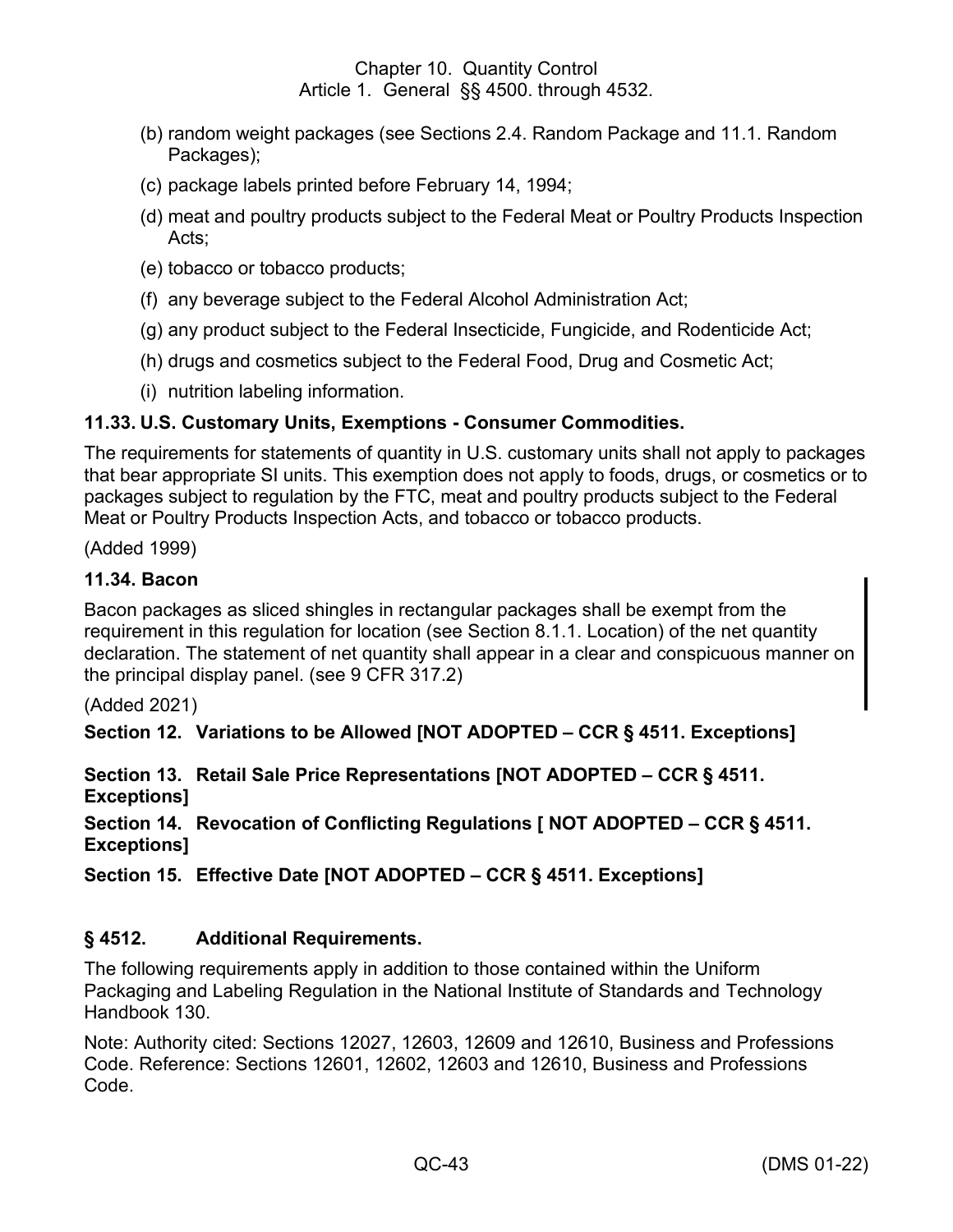# <span id="page-49-0"></span>**CCR § 4512.1. Polyethylene Products.**

The declaration of quantity of contents for polyethylene products shall be as follows:

(a) Consumer and nonconsumer packages of sheeting and film.

- Length and width.
- Area in square meters or square feet.
- Thickness in micrometers and mils. (1 mil = 0.001 in = 25.4 micrometers)
- Weight.

(b) The following consumer products sold at retail shall be labeled in the following terms:

- (1) Food wrap.
	- Length and width.
	- Area in square meters or square feet.
- (2) Lawn and trash bags.
	- Count.
	- Dimensions.
	- Thickness in micrometers and mils.
	- Capacity.
- (3) Food and sandwich bags.
	- Count.
	- Dimensions.
	- Capacity (except for fold-over sandwich bags).

(c) Bags not intended for the retail consumer shall be labeled in terms of:

- Count.
- Dimensions.
- Thickness in micrometers or mils.
- Weight.
- Capacity.

Note: Authority cited: Sections 12027, 12603, 12609 and 12610, Business and Professions Code. Reference: Sections 12601, 12602, 12603 and 12610, Business and Professions Code.

# <span id="page-49-1"></span>**CCR § 4512.2. Animal Bedding.**

Packaged animal bedding of all kinds, except for baled straw, shall be labeled by volume, that is by cubic meter, liter, or milliliter, and by the cubic yard, cubic foot, or cubic inch. If the commodity is packaged in a compressed state, the quantity declaration shall include both the quantity in the compressed state and the usable quantity that can be recovered. Example: "250 ml - expands to 500 ml (500 cu in expands to 1000 cu in)."

Note: Authority cited: Sections 12027, 12603, 12609 and 12610, Business and Professions Code. Reference: Sections 12601, 12602, 12603 and 12610, Business and Professions Code.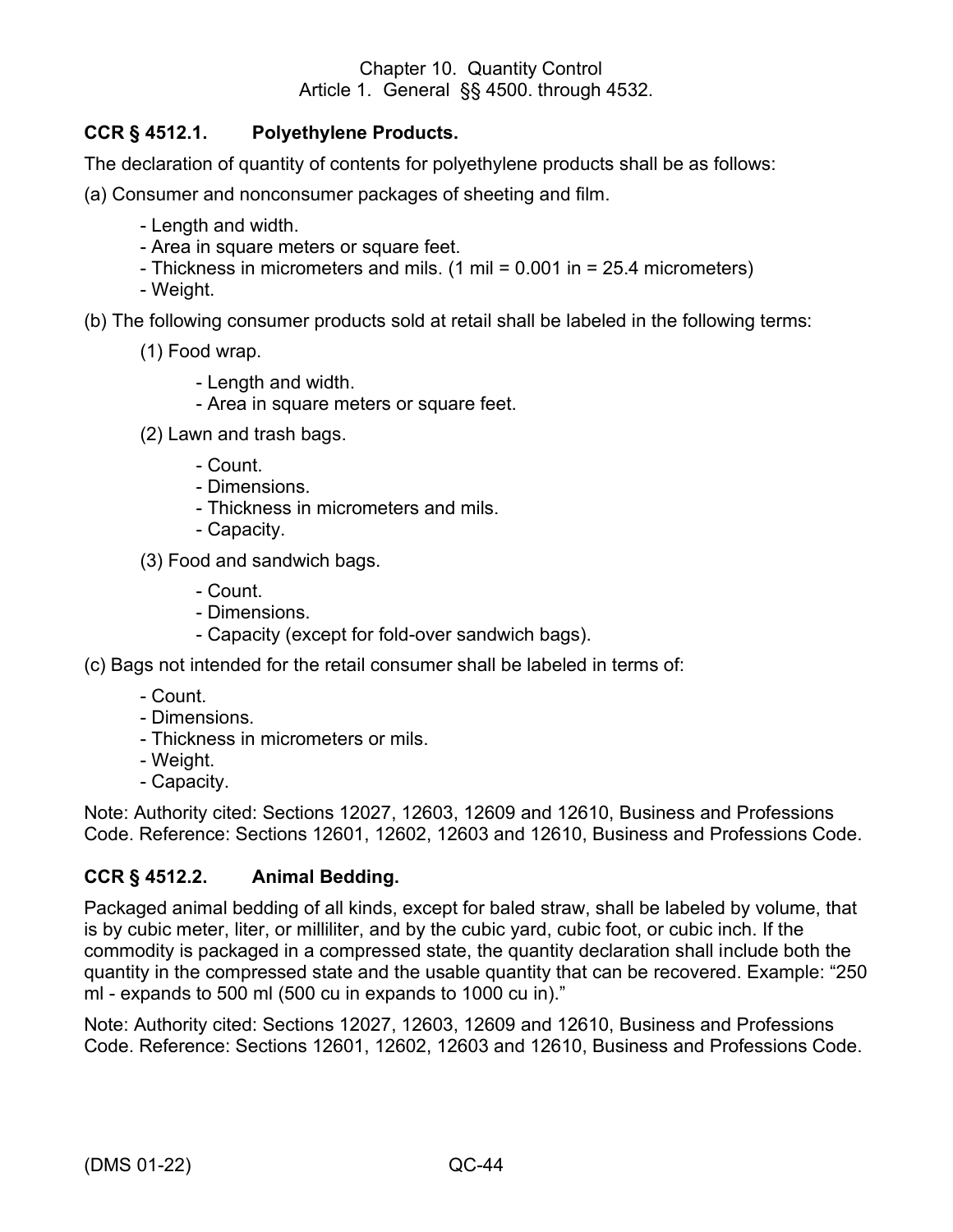# <span id="page-50-0"></span>**CCR § 4512.3. Enforcement.**

A sealer may by written order forbid the display for sale, sale, or transport of any package which does not bear the labeling required by Chapter 6, of Division 5 of the Business and Professions Code.

Note: Authority cited: Sections 12027 and 12609, Business and Professions Code. Reference: Sections 12601, 12607, 12609 and 12611, Business and Professions Code.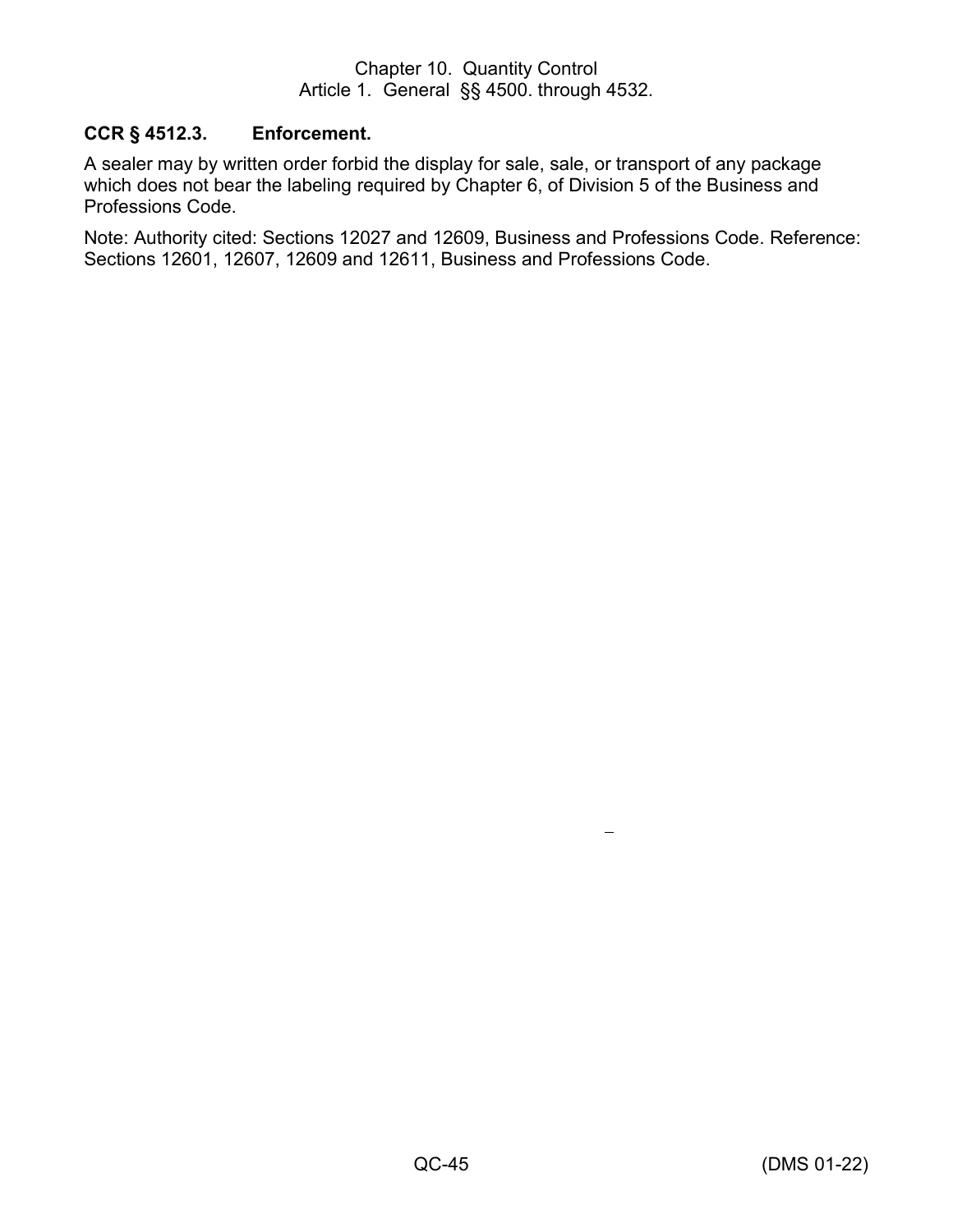<span id="page-51-0"></span>

| <b>UPLR Appendix A: SI/U.S. Customary Conversion Factors **</b> |                   |                                      |                      |                           |          |                                             |                 |
|-----------------------------------------------------------------|-------------------|--------------------------------------|----------------------|---------------------------|----------|---------------------------------------------|-----------------|
| <b>LENGTH</b>                                                   |                   |                                      |                      |                           |          |                                             |                 |
| 1 mil (0.001 in)                                                | $=$               | 25.4                                 | $\mu$ m <sup>*</sup> | 1 micrometer              | $=$      | 0.039 370                                   | mil             |
| 1 inch                                                          | $=$               | 2.54                                 | $cm*$                | 1 millimeter              | Ξ        | 0.039 370 1                                 | in              |
| 1 foot                                                          | $=$               | 30.48                                | $cm*$                | 1 centimeter              | $=$      | 0.393 701                                   | in              |
| 1 yard                                                          | Ξ                 | 0.9144                               | $m^*$                | 1 meter                   | $=$      | 3.280 84                                    | ft              |
| 1 rod                                                           | $=$               | 5.0292                               | $m^*$                |                           |          |                                             |                 |
|                                                                 |                   |                                      |                      | <b>AREA</b>               |          |                                             |                 |
| 1 square inch                                                   | $=$               | 6.4516                               | $cm2*$               | 1 square centimeter $=$   |          | 0.155 000                                   | in <sup>2</sup> |
| 1 square foot                                                   | $=$               | 929.030                              | cm <sup>2</sup>      | 1 square decimeter        | Ξ        | 0.107 639                                   | ft <sup>2</sup> |
| 1 square yard                                                   | $=$               | 0.836 127                            | m <sup>2</sup>       | 1 square meter            | $=$      | 10.7639                                     | ft <sup>2</sup> |
|                                                                 |                   |                                      |                      | <b>VOLUME or CAPACITY</b> |          |                                             |                 |
| 1 cubic inch                                                    | $\qquad \qquad =$ | 16.3871                              | cm <sup>3</sup>      | 1 cubic centimeter        | $\equiv$ | 0.061 023 74 in <sup>3</sup>                |                 |
|                                                                 |                   | 0.028 316 8                          | m <sup>3</sup>       | 1 cubic decimeter         | Ξ        | 0.035 314 7                                 | ft <sup>3</sup> |
| 1 cubic foot                                                    | Ξ                 | 28.3168                              | L                    |                           |          | 35.3147                                     | ft <sup>3</sup> |
| 1 cubic yard $m^3 = 0.764555$                                   |                   |                                      |                      | 1 cubic meter             | =        | 1.307 95                                    | yd <sup>3</sup> |
| 1 fluid ounce                                                   | $=$               | 29.5735                              | ml                   | 1 milliliter ( $cm3$ )    | $=$      | 0.033814                                    | fl oz           |
|                                                                 | $=$               | 473.177                              | ml                   | 1 liter                   | Ξ        | 1.056 69                                    | liq qt          |
| 1 liquid pint                                                   |                   | 0.473 177                            | L                    |                           | $=$      | 0.264 172                                   | gal             |
| 1 liquid quart                                                  | $=$               | 946.353                              | ml                   | 1 dry pint                | $=$      | 550.6105                                    | ml              |
|                                                                 |                   | 0.946 353                            | L                    | 1 dry quart               | Ξ        | 1.101 221                                   | L               |
| 1 gallon                                                        | Ξ                 | 3.78541                              | L                    | 1 peck                    | Ξ        | 8.809768                                    | L               |
| 1 bushel                                                        | $=$               | 35.239 1                             | L                    | 1 gill                    | Ξ        | 118.2941                                    | ml              |
|                                                                 |                   |                                      |                      | <b>MASS</b> (weight)      |          |                                             |                 |
| 1 ounce                                                         | Ξ                 | 28.3495                              | g                    | 1 milligram               | $=$      | 0.000 035 2 7oz                             |                 |
| 1 pound                                                         | $=$               | 453.59237                            | $g^*$                |                           |          | 0.015 432 4                                 | grain           |
|                                                                 |                   | 0.453 592                            | kg                   | 1 gram                    | $=$      | 0.035 274                                   | 0Z              |
| 1 grain                                                         | $=$               | 64.79891                             | mg                   | 1 kilogram                | Ξ        | 2.204 62                                    | lb              |
| <b>TEMPERATURE</b>                                              |                   |                                      |                      |                           |          |                                             |                 |
|                                                                 |                   | $t_{\gamma} = 1.8 t_{\gamma} + 32$ * |                      |                           |          | $t_{\circ}C = \frac{5}{9}(t_{\circ} - 32)*$ |                 |
| * Exactly                                                       |                   |                                      |                      |                           |          |                                             |                 |

These conversion factors are given to six or more significant digits in the event such accuracy is necessary. To convert to U.S. customary units divide the factor rather than multiplying. (Amended 1998)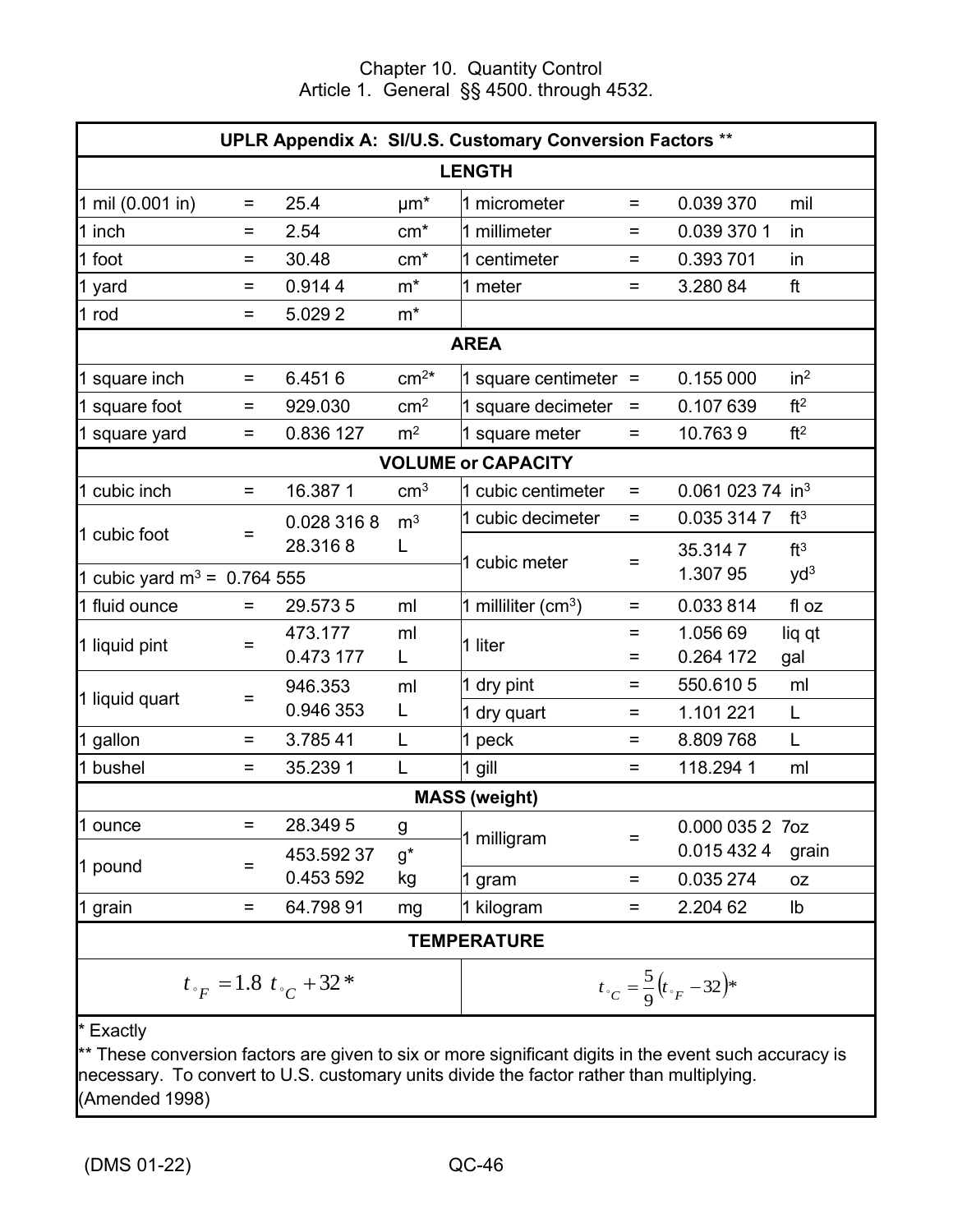# **UPLR Appendix B:Converting U.S. Customary Units to SI Units for Quantity Declarations on Packages**

# <span id="page-52-0"></span>**1. Conversion.**

To convert an U.S. customary quantity to an SI quantity, multiply the appropriate conversion factor in Table 1 in Appendix A by the U.S. customary unit and round according to the following rules.

# **2. Rounding and Significant Digits.**

It is the packager's responsibility to round converted values appropriately and select the appropriate number of significant digits to use in quantity declaration. [These rounding rules are for converting quantity determinations on packages and do not apply to digital scales that automatically round indications to the nearest indicated value.] Conversions, the proper use of significant digits, and rounding must be based on the packer's knowledge of the accuracy of the original measurement that is being converted. For example, if a package is labeled 453.59 g (1 lb), the packer is implying that the package declaration is accurate within  $\pm$  0.005 g (or  $\pm$  5 mg). For liquid volume measure, a label declaration of 473 ml (16 fl oz) implies that the package declaration is accurate to within  $\pm$  0.5 ml (0.01 fl oz). The requirements of 6.13. Rounding apply to all quantity declarations that are derived from converted values:

**6.13. Rounding.** – In all conversions for the purpose of showing an equivalent SI or U.S. customary quantity to a rounded U.S. customary or SI quantity, or in calculated values to be declared in the net quantity statement, the number of significant digits retained must be such that accuracy is neither sacrificed nor exaggerated. Conversions, the proper use of significant digits, and rounding must be based on the packer's knowledge of the accuracy of the original measurement that is being converted. In no case shall rounded net contents declarations overstate a quantity; the packer may round converted values down to avoid overstating the net contents.

*NOTE: When as a result of rounding SI or U.S. customary declarations calculated based on the conversion factors in Appendix A, the resulting declarations are not exact, the largest declaration, whether metric or U.S. customary, will be used for enforcement purposes to determine whether a package contains at least the declared amount of the product.*

Do not round conversion factors or any other quantity used or determined in the calculation; only round the final quantity to the number of significant digits needed to maintain the accuracy of the original quantity. Use the rounding rules presented below in Table 1 as guidance to round the final result. In general, quantity declarations on consumer commodities should only be shown to two or three significant digits (for example, 453 g or 85 g). Any final zeros to the right of the decimal point need not be expressed. The U.S. customary and SI declarations of quantity must be accurate and equivalent to each other. For example, a package bearing a net weight declaration of 2 lb (32 oz) must also include an SI declaration of 907 g.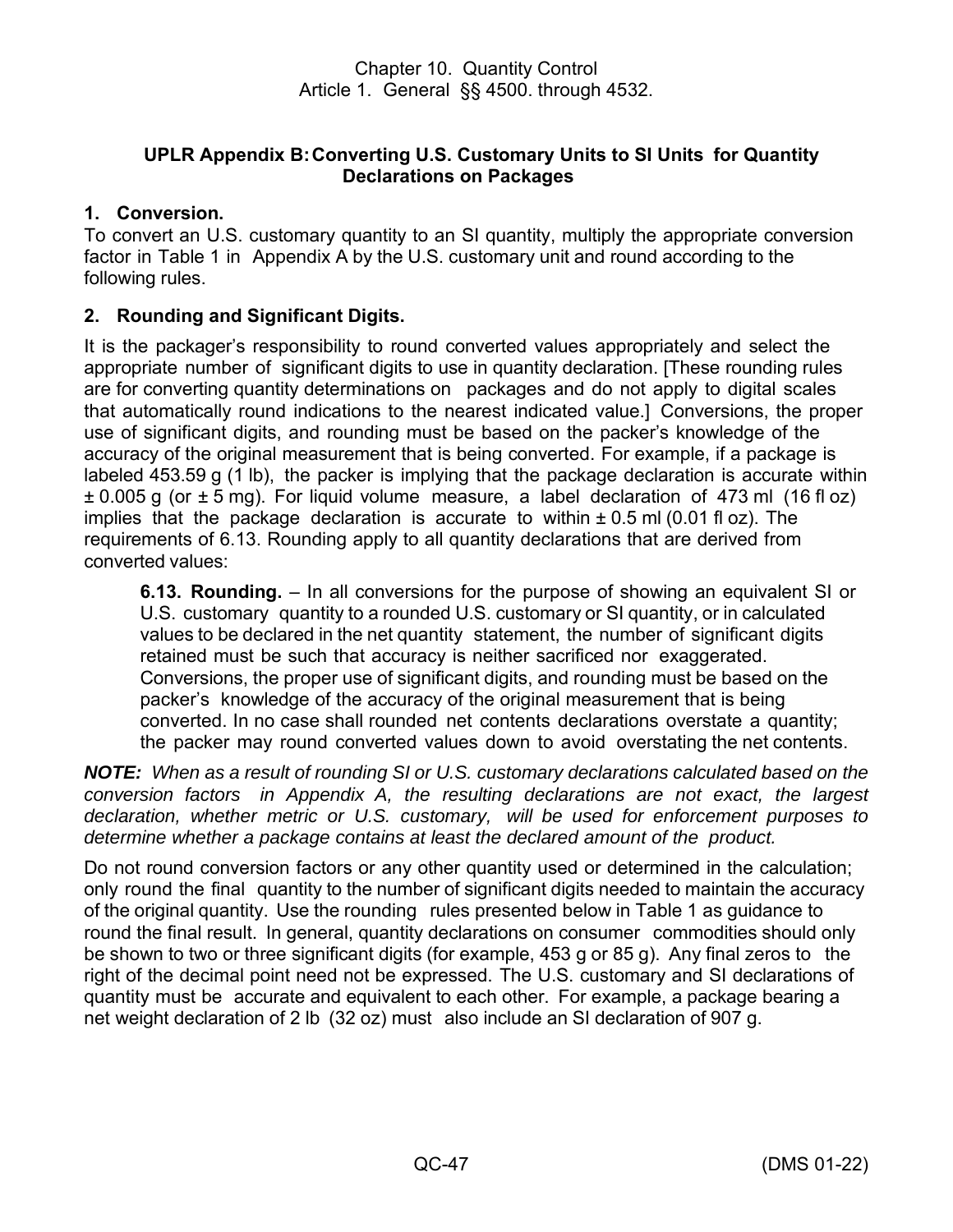| <b>Table 1. Rounding Rules</b>                                 |                                                |                              |  |
|----------------------------------------------------------------|------------------------------------------------|------------------------------|--|
| When The First Digit Dropped is:                               | The Last Digit Retained is:                    | <b>Examples</b>              |  |
| less than 5                                                    | Unchanged                                      | 2.44 to 2.4<br>2.429 to 2.4  |  |
| more than 5, or 5 followed by at least 1<br>digit other than 0 | Increased by 1                                 | 2.46 to 2.5<br>2.451 to 2.5  |  |
| 5 followed by zeros                                            | Unchanged if Even, or<br>Increased by 1 if Odd | 2.450 to 2.4<br>2.550 to 2.6 |  |

- (a) When the first digit discarded is less than 5, the last digit retained should not be changed. For example, if the quantity 984.3 is to be declared to 3 significant digits, the number 3 to the right of the decimal point must be discarded since it is less than 5 and the last digit to be retained (the number 4) will remain unchanged. The rounded number will read 984. The same rationale applies to numbers declared to two significant digits (for example 68.4 and 7.34); again, the final digit is dropped and the last digit retained remains unchanged so that the "rounded-off" numbers become 68 and 7.3 respectively.
- (b)When the first digit to be discarded is greater than 5, or it is a 5 followed by at least one digit other than zero, the last digit to be retained should be increased by one unit.

# **Examples:**

| 984.7  | becomes | 985 |
|--------|---------|-----|
| 984.51 | becomes | 985 |
| 6.86   | becomes | 6.9 |
| 6.88   | becomes | 6 Զ |

(c) When the first digit to be discarded is exactly 5, followed only by zeros, the final digit to be retained should be rounded up if it is an odd number (1, 3, 5, 7, or 9), but no adjustment should be made if it is an even number (2, 4, 6, or 8).

#### **Examples:**

984.50 becomes 984 985.50 becomes 986 68.50 becomes 68 7.450 becomes 7.4 7.550 becomes 7.6

|  | *NOTE: See additional examples in Table 2. |  |  |
|--|--------------------------------------------|--|--|
|--|--------------------------------------------|--|--|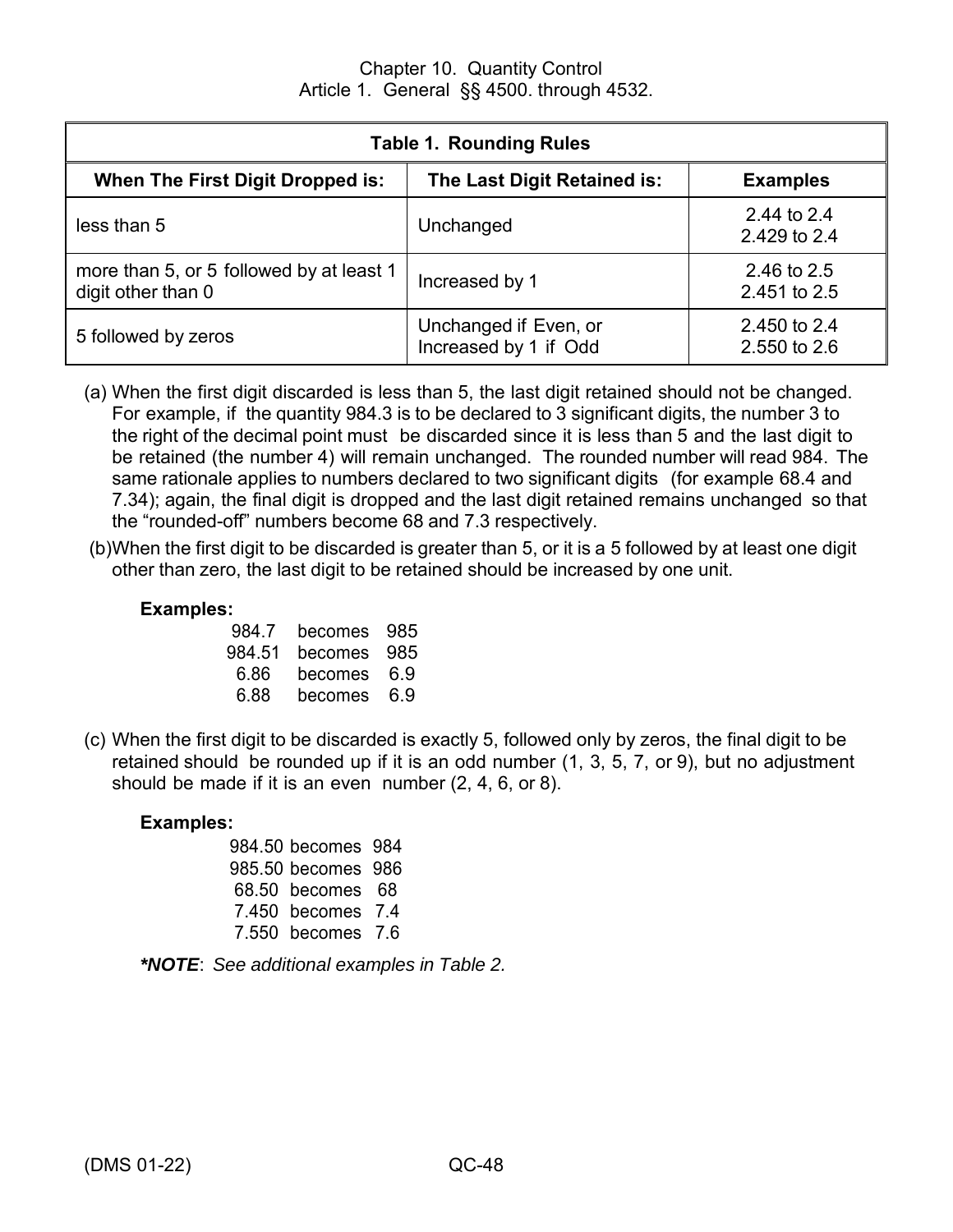# **3. Additional Advice on Rounding and Significant Digits**

- (a) These rules require the packer to use good judgment in making decisions on how to round and the number of significant digits to use in quantity declarations. Rounding should always be done in one step; for example, if 16.946 47 g has to be rounded to three significant digits, it should be rounded to 16.9 g, not 16.946 5, then to 16.946, then to 16.95 which would then round to 17.0 g (see rounding rules above).
- (b) Do not use rounded SI values to calculate quantities. For example, using 1 in = 25.4 mm, rounded to 25 mm, should not be multiplied by 2 to determine the SI equivalent for 2 in. The SI equivalent for 2 in is determined by multiplying 2 in  $\times$  25.4 mm = 50.8 mm, then rounding to 51 mm.
- (c) If a dimension given as 8 ft is valid to the nearest 1/10 in, consider it to mean 96.0 in and treat it as having 3 significant digits. The rounded dimension would then be 2.44 m instead of 2.4 m.
- (d) Conversions using a multiple digit conversion factor usually give a product with more digits than the original quantity. The final product should contain no more significant digits than are contained in the number with the fewest significant digits used in the conversion. For example, the area of a sheet of paper is determined on a calculator by multiplying 1.25 cm (length)  $\times$  1.5 cm (width) = 1.875 cm2. The product given to 4 significant digits on the calculator cannot be any more accurate than two significant digits (the number of significant digits in 1.5 cm), so the area should be declared as 1.9 cm $^2$ .
- (e) Packagers of consumer commodities should be aware that when a converted value is rounded up, there may be a need to (1) increase the package contents and/or, (2) select a converted value that does not exaggerate the precision of the quantity or overstate the net contents. For example, under the rules above, a net weight declaration of 16 oz (453.592 37 g) may be rounded up to 454 g for three significant digits. Inspections by weights and measures officials are typically conducted using devices with a resolution of 0.5 g or less. If the packer does not address this possibility, some lots of commodities may pass when the U.S. customary declaration is tested, but fail when the SI declaration is verified.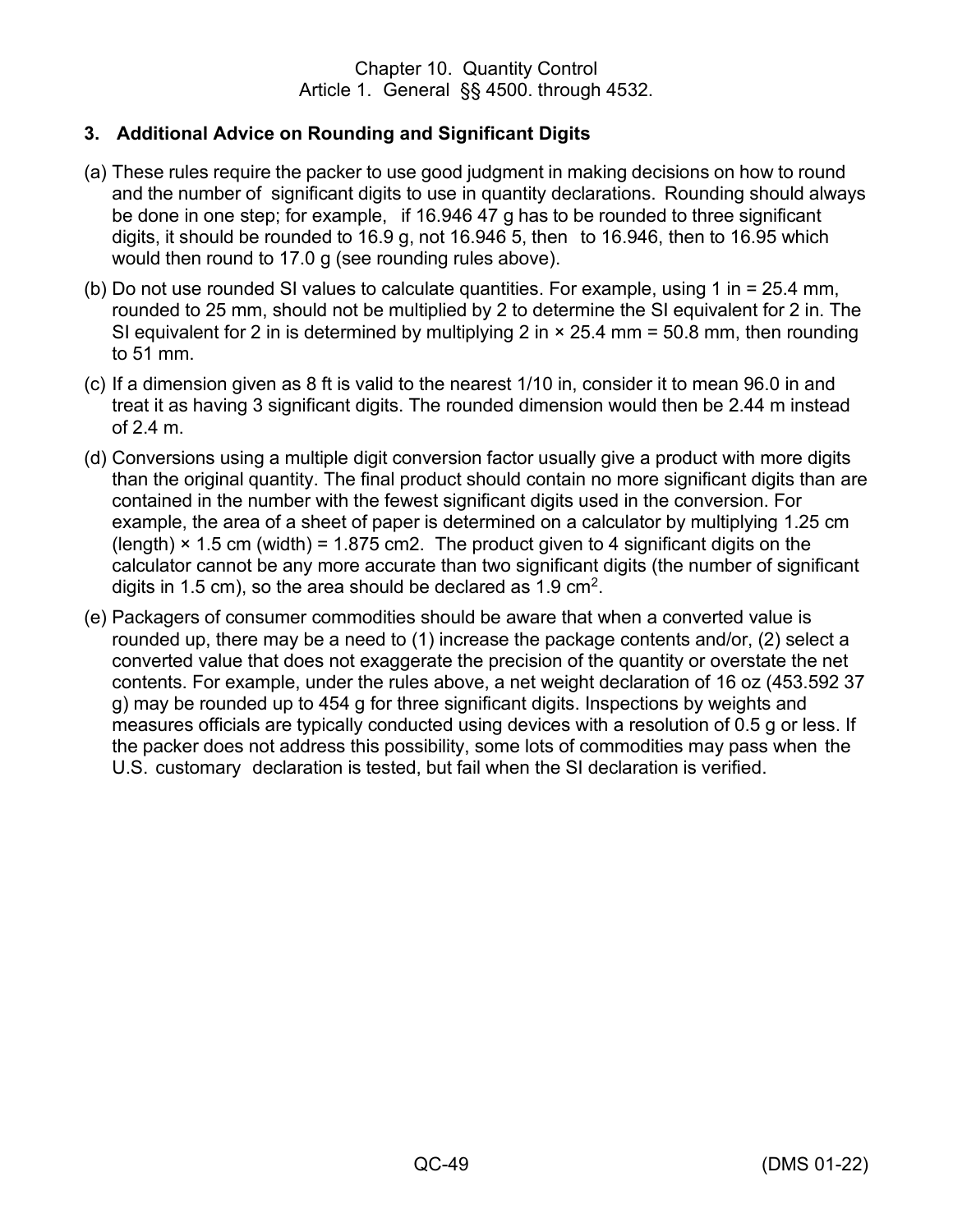Chapter 10. Quantity Control Article 1. General §§ 4500. through 4532.

| <b>Table 2. Examples</b>                                                                             |                                                                                               |                                             |  |
|------------------------------------------------------------------------------------------------------|-----------------------------------------------------------------------------------------------|---------------------------------------------|--|
| Weight: To convert ounces to grams, multiply ounces by 28.349 5 grams                                |                                                                                               |                                             |  |
| <b>U.S. Customary</b>                                                                                | <b>Calculated SI</b>                                                                          | <b>Rounded SI</b>                           |  |
| 1.0 oz                                                                                               | 28.349 5 g                                                                                    | 28 <sub>g</sub>                             |  |
| 5.0 <sub>oz</sub>                                                                                    | 141.7476g                                                                                     | 142 <sub>g</sub>                            |  |
| $10\frac{1}{4}$ oz                                                                                   | 290.582 38 g                                                                                  | 291 g*                                      |  |
| 16.0 oz                                                                                              | 453.592 4 g                                                                                   | 454 g*                                      |  |
| 32.0 oz                                                                                              | 907.184 g                                                                                     | 907 g                                       |  |
| 48.0 oz                                                                                              | 1360.776 g                                                                                    | 1.36 kg                                     |  |
| 5 <sub>lb</sub>                                                                                      | 2.267 962 kg                                                                                  | 2.27 kg*                                    |  |
| 10 <sub>lb</sub>                                                                                     | 4.535 924 kg                                                                                  | 4.54 kg*                                    |  |
| 25 <sub>1b</sub>                                                                                     | 11.339 81 kg                                                                                  | 11.3 kg                                     |  |
| Liquid Volume: To convert fluid ounces to milliliters, multiply fluid ounces by 29.573 5 milliliters |                                                                                               |                                             |  |
| <b>U.S. Customary</b>                                                                                | <b>Calculated SI</b>                                                                          | <b>Rounded SI</b>                           |  |
| $1.0 f$ l oz                                                                                         | 29.573 5 ml                                                                                   | 30 ml*                                      |  |
| 8.0 fl oz                                                                                            | 236.588 ml                                                                                    | 237 ml*                                     |  |
| 16.0 fl oz                                                                                           | 473.176 ml                                                                                    | 473 ml                                      |  |
| 32.0 fl oz                                                                                           | 946.353 ml                                                                                    | 946 ml                                      |  |
| 1 gal                                                                                                | 3.785 41 L                                                                                    | 3.79 L*                                     |  |
| $2\frac{1}{2}$ gal                                                                                   | 9.463 525 L                                                                                   | 9.46L                                       |  |
| 5 gal                                                                                                | 18.927 05 L                                                                                   | 18.9L                                       |  |
|                                                                                                      | Dry Measure: To convert dry pints to milliliters, multiply dry pints by 550.610 5 milliliters |                                             |  |
| <b>U.S. Customary</b>                                                                                | <b>Calculated SI</b>                                                                          | <b>Rounded SI</b>                           |  |
| 1 dry pt                                                                                             | 550.610 5 ml                                                                                  | 551 ml*                                     |  |
| 1 dry qt                                                                                             | 1.101 221 L                                                                                   | 1.1L                                        |  |
| Length: To convert inches to millimeters, multiply inches by 25.4 millimeters                        |                                                                                               |                                             |  |
| <b>U.S. Customary</b>                                                                                | <b>Calculated SI</b>                                                                          | <b>Rounded SI</b>                           |  |
| 10.5 in                                                                                              | 266.7 mm                                                                                      | 267 mm <sup>*</sup> or 26.7 cm <sup>*</sup> |  |
| 1 <sub>ft</sub>                                                                                      | 30.48 cm                                                                                      | 305 mm <sup>*</sup> or 30.5 cm <sup>*</sup> |  |
| 5 <sub>ft</sub>                                                                                      | 152.4 cm                                                                                      | 152 cm or 1.5 m                             |  |
| 50 ft                                                                                                | 15.240 03 m                                                                                   | 15.2 m                                      |  |
| 100 ft                                                                                               | 30.480 06 m                                                                                   | $30.5 m*$                                   |  |
| * See 6.13. Rounding located under UPLR Appendix B                                                   |                                                                                               |                                             |  |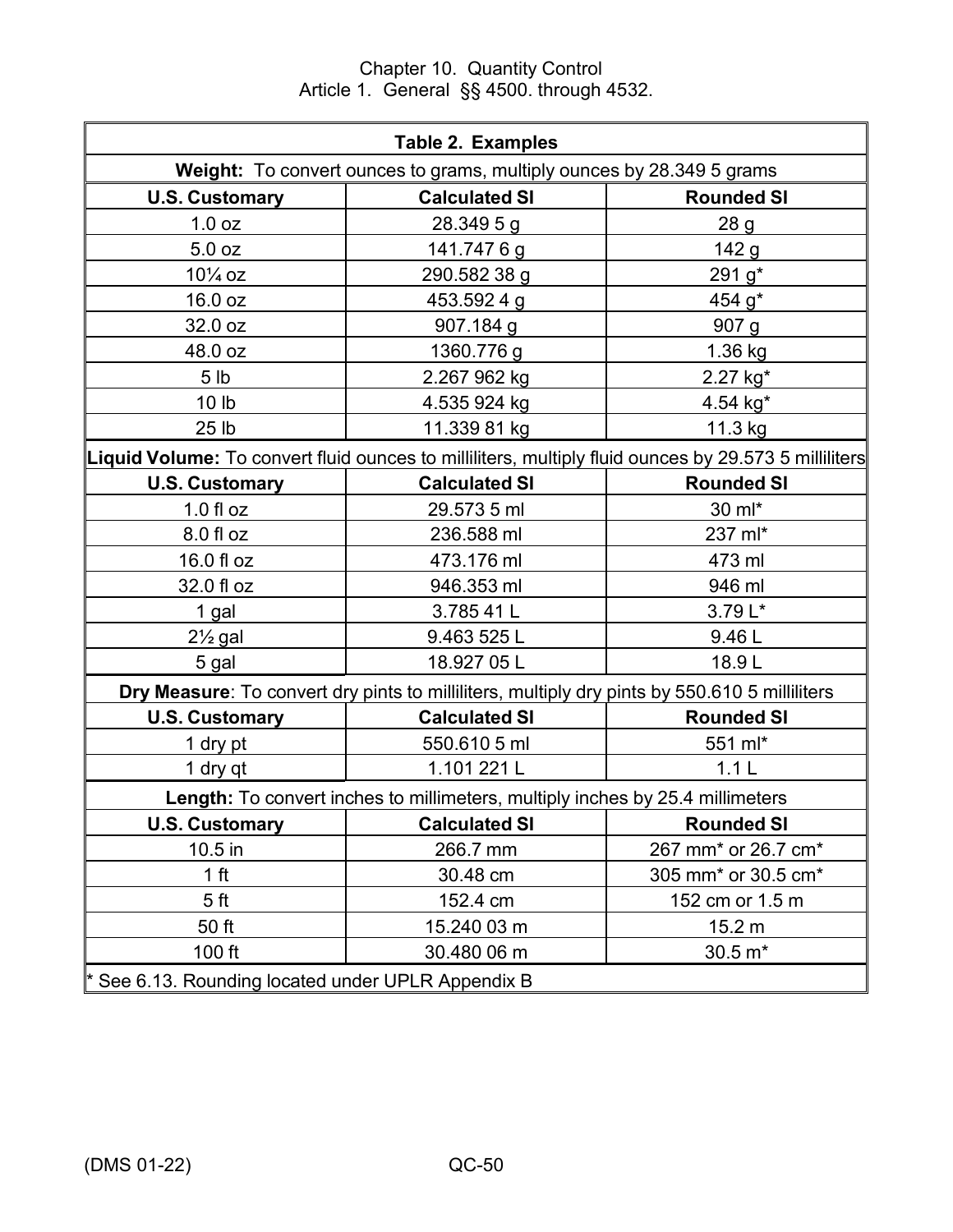## **Appendix C: Reference Information for Packaged Commodities with Labeling Requirements Specified in Federal Law and Regulation**

<span id="page-56-0"></span>

| Reference Information for Packaged Commodities with Labeling Requirements Specified in<br>the Federal Laws and Regulations                 |                                                                                                                                                                                                          |                                                                                                                                                                                                                                                                                                                                                                                                                                                                                     |
|--------------------------------------------------------------------------------------------------------------------------------------------|----------------------------------------------------------------------------------------------------------------------------------------------------------------------------------------------------------|-------------------------------------------------------------------------------------------------------------------------------------------------------------------------------------------------------------------------------------------------------------------------------------------------------------------------------------------------------------------------------------------------------------------------------------------------------------------------------------|
| <b>Product Agency</b>                                                                                                                      | <b>Code of Federal Regulations (CFR)</b>                                                                                                                                                                 | <b>Net Quantity of Contents Requirements,</b><br><b>Guides, or Other Information</b>                                                                                                                                                                                                                                                                                                                                                                                                |
| <b>Alcoholic Beverages,</b><br>Wine, and Beer<br>Treasury Department -<br>Alcohol and Tobacco Tax<br>and Trade Bureau<br>www.ttb.gov       | 27 CFR, Chapter I, Subchapter A.<br>"Alcohol"                                                                                                                                                            | Refer to Part 4 "Labeling and Advertising of Wine."<br>Refer Part 5 "Labeling and Advertising of Distilled<br>Spirits." See also: The Beverage Alcohol Manual<br>(BAM) A Practical Guide - "Basic Mandatory<br>Labeling Information for Distilled Spirits - Volume<br>2" at www.ttb.gov/spirits/bam.shtml.<br>Refer to Part 7 "Labeling and Advertising of Malt<br>Beverages." See also: "The Beverage Alcohol<br>Manual (BAM) A Practical Guide" at<br>www.ttb.gov/beer/bam.shtml. |
| <b>Animal Food</b><br>Food and Drug<br><b>Administration (FDA)</b><br>www.fda.gov                                                          | 21 CFR 501, Chapter I, Subchapter E -<br><b>Animal Drugs, Feeds and Related</b><br><b>Products. "Animal Food Labeling.</b><br><b>Subpart F - Exemptions, Animal Food</b><br><b>Labeling Requirements</b> | Refer to $\S$ 501.105 – "Declaration of net<br>quantity of contents when exempt."                                                                                                                                                                                                                                                                                                                                                                                                   |
| <b>Catfish* (Siluriformes)</b><br>U.S. Department of<br>Agriculture (USDA) - Food<br>Safety and Inspection<br>Service<br>www.fsis.usda.gov | 9 CFR 541, Chapter III, Subchapter F,<br>"Marks, Marking and Labeling of<br><b>Products and Containers"</b>                                                                                              | Refer to § 541.7 which incorporates the<br>requirements in Section 9 CFR 317.2 "Labels:<br>definitions; required features."<br>*Fish of the order Siluriformes include, but are not<br>limited to, "catfish" (fish of the family Ictaluridae)<br>and "basa" and "swai" (fish of the family<br>Pangasiidae).                                                                                                                                                                         |
| <b>Alcoholic Beverages,</b>                                                                                                                | 27 CFR, Chapter I, Subchapter A.                                                                                                                                                                         | Refer to Part 4 "Labeling and Advertising of Wine."                                                                                                                                                                                                                                                                                                                                                                                                                                 |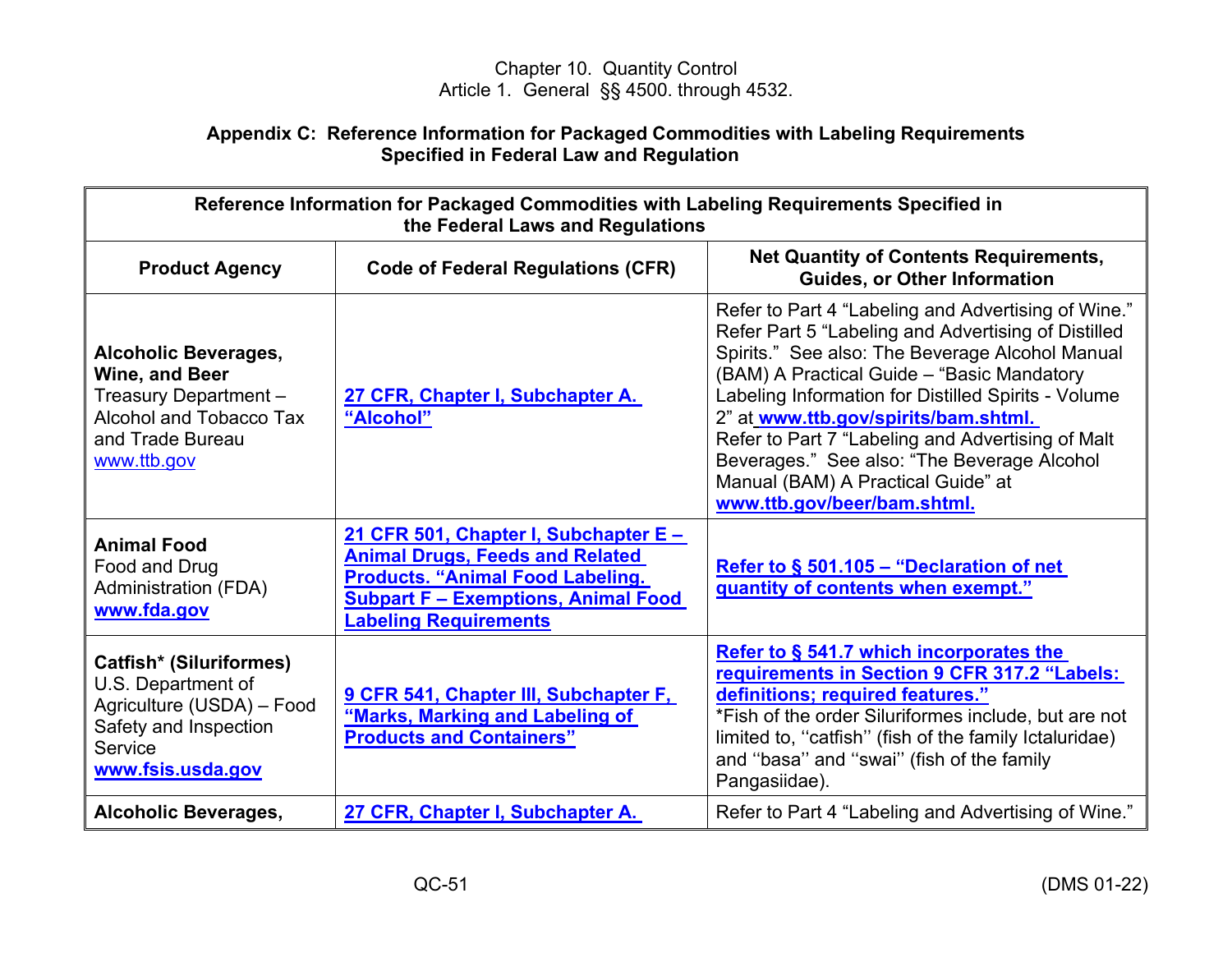| Wine, and Beer<br>Treasury Department -<br>Alcohol and Tobacco Tax<br>and Trade Bureau<br>www.ttb.gov                                      | "Alcohol"                                                                                                                                                                                                | Refer Part 5 "Labeling and Advertising of Distilled<br>Spirits." See also: The Beverage Alcohol Manual<br>(BAM) A Practical Guide - "Basic Mandatory<br>Labeling Information for Distilled Spirits - Volume<br>2" at www.ttb.gov/spirits/bam.shtml.<br>Refer to Part 7 "Labeling and Advertising of Malt<br>Beverages." See also: "The Beverage Alcohol<br>Manual (BAM) A Practical Guide" at<br>www.ttb.gov/beer/bam.shtml |
|--------------------------------------------------------------------------------------------------------------------------------------------|----------------------------------------------------------------------------------------------------------------------------------------------------------------------------------------------------------|-----------------------------------------------------------------------------------------------------------------------------------------------------------------------------------------------------------------------------------------------------------------------------------------------------------------------------------------------------------------------------------------------------------------------------|
| <b>Animal Food</b><br>Food and Drug<br><b>Administration (FDA)</b><br>www.fda.gov                                                          | 21 CFR 501, Chapter I, Subchapter E -<br><b>Animal Drugs, Feeds and Related</b><br><b>Products. "Animal Food Labeling.</b><br><b>Subpart F - Exemptions, Animal Food</b><br><b>Labeling Requirements</b> | Refer to § 501.105 - "Declaration of net<br>quantity of contents when exempt."                                                                                                                                                                                                                                                                                                                                              |
| <b>Catfish* (Siluriformes)</b><br>U.S. Department of<br>Agriculture (USDA) - Food<br>Safety and Inspection<br>Service<br>www.fsis.usda.gov | 9 CFR 541, Chapter III, Subchapter F,<br>"Marks, Marking and Labeling of<br><b>Products and Containers"</b>                                                                                              | Refer to § 541.7 which incorporates the<br>requirements in Section 9 CFR 317.2 "Labels:<br>definitions; required features."<br>*Fish of the order Siluriformes include, but are not<br>limited to, "catfish" (fish of the family Ictaluridae)<br>and "basa" and "swai" (fish of the family<br>Pangasiidae).                                                                                                                 |
| <b>Cosmetics</b><br>Food and Drug<br><b>Administration (FDA)</b><br>www.fda.gov                                                            | 21 CFR 701, Chapter I Subchapter G,<br>"Cosmetic Labeling"                                                                                                                                               | Refer to $\S$ 701.13 – "Declaration of net quantity<br>of contents."<br>See also:<br>www.fda.gov/Cosmetics/Labeling/default.htm                                                                                                                                                                                                                                                                                             |
| <b>Meat &amp; Poultry Products</b><br>U.S. Department of<br>Agriculture (USDA) - Food<br>Safety and Inspection                             | <b>Meat and Meat Products:</b><br>9 CFR 317, Chapter III, Subchapter A,<br>"Labeling, Marking Devices and<br><b>Containers</b> "                                                                         | Refer to § 317.2 "Labels: definitions; required<br>features."                                                                                                                                                                                                                                                                                                                                                               |
| Service                                                                                                                                    | <b>Poultry:</b>                                                                                                                                                                                          | Refer to 442.1 – "Quantity of contents"                                                                                                                                                                                                                                                                                                                                                                                     |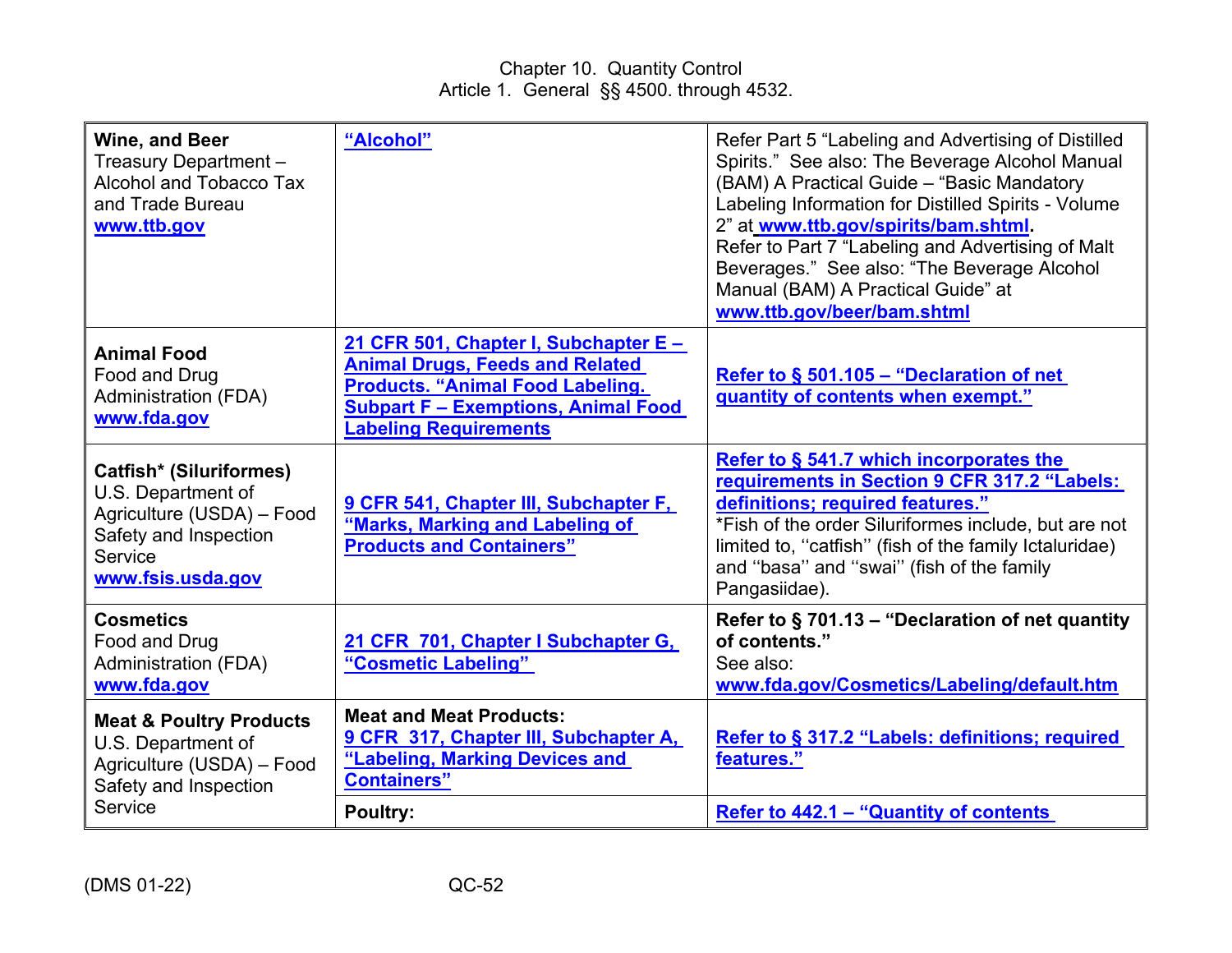| www.fsis.usda.gov                                                                                                | 9 CFR 442, Chapter III, Subchapter E,<br>"Quantity of Contents Labeling and<br><b>Procedures and Requirements for</b><br><b>Accurate Weights"</b> | labeling."                                                                                                                                                                                                                                                                                                                                                                                                                                                                                                            |
|------------------------------------------------------------------------------------------------------------------|---------------------------------------------------------------------------------------------------------------------------------------------------|-----------------------------------------------------------------------------------------------------------------------------------------------------------------------------------------------------------------------------------------------------------------------------------------------------------------------------------------------------------------------------------------------------------------------------------------------------------------------------------------------------------------------|
| <b>Over-the-Counter Medical</b><br><b>Devices</b><br>Food and Drug<br><b>Administration (FDA)</b><br>www.fda.gov | 21 CFR 801, Chapter I, Subchapter H<br>"Labeling Requirements for Over-the-<br><b>Counter Medical Devices"</b>                                    | Refer to § 801.62 - "Declaration of net quantity<br>of contents."                                                                                                                                                                                                                                                                                                                                                                                                                                                     |
| <b>Over-the-Counter Drugs</b><br>Food and Drug<br><b>Administration (FDA)</b><br>www.fda.gov                     | 21 CFR 201, Chapter I, Subchapter C<br>Drugs, "Labeling"                                                                                          | <b>Refer to § 201.62 "Declaration of Net Quantity</b><br>of Contents."                                                                                                                                                                                                                                                                                                                                                                                                                                                |
| <b>Pesticides</b><br><b>Environmental Protection</b><br>Agency (EPA)<br>www.epa.gov                              | 40 CFR 156, Chapter I, Subchapter E,<br>"Labeling Requirements for Pesticides<br>and Devices," Subpart A, "General<br><b>Provisions"</b>          | Refer to § 156.10 "Labeling requirements."<br>See also: "Pesticide Registration - Label Review<br>Manual" at<br>www.epa.gov/pesticide-registration/label-<br>review-manual                                                                                                                                                                                                                                                                                                                                            |
| <b>Tobacco and Tobacco</b><br><b>Products</b><br>Food and Drug<br><b>Administration (FDA)</b><br>www.fda.gov     | <b>Section 903 of the Federal Food, Drug,</b><br>and Cosmetic Act - "Misbranded<br><b>Tobacco Products"</b>                                       | Since 2009 FDA has regulated all tobacco<br>products including e-cigarettes, hookah tobacco,<br>and cigars. The exceptions to the UPLR Sections<br>11.5. "Cuts, Plugs, and Twists of Tobacco and<br>Cigars" and Section 11.7. "Cigarettes and Small<br>Cigars" remain in effect as they were based on<br>U.S. Treasury Department labeling requirements<br>for smokeless tobacco (chewing tobacco and<br>snuff) and recognize traditional methods of sale of<br>tobacco in cuts, plugs, and twists as well as cigars. |
| Regulations are codified annually in the U.S. Code of Federal Regulations (CFR) online at: www.ecfr.gov          |                                                                                                                                                   |                                                                                                                                                                                                                                                                                                                                                                                                                                                                                                                       |

(Added 2018)